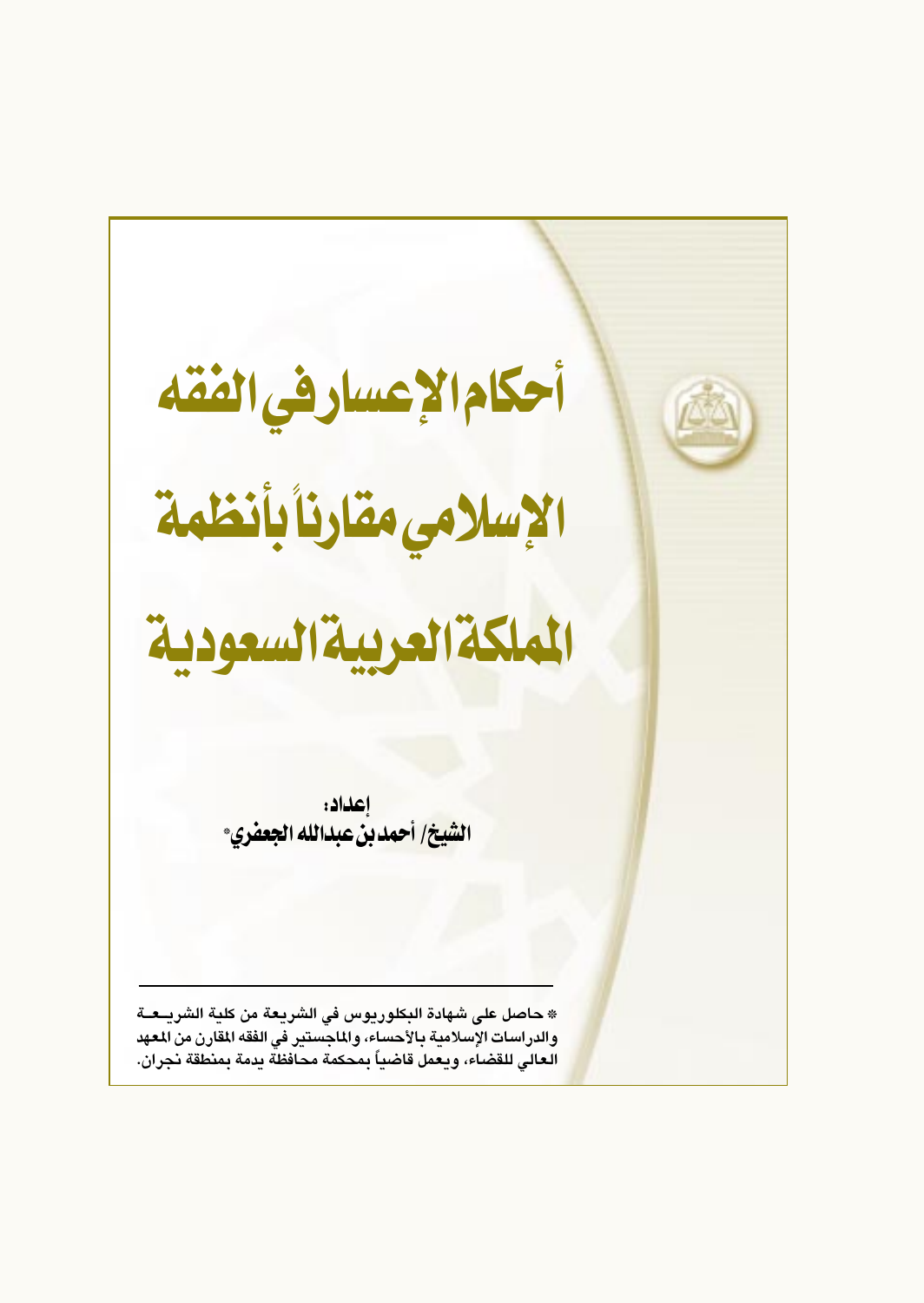#### مقدمة

الحمد لله رب العالمين ، والصلاة والسلام على نبينا محمد الأمين وعلى أله وصحبه أجمعين، أما يعد.

فنظراً لكثرة ما يرد للمحاكم من دعاوي الإعسار من قبل كثير من المدينين، ولما لهذا الموضوع من أهمية عزمت على جمع ما تيسر لي من أحكام تتعلق به في المدونات الفقهية ، وتتميماً للفائدة أوردت ما يتعلق بهذا الموضوع من أنظمة معمول بها في المملكة العربية السعودية مع شيء من الموازنة ، ورغبة في تعميم الفائدة قدمت هذا البحث بين أيديكم ، فما كان فيه من صواب فمن الله ، وما كان فيه من خطأ فأستغفر الله منه ، ورحم الله من سددنى فيه .

## تمهيد في تعريف الإعسار والفرق بينه وبين الإفلاس

المطلب الأول: تعريف الإعسار في اللغة والفقه الإسلامي والنظام:

الإعسار لغة : مصدر من الفعل أعسر أي أضاق وافتقر ، والعسر ضد اليسر وهو الضيق والشدة والصعوبة، والعسرة الاسم وهي قلة ذات اليد وكذلك الإعسار(١) .

(١) انظر لسان العرب ٤ /٥٦٣، المصباح المنير ص ١٥٥، والمطلع على ألفاظ المقنع ص٢٥٥.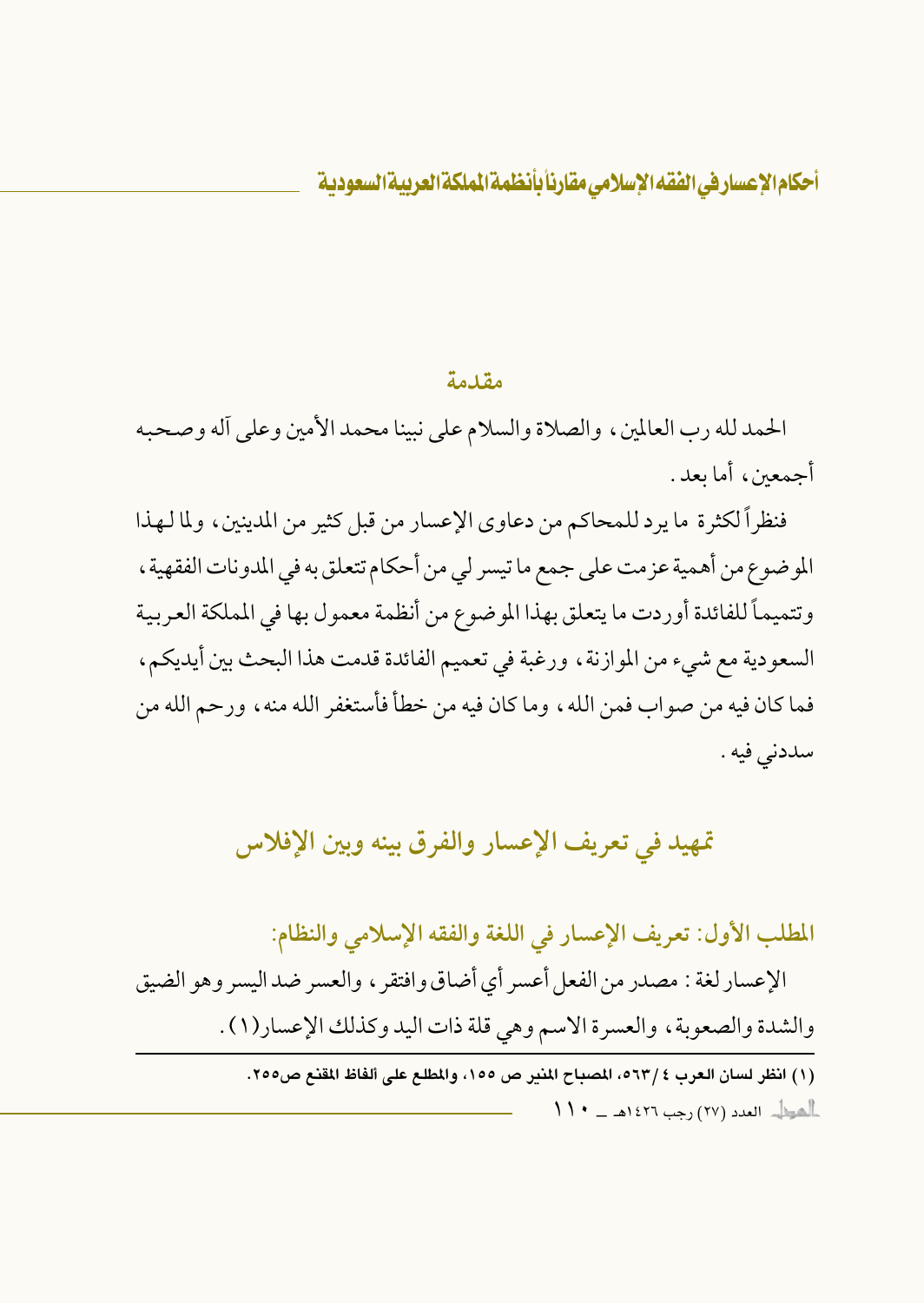الإعسار عند الفقهاء:

تناول الفقهاء موضوع الإعسار في عدة أبواب من كتب الفقه كالإعسار بالنفقة أو بالمهر في كتاب النكاح، وفي الإعسار بالدين في المعاملات، ولكني لم أقف على حدّ دقيق للإعسار عندهم، وإنما اكتفوا بإيراد بعض التعريفات العامة للمعسر، ولعل مردّ ذلك لشهرته عندهم أو لاعتنائهم ببيان معنى مقارب له وهو الإفلاس . فالمعسر عند الحنفية : من عُدمَ المال أصلاً (٢) . وعند المالكية : هو الذي ليس عنده ما يباع (٣) . وأورد الشافعية له تعريفات منها : من لا يملك شيئاً من المال (٤) . الذي لا يملك زيادة على كفاية يوم وليلة (٥) . من ليس عنده فاضل عما يترك للمفلس (٦) . وعند الحنابلة : من لا شيء له ولا يقدر على شيء(٧). ولهم تعريف أخر وهو أنه : من لا يقدر على النفقة لا بماله ولا بكسبه (٨) . وبتمعن هذه التعريفات نرى أن معظمها غير دقيق، فتعريف الحنفية والمالكية، وتعريفا الشافعية والحنابلة الأولان غير جامعة ؛ لأن الإنسان قد يملك ما يُعَدُّ مالاً أو ما يمكن بيعه ويبقى مع ذلك معسراً كمن لا يملك سوى ثياب بدنه أو متاع بيته الضروري فإنها أموال (٢) رد المحتار ٢١٨/٤. (٣) حاشية الدسوقي ٤ / ٢٣١.

- (٤) إعانة الطالبين ٤ / ٦٣.
- (٥)،(٦) إعانة الطالبين ١١٤/٢. (٧)،(٨) الإنصاف ٢٩٩/٢٤.

 $\frac{1}{2}$  / / / \_ العدد (٢٧) رحب ١٤٢٦هـ العط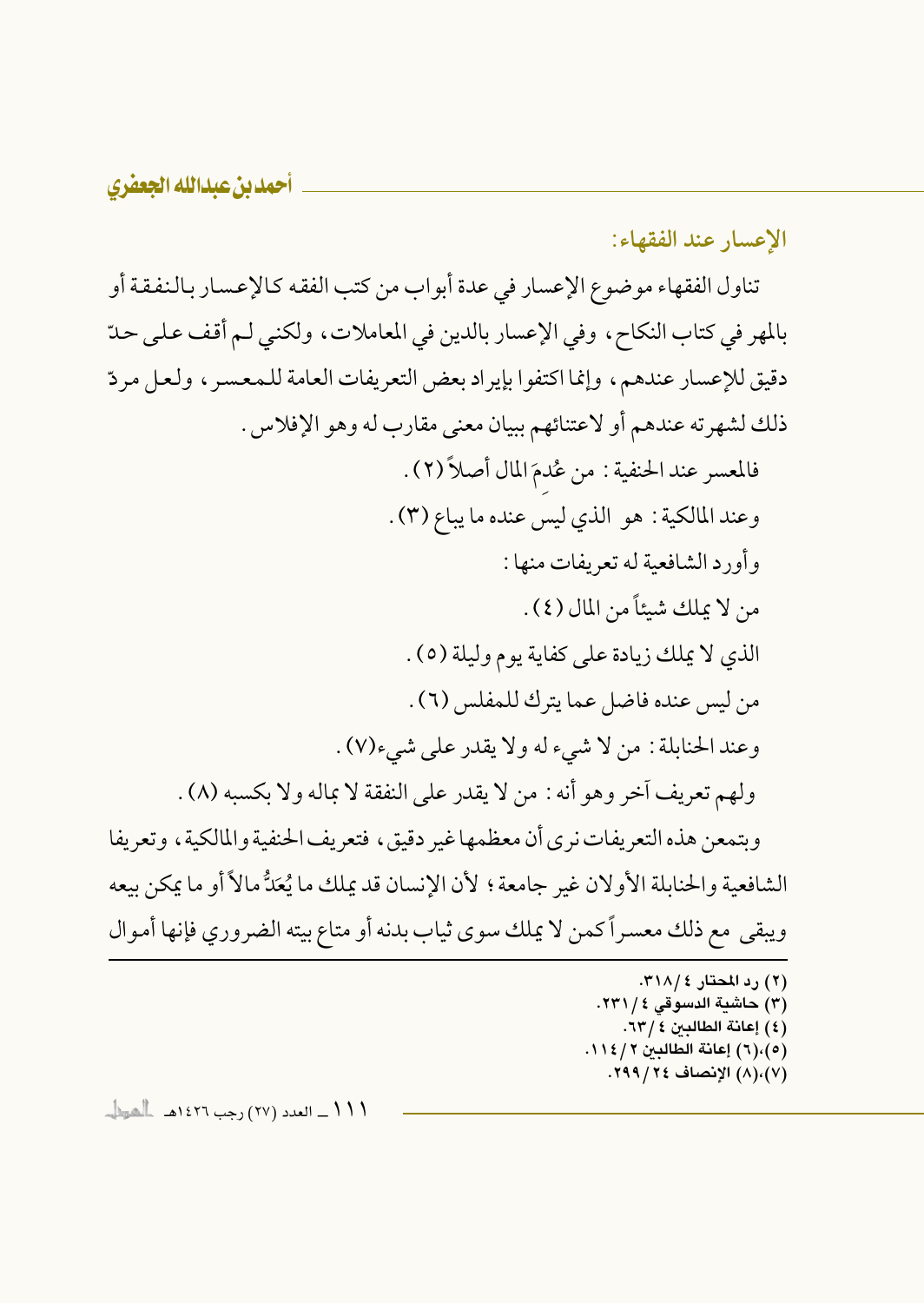وأشياء يمكن بيعها ومع ذلك لا تخرجه عن حد الإعسار ، وتعريفا الشافعية والحنابلة الثانيان يصدقان على المعسر بالنفقة، وأقرب التعريفات في نظري هو تعريف الشافعية الثالث لكن يلاحظ عليه أن معرفة معنى المعسر فيه متوقف على معرفة معنى المفلس وما الذي يترك له ولا يعرف الشيء بما يساويه في الخفاء .

> وعليه اخترت تعريفاً للمعسر أرى أنه هو الأنسب في حد المعسر بالدين . فالمعسر هو المدين الذي لا يملك فاضلاً عن حاجته .

وأقصد بحاجته ما لا بد له منه ليعيش حياة كريمة كملبس ومطعم ومسكن ومتاع بيت بقدر ما يكفيه هو ومن يعول، ومركب معتاد لمثله إن كان محتاجاً إليه و أدوات حرفة وكتب علم لطالب العلم، وكل ما يلحق بفقده حرج ومشقة كبيرة، وأرى أن يكون مرد ما يُعد محتاجاً إليه عائداً للعرف .

## الإعسار في النظام:

تطرقت المادتان ٢٣٠ – ٢٣١ من نظام المرافعات الشرعية السعودي ولوائحه التنفيذية لبعض إجراءات إثبات الإعسار ، ولكنها لم تنص على تعريف له ، وبالرجوع لكتب القانون نجد أن رجال القانون يقسمون الإعسار إلى قسمين: إعسار فعلى : وهو عدم كفاية أموال المدين للوفاء بديونه الحالة والمؤجلة . وإعسار قانوني: وهو عدم كفاية أموال المدين للوفاء بديونه المستحقة الأداء (٩) .

(٩) انظر الوسيط في شرح القانون المدنى الجديد للسنهوري ١٢١٣/٢، مقومات الإفلاس في الفقه الإسلامـي والقانون المقارن ص ٢٢.

 $117 - 1277$  (جب ١٤٢٦هـ - ١١٢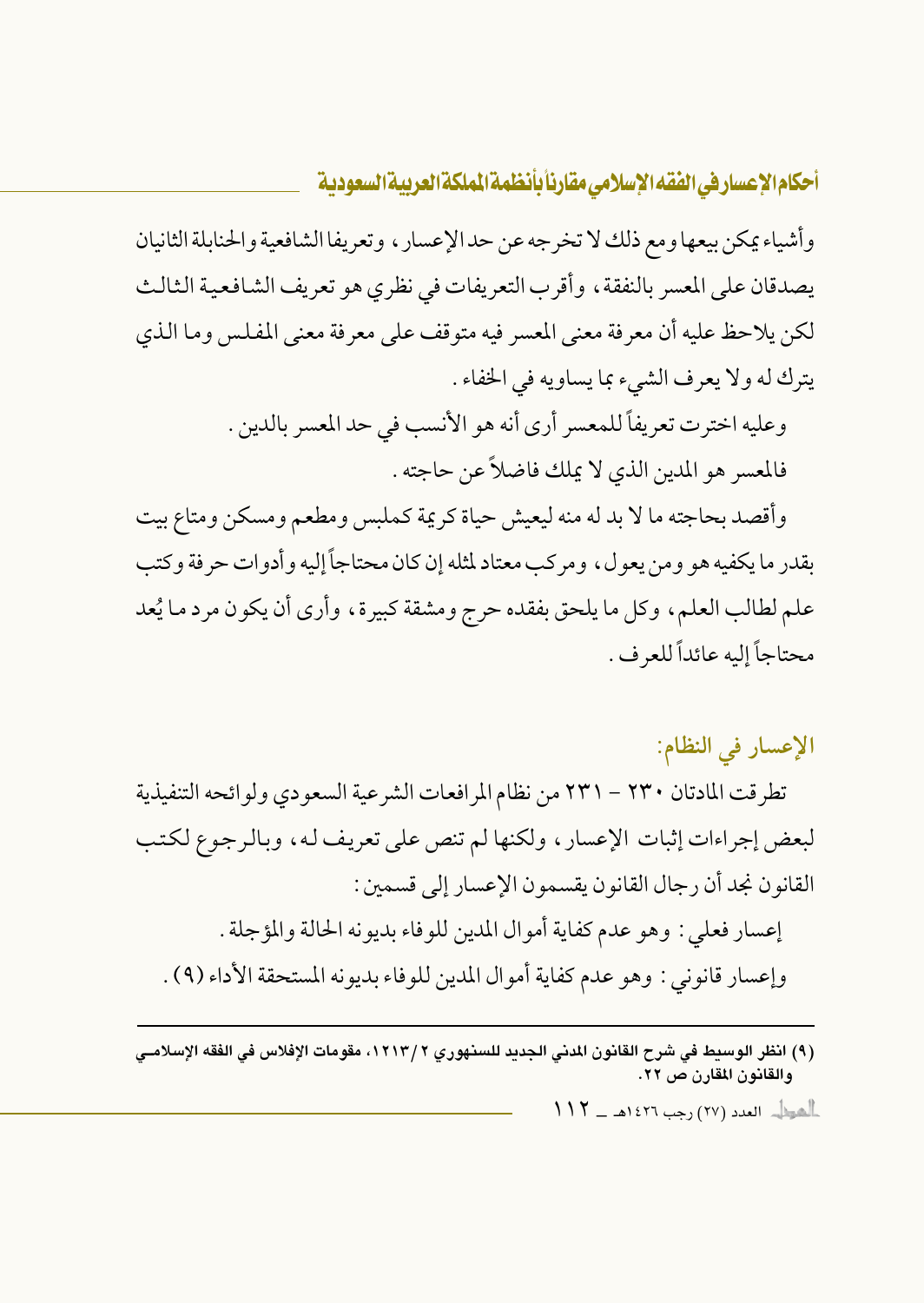ويترتب على هذا الفَرْق عندهم بعض الآثار القانونية ، ونلاحظ أن تعريف القانونيين للإعسار يصدق على ما يعرف بالإفلاس عند الفقهاء كما سيأتي قريباً .

المطلب الثاني: الفرق بين المفلس والمعسر في الفقه والنظام:

قبل بيان الفرق بينهما يحسن أن أبين من المفلس في الفقه الإسلامي والنظام باختصار؟ المفلس في الفقه الإسلامي:

المُفلِس عند الفقهاء : هو من عليه ديون حالة زائدة على ماله(١٠) .

المفس في النظام:

جاء في نظام المحكمة التجارية السعودي(١١) تعريف المفلس بأنه من استغر قت الديون جميع أمواله فعجز عن تأديتها .

ونلاحظ أن هذا التعريف موافق لتعريف الفقهاء للمفلس، ويتفق أيضاً مع تعريف المعسر في القوانين المدنية الحديثة .

في حين ذهب أغلب واضعى القوانين التجارية الحديثة إلى اعتبار التاجر مفلساً متى توقف عن الوفاء بدين عليه في الميعاد المحدد (١٢) . وعليه فلا اعتبار عندهم لكون التاجر المدين معسراً بالفعل حال كون ديونه أكثر من

- (١٠) انظر حاشية الدسوقي على الشرح الكبير ٢٦٣/٣ ٢٦٥، مغنى المحتاج ١٤٦/٢، الشرح الكبيـر لابـن قدامة ١٣/ ٢٢٧، وذهب بعض المالكية إلى أنه يجوز التفليس إذا لم يف ماله بديونه الحالة والمؤجلة.
- (١١) صدرت الموافقة الملكية على هذا النظام في ١٢٥٠/١/١٥٥هـ وتطرقت المواد ١٠٣ ، ١٣٧ منه لــلإجــراءات المنظمة لعملية إفلاس التجار وما يتعلق بذلك، وانتقل اختصاص العمل بهذا النظام إلى اللجان التجــاريــة بديوان المظالم بعد إلغاء المحكمة التجارية.
	- (١٢) انظر الوسيط ٢ / ١٢١٤، مقومات الإفلاس في الفقه الإسلامي والقانون المقارن ص ٢٨.

١١٣\_ العدد (٢٧) رجب ١٤٢٦هـ - الشيطان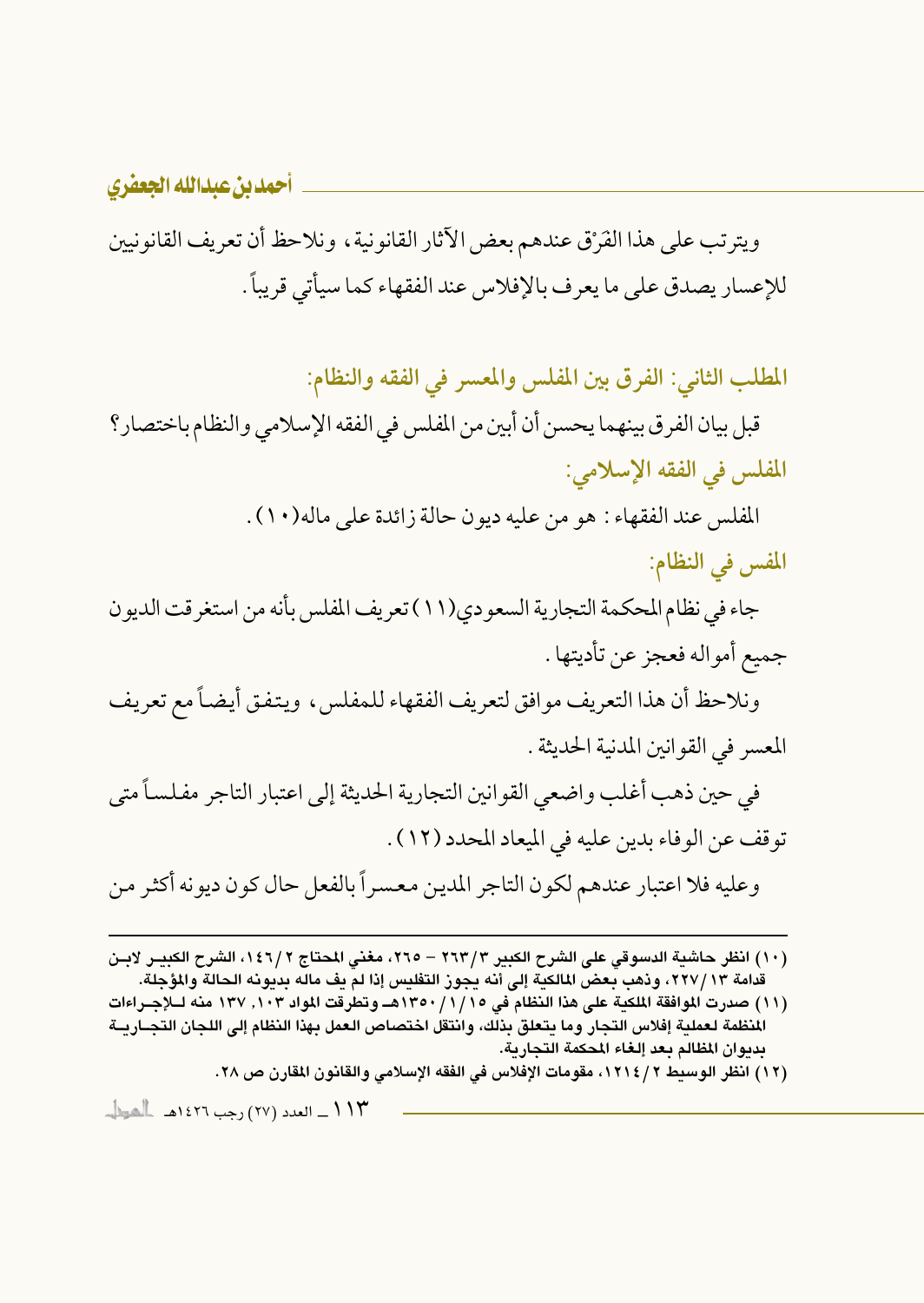موجوداته أم لا ، كأن يكون لديه موجودات تزيد على ديونه ولكن لا تتوفر لديه سيولة كافية للسداد مثلاً.

الفرق بين الإعسار والإفلاس في الفقه الإسلامي:

من الفقهاء من لا يرى فرقاً بين الاثنين وأنه لا مسوغ للفَرْق بينهما في الشرع ولا في اللغة، إذ المعسر من يتعسر عليه قضاء دينه والمفلس من أفلس من قضاء دينه، فهما من هذه الحيثية متحدان لأن معناهما يرجع إلى شيء واحد (١٣) .

وذهب جمهور الفقهاء إلى الفَرْق بينهما في الاصطلاح، فالمفلس عنده أصل مال ولكنه لا يفي بسداد كافة ديونه ، وأما المعسر فهو من لا مال له فاضلاً عن حاجته الضرورية كما بينا، ولكن قد يؤول حال المفلس إلى الإعسار إذا صرف ماله في سداد دينه ولهذا يتجوز بعض الفقهاء ويطلق لفظ المفلس على المعسر ، ولهذا قال ابن رشد رحمه الله : «الإفلاس يطلق على معنيين : أحدهما أن يستغرق الدين مال المدين فلا يكون في ماله وفاء بديونه، والثاني ألاّ يكون له مال معلوم أصلاً (١٤).

والصحيح أن المفلس أعم من المعسر ، فكل معسر يصدق عليه أنه مفلس ، ولا عكس . ومن أبرز الفروق بينهما ما يلي :

١ – أنه ينبني على تفليس المدين منعه من التصرف في مالـه ، والحـجر عـليـه فيـه ؛ إذ التفلس هو النداء على المفلس وشهرته بصفة الإفلاس، وأما الإعسار فبخلاف ذلك؛ إذ

(١٣) انظر السيل الجرار للشوكاني فقد شنع على صاحب المتن «حدائق الأزهار» في فرُقه بينهما ٢٤٤/١. (١٤) بداية المجتهد ٧٣/٤.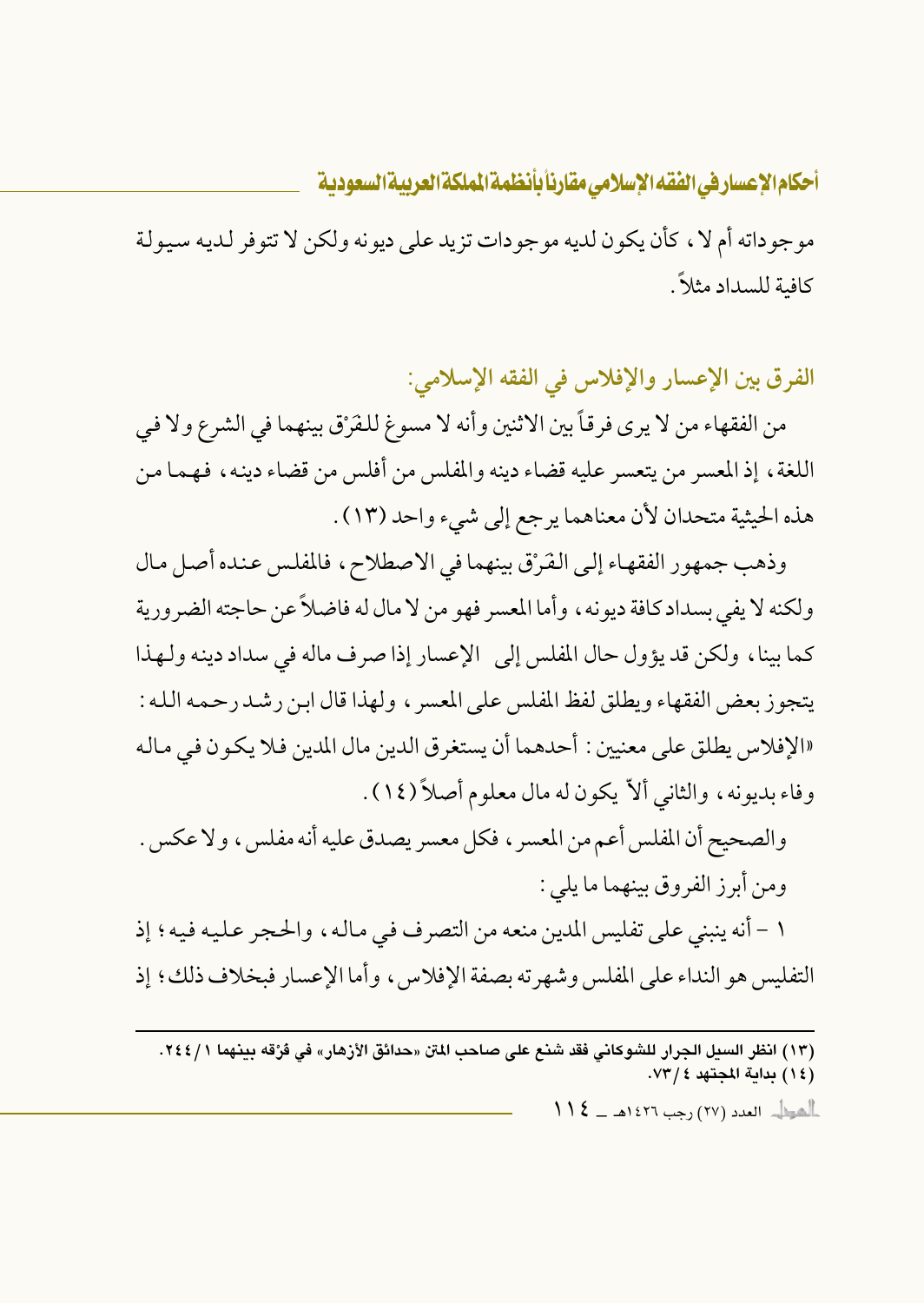لا يمنع المعسر من الاكتساب ليحصل ما يسد به دينه .

٢ – أنه ينبني على التفليس بيع أموال المدين وتصفية موجوداته وتوزيعها على الغرماء ورجوع الإنسان في عين ماله، وأما الإعسار فليس كذلك إذ ليس للمعسر ما يباع .

٣ – أن دعوى إثبات الإعسار تكون بطلب المدين غالباً، أما دعوى التفليس فلا تكون إلا بطلب الغرماء عند جمهور العلماء، خلافاً للشافعية (١٥) .

٤ - أن إثبات إعسار المدين لا أثر له في حلول الديون المؤجلة التي لم يحل موعد سدادها باتفاق الفقهاء ، أما حلول الديون الآجلة بسبب التفليس فقد قال به المالكية وهو قول عند الشافعية (١٦).

الفرق بين الإعسار المدنى والإفلاس التجاري:

كلا النظامين يعدان وسيلة لإجبار المدين على السداد ويهدفان إلى تصفية أموال المدين لتوزيعها على الدائنين حسب حصة كل منهم، ويفترقان في الآتي : ١ – نظام الإعسار خاص بالمدينين غير التجار ومحله القانون المدنى، أما الإفلاس فيختص بالتجار ومحله القانون التجاري (١٧) . ٢ – أنه لا يوجد في الإعسار المدنى تصفية جماعية يقوم بها ممثل الدائنين كما في

(١٥) انظر حاشية المحلي على المنهاج ٢٨٦/٢.

(١٦) انظر الشرح الكبير للدردير ٢٦٥/٣، مغنى المحتاج ١٤٧/٢.

(١٧ ) لم تميز بعض التقنينات بين الإفلاس التجاري والإعسار المدني، فتجعل المدين المعسر التاجر وغير التاجر خاضعاً لنظام واحد كما فى ألمانيا وإنجلترا والسويد وغيرها. وبعض القوانين نظمت الإفلاس الـتــجــاري وتركت الإعسار المدنى دون تنظيم كما فى سويسرا ومصر سابقــاً، وبعضها ينظم الإعسار المدنى تنظيــمــاً مستقلاً عن الإفلاس التجاري كما فى النظام الأسبانى وهو الذي عليه العمل فى النظام العراقى والســوري والمصرى الجديد، انظر الوسيط ٢ / ١٢٠١ - ١٢٠٦.

۱۱۵ ــ العدد (۲۷) رجب ۱٤۲۲هــ ـالشيطـــ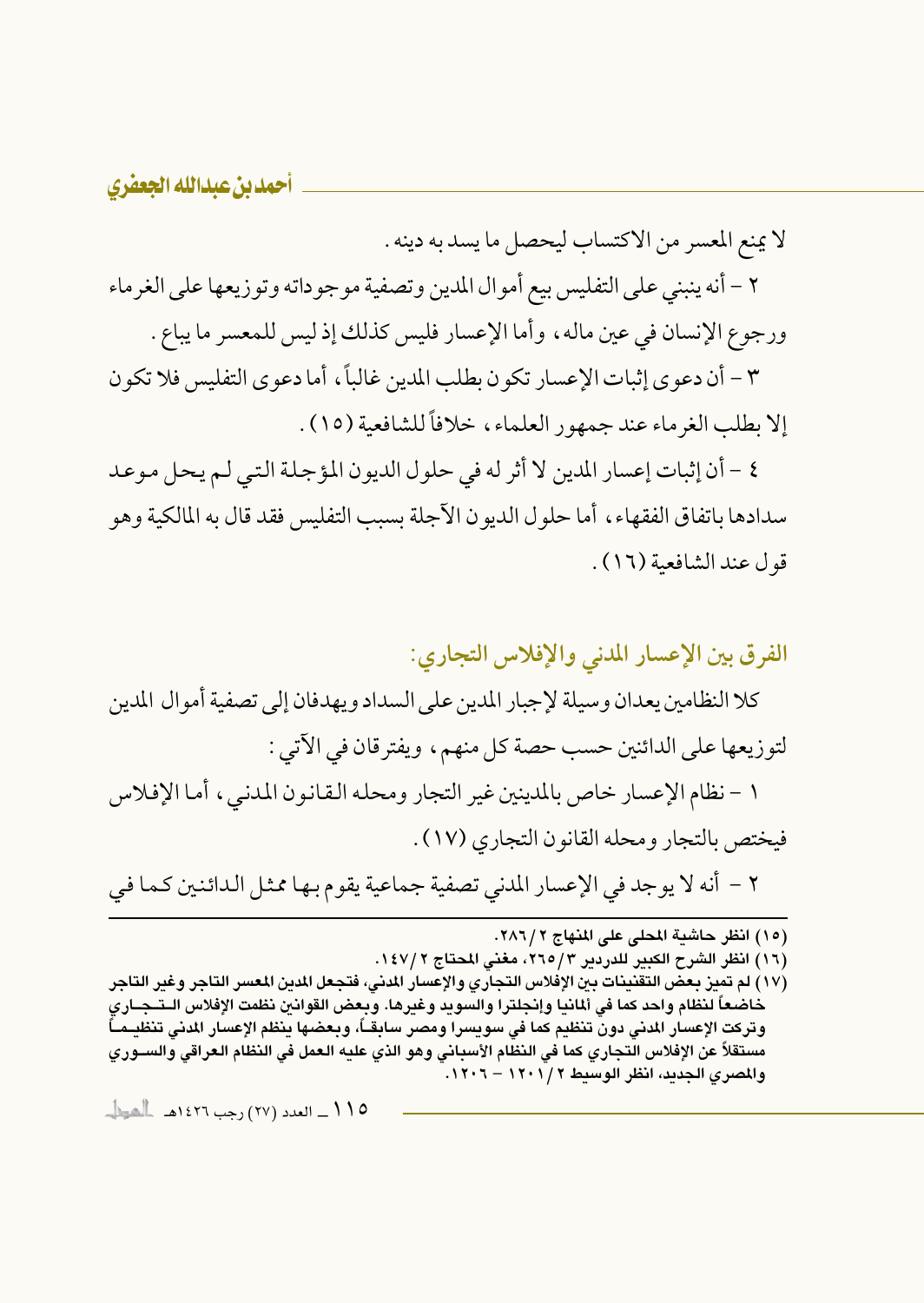الإفلاس التجاري ، بل يبقى أمر التنفيذ على أموال المدين موكلاً إلى إجراءات فردية يقوم بها كل دائن باسمه الخاص.

٣ – أنه يجوز شهر إفلاس المدين مهما بلغ من اليسار إذا توقف عن دفع دين مستحق الأداء، أما الإعسار فلا يشهر إلا إذا لم تف أموال المدين بسداد ديونه .

# المبحث الأول حالات مدعى الإعسار والتحقق من ذلك

المطلب الأول: حالات مدعى الإعسار:

بتأمل الواقع وبالتدقيق فيما ذكره الفقهاء يتضح أن مدعى الإعسار لا يخلو من الأقسام الآتية :

القسم الأول: أن يدعى المدين الإعسار ويصدِّق الدائن دعواه.

اتفق الفقهاء على أن من ادعى الإعسار وصدقه الدائن فإنه لا يحبس ، بل يجب إنظاره إلى ميسرة(١٨)؛ لقوله تعالى : ﴿وإِن كان ذو عسرة فنظرة إلى ميسرة﴾(١٩) ولقول النبي صلي الله عليه وسلم لغرماء الذي كثر دينه «خذوا ما وجدتم ، ليس لكم إلا ذلك»(٢٠) ، ولأن الحبس إما أن يكون لإثبات عسرته أو لقضاء دينه ، وعسرته ثابتة بإقرار خصمه

- (١٩) البقرة ٢٨٠.
- (٢٠) أخرجه مسلم في باب استحباب الوضع من الدين من كتاب المساقاة ١١٩١/٣، وأبو داود في باب وضع الجائحة من كتاب البيوع ٢٤٨/٢. والترمذي في باب ما جاء فيمن تحل له الصدقة من كتاب الزكاة انظـر العارضة ٣/ ١٥٥، والنسائي في باب وضع الجوائح من كتاب البيوع، المجتبي ٧/ ٢٣٣، وابن ماجه في باب تفليس المعدم من كتاب الأحكام ٧ / ٧٨٩، وأحمد في مسنده ٣٦/٣ نقلاً عن محقق المغنى بتصرف يسير.

 $\|f\|_{\ell^p} = \|f\|_{\ell^p}$  العدد (٢٧) رجب ١٤٢٦هـ \_ ١

<sup>(</sup>١٨) انظر البناية في شرح الهداية ٣٣/٨، الشرح الكبير للدردير ٢/ ٢٨٠، الحاوي الكبير ٣٣٢/٦، الـشـرح الكبير لابن قدامة ١٣٦/١٣.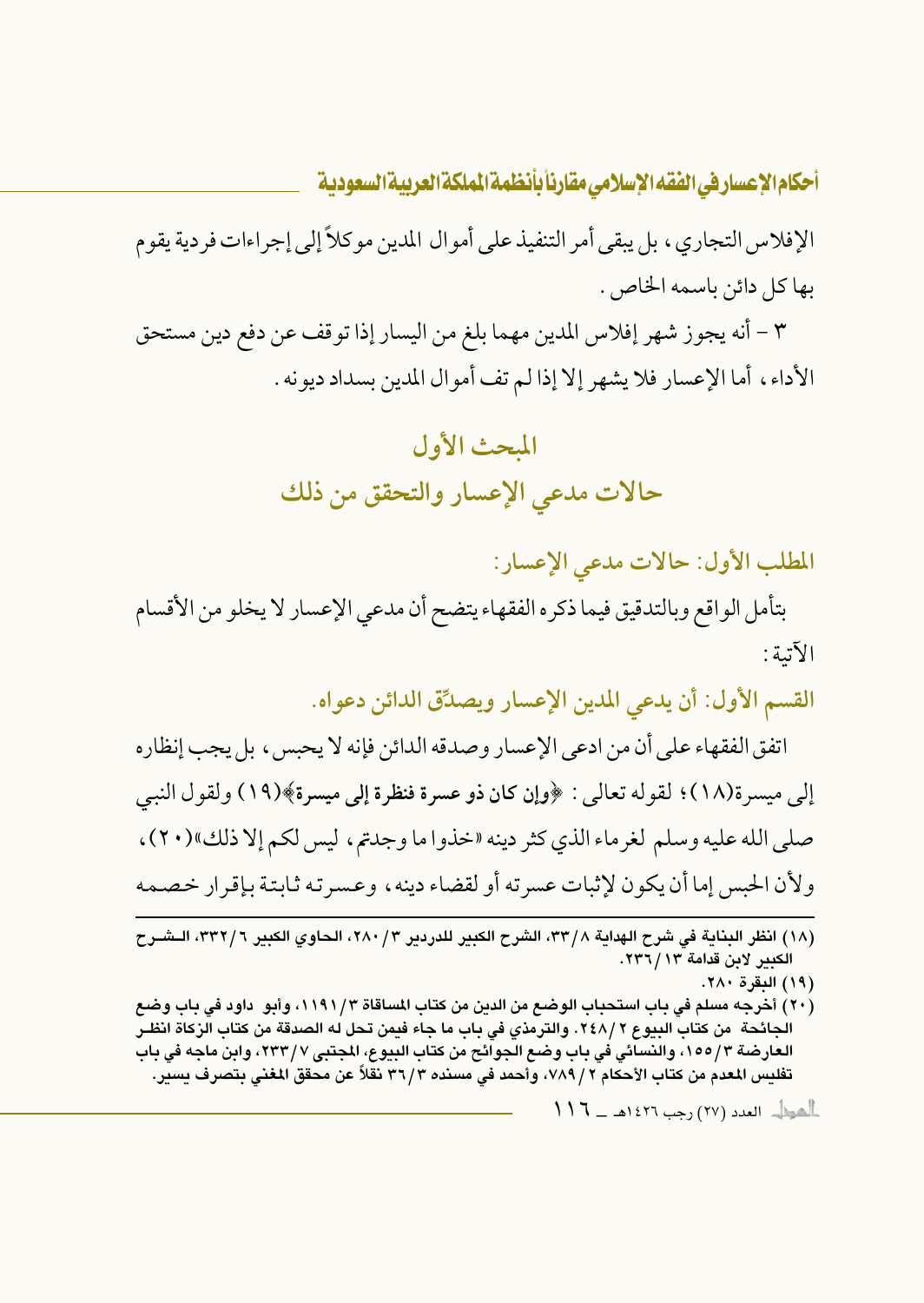والقضاء متعذر فلا فائدة في الحبس . لكن يحسن هنا أن يتنبه القاضي إلى أمور : الأول : إيضاح معنى الإعسار الشرعي للدائن حتى لا يصادق على إعسار المدين ظاناً

أنه معسر وهو في الحقيقة غير معسر شرعاً.

الثاني : أن يفطن القاضي ويتحقق إن كان ثمة تواطؤ على إثبات الإعسار لتحقيق غرض ما .

الثالث: أن يكون ثبوت الإعسار هنا في مواجهة الدائن الحاضر ، ويكون هذا الإقرار قاصراً على صاحبه لا يتعداه إلى غيره من الدائنين . القسم الثاني: أن ينكر الدائن ذلك.

إذا أنكر الدائن عسر المدين فمن الذي يقدم قوله ومن الذي يتحمل عبء الإثبات؟ هل هو الدائن فيطالب بإثبات ملاءة ويسر المدين أم يطالب المدين بإثبات عسره؟ للإجابة على ذلك أقول: إن مدعى الإعسار في هذا القسم لا يخلو من حالات:

الحالة الأولى: أن يكون معلوم الملاء:

بأن يكون ظاهر اليسر وله أموال ظاهرة معروفة، وألحق به المالكية من يأخذ أموال الناس للتجارة ويدعى ذهابها ولم يظهر ما يصدقه من احتراق أو سرقة .

حكمه: القول قول الدائن ، وله حبسه حتى يبر أ من الدين بأداء أو إبر اء أو حو الة ، فإن ادعى التلف فعليه البينة باتفاق، ونقل ابن فر حو ن وابن تيمية اتفاق فقهاء المذاهب الأربعة على أن للحاكم تعزيره بالضرب (٢١) .

(٢١) انظر تبصرة الحكام ٢ / ٢٣٥، والإنصاف ٢٣ / ٢٣٤.

١١٧ ــ العدد (٢٧) رجب ١٤٢٦هـ ـ الشيطا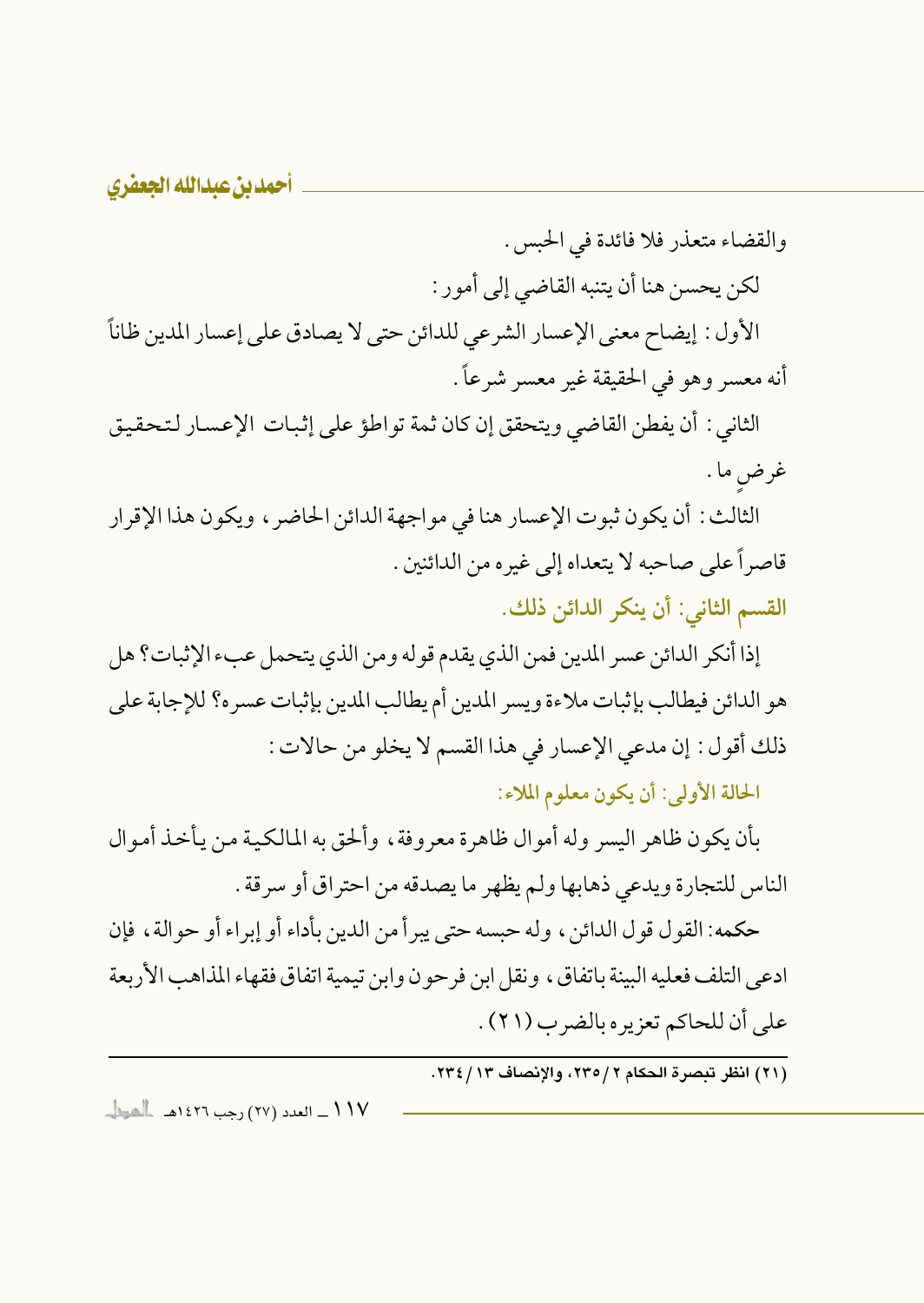الدليل : قوله صلى الله عليه وسلم : الى الواجد يحل عرضه وعقوبته»(٢٢) . هل للحاكم بيع ما ظهر من أمواله إذا امتنع من بيعها بنفسه؟ في هذه المسألة ثلاثة أقوال: القول الأول : ليس للحاكم أن يبيع بلا إذنه ، بل يضيق عليه بالحبس والضرب حتى يبيع . وهذا مذهب الحنفية(٢٣) ، والمالكية(٢٤)، ووجه عند الحنابلة(٢٥). التعليل : لأنه رشيد لا ولاية عليه، فلم يجز بيع ماله بغير إذنه . القول الثاني : إذا احتاج الحاكم إلى بيع ماله في قضاء دينه باعه وقضى دينه . هذا مذهب الحنابلة (٢٦). الدليل : لأن النبي صلى الله عليه وسلم حجر على معاذ وباع ماله في دينه(٢٧)، ولما روي عن عمر رضي الله عنه أنه خطب الناس وقال : ألا إن أسيفع جهينة قد رضي من دينه وأمانته بأن يقال : سبق الحاج ، فادّان مُعرضاً(٢٨) ، فأصبح وقد رين به(٢٩) ، فمن

(٢٢ ) رواه البخاري في باب: (لصاحب الحق مقال) من كتاب الاستقراض ٢/ ١٥٥، وأبو داود في باب الحبس بالدين وغيره من كتاب الأقضية ٢ /٢٨٢، والنسائي في باب مطل الغني من كتاب البيوع المجتبى ٢٧٨/٧، وابن ماجه في باب الحبس في الدين من كتاب الصدقات ٢ / ٨١١ وأحمد في مسنده ٣٨٨/٤. (٢٣) المبسوط ٢٤/ ١٦٣. (٢٤) مواهب الجليل ١/١٤١. (٢٥) الإنصاف ٢٣٤/١٣ (٢٦) الشرح الكبير ٢٣٣/١٣. (٢٧) أخرجه البيهقي في باب الحجر على المفس من كتاب التفليس السنن الكبرى ٤٨/٦ والدارقطني في سننه في كتاب الأقضية ٤ / ٢٣١. (٢٨) أي اشترى بدين ولم يهتم بقضائه. (٢٩) أي أحاط الدين بماله.  $\left\{\restriction\bigwedge\_\_\_\_\_\_\_\right\}$  العدد (٢٧) رجب ١٤٢٦هـ $\bigwedge\_\_\_\_\_\_\_\_\_\_\$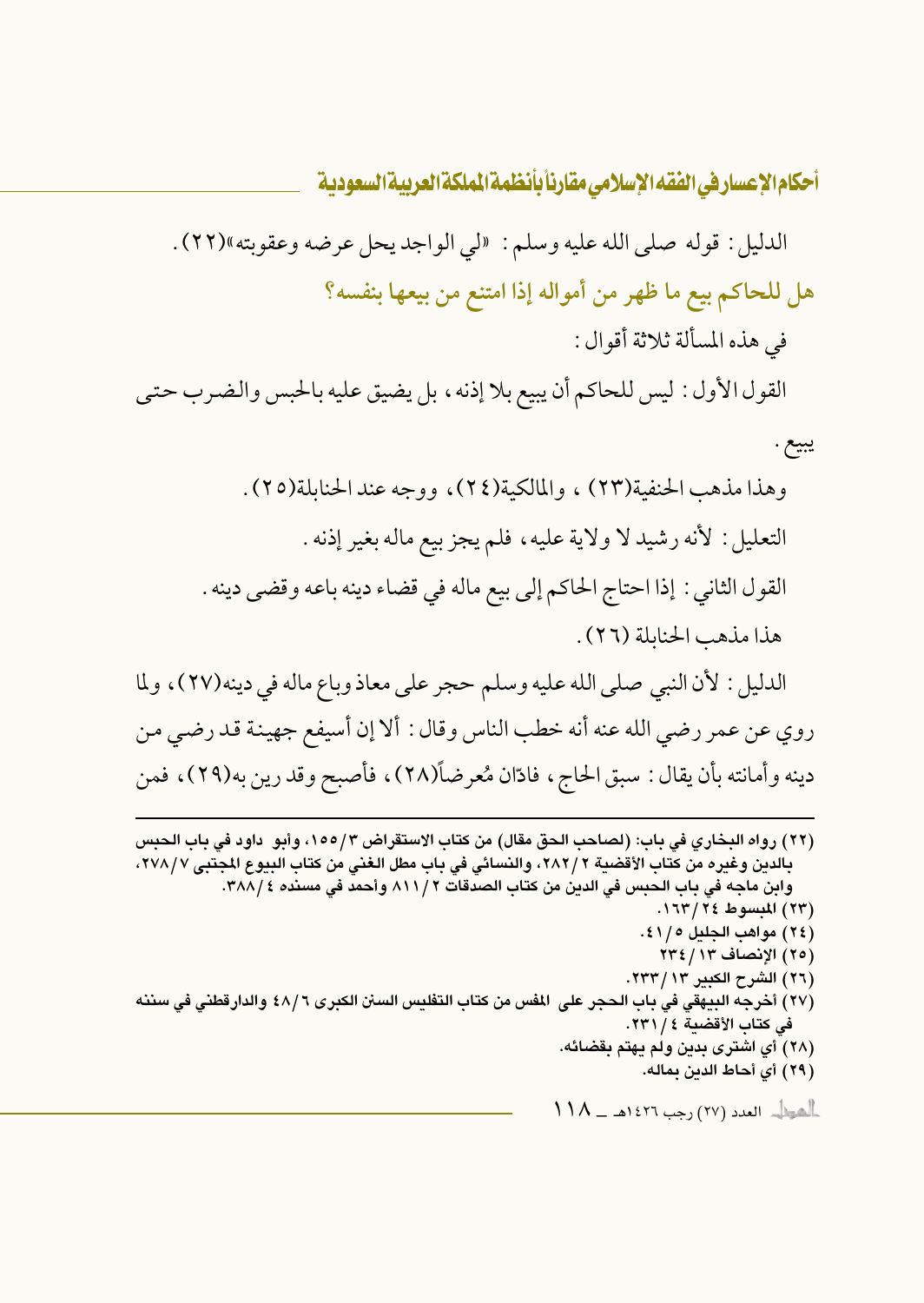كان له عليه مال فليحضر غداً فإنا بائعو ماله وقاسموه بين غر مائه» (٣٠) .

القول الثالث : أن القاضي مخير بين بيع ماله وبين إكراهه على البيع ، وهذا مذهب الشافعية (٣١).

والراجح في نظري مذهب الشافعية وأن ذلك يختلف بحسب الأحوال، فإن علم لدد المدين وتحمله السجن وكان الغرماء بحاجة للمال باع عليه، وإن علم أن المصلحة في سجنه حتى يبيع بنفسه وأن هذا أحظ للغرماء استمر في سجنه، ويحمل ما استدل به الحنابلة على أن البيع كان أحظ للغر ماء .

الحالة الثانية: أن يكون مظنون الملاء:

وهو الذي لم تعلم ملاءته ولكن يظن به الملاءة كمن عرف له أصل مال قبل دعوى الإعسار والغالب بقاؤه(٣٢).

حكمه : القول قول الدائن وله حبسه إلى أن يبر أ من الدين بأداء أو إبراء أو حوالـة أو يقيم البينة على تلف المال أو الإعسار أو يأذن الدائن في إخراجه ، وهذا محل اتفاق في الجملة(٣٣) لكن عند المالكية : إن طلب المدين مهلة أيام معدودة قدروها من اثنين إلى خمسة لإثبات عسره أمهله القاضي ولم يحبسه بشرط أن يحضر من يضمنه (٣٤) . الدليل : لأن الأصل بقاء ماله فيحبس حتى يعلم ذهابه .

(٣٠) أخرجه مالك في الموطأ باب جامع القضاء وكراهيته من كتاب القضاء برقم ١٥٤٠. (٣١) مغنى المحتاج ١٥١/٢. (٣٢) ويمكن أن يلحق به من كان ظاهره في ملبِسه ومركبه يدل على الغني. (٣٣) انظر رد المحتار ٢٨٢/٥ حاشية الدسوقي على الشرح الكبير ٢٧٨/٣، مغنى المحتاج ٢ /١٥٥، المقنع ١٣ / (٣٤) انظر حاشية الدسوقي ٢٧٨/٣. 119 ـــ العدد (٢٧) رجب ١٤٢٦هـــ الحوال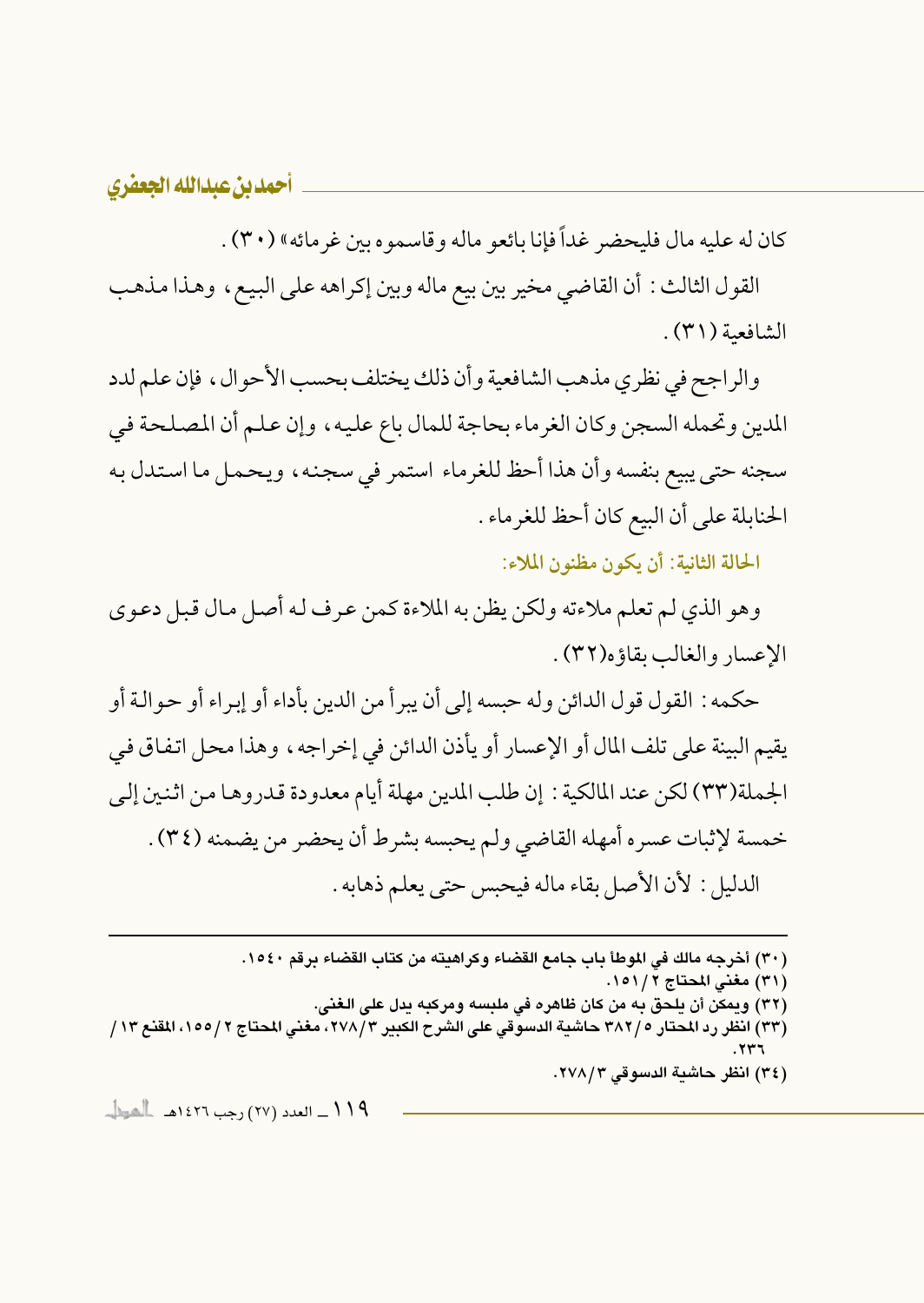الحالة الثالثة: أن يكون مجهول الحال :

كأن لم يعرف لمدعى الإعسار مال سوى هذا الدين المطالب بسداده، أو عرف له مال سابق ويغلب على الظن ذهابه إما لقلته أو لبعد عهده أو لغير ذلك من قرائن الأحوال ، فعلى القاضي أن ينظر في هذا الدين المطالب بقضائه لأنه لا يخلو من صورتين :

الصورة الأولى: أن يكون هذا الدين بدل مال كالبيع والقرض.

حكمه: اختلف الفقهاء في هذه الصورة على قولين :

القول الأول : القول قول الدائن وله حبسه حتى يبرأ من الدين أو يثبت إعساره أو يأذن الدائن في إخراجه .

هذا هو المعتمد عندالحنفية(٣٥) و مذهب المالكية(٣٦) ، والشافعية(٣٧) ، والحنايلة (٣٨) .

التعليل: لأن الأصل بقاء ما بيده مما وقعت عليه المعاوضة، ومدعى خلاف الأصل عليه البينة، وللقاضي حبسه حتى يستظهر حاله .

القول الثاني : القول قول المدين بيمينه .

وهو رواية عند الحنفية(٣٩)، واختيار ابن القيم (٤٠).

فإذا حلف المدين أنه معسر أخلى سبيله ولم يحبس حتى يثبت الدائن أنه موسر .

(۳۰) رد المحتار ۲۸۱/۰ (٣٦) حاشية الدسوقي ٢٧٨/٣ علماً بأن المالكية يرون هذا الحكم سارياً على المدين مجهول الحال دون النظر لسيب الدين. (٣٧) مغنى المحتاج ٢ / ١٥٥. (٣٨) المغنى ٦ / ٥٨٥. (٣٩) شرح فتح القير ٣٧٧/٦. (٤٠) الطرق الحكمية ص ٧٢ فقد انتصر ابن القيم رحمه الله بقوة لقول من قال: إنه لا يحبس مدعى الإعسار فلي دين سواء أكان عن عوض أم عن غير عوض لزمه باختياره أو بغير اختياره ما لم يظهر بالقرائن أنــه قادر ماطل.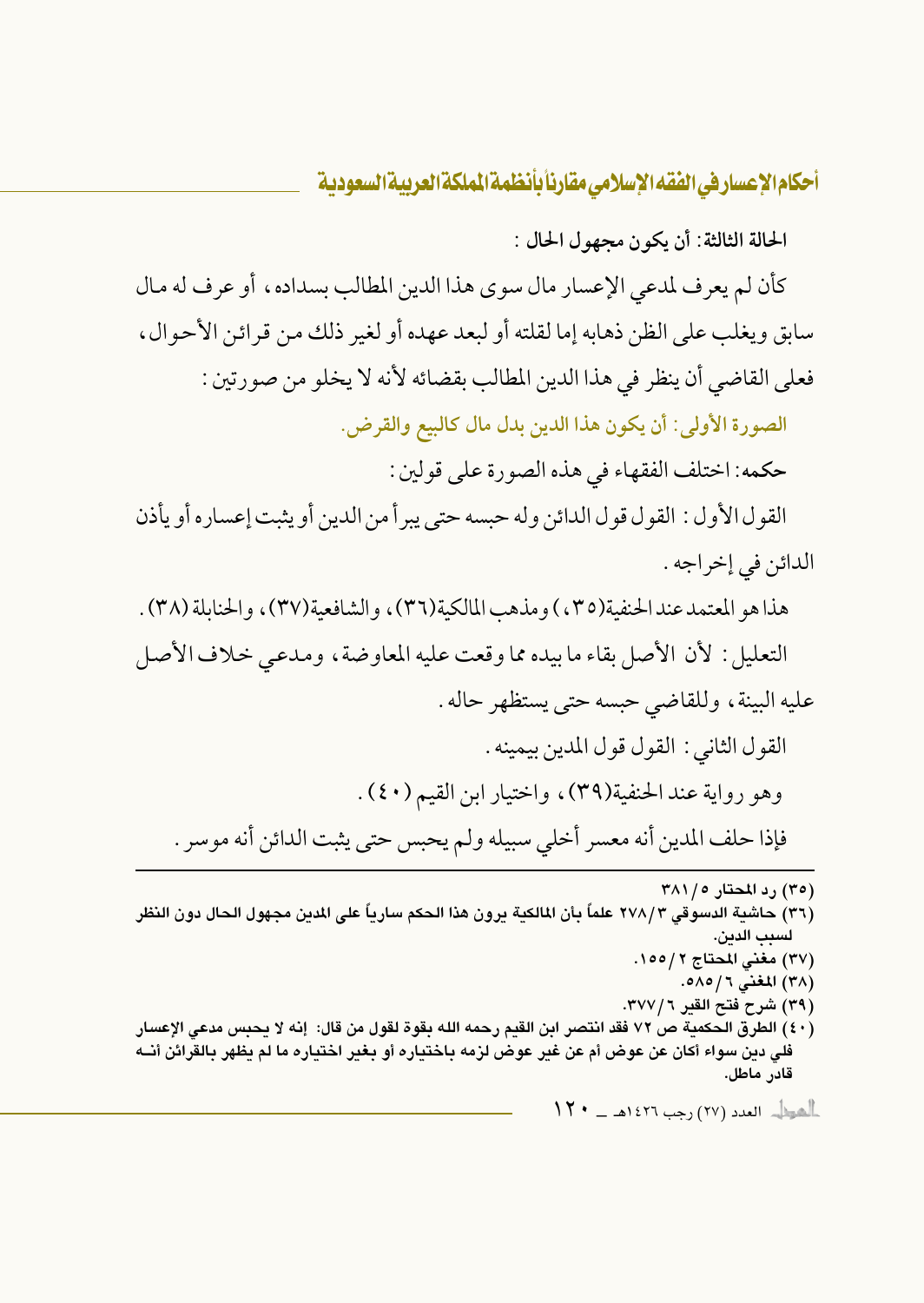التعليل : لأن الأصل هو العسرة ؛ إذ الأدمى يولد ولا مال له والدائن يدعى اليسر وهو أمر عارض، والقول قول من تمسك بالأصل حتى يظهر خلافه .

ولأن الحبس عقوبة والعقوبة إنما تسوغ بعد تحقق سببها، وهي من جنس الحدود فلا يجوز إيقاعها بالشبهة .

الترجيح:

الذي يظهر لي رجحان مذهب الجمهور لأن الأصل الذي يتمسك به المخالف قد زال بحصول المال الناتج عن المعاوضة المالية في ملكه ووجب استصحاب حال الغني حتى يعلم زواله، ولأن ظاهر أحوال الناس عدم العسر ، والقول بأن سجنه هنا من جنس إقامة الحدود ولا يجوز إيقاعها بالشبهة بعيد، إذ الأصل في الحدود أنها حق لله، وقد جاء النص بدرئها، بالشبهة والدَّين هنا حق للمخلوق، وحقوق الخلق مبنيّة على المشاحة . الصورة الثالثة : أن يكون هذا الدين في غير مقابلة مال .

بأن يكون الدين لحقه في غير معاوضة مالية ، وهذه الصورة لها حالتان :

الحالة الأولى: أن يلزمه هذا الدين باختياره كالمهر والكفالة وعوض الخلع، وعبر عنه بعض الفقهاء بأنه ما لزمه بعقد .

حكمه : اختلف العلماء في هذه الحالة على قولين :

القول الأول : القول قول الدائن وله حبسه حتى يبرأ من الدين أو يثبت إعساره أو يأذن الدائن في إخراجه .

وهذا مذهب الحنفية في المعتمد عندهم(٤١)، وهو وجه مقابل الأصح عند

.<br>(٤١) رد المجتار ٢٨٠/٥، وقد يخالفون في يعض الصور كما في عوض الخلع مثلاً.

١٢١\_ العدد (٢٧) رجب ١٤٢٦هـ المطل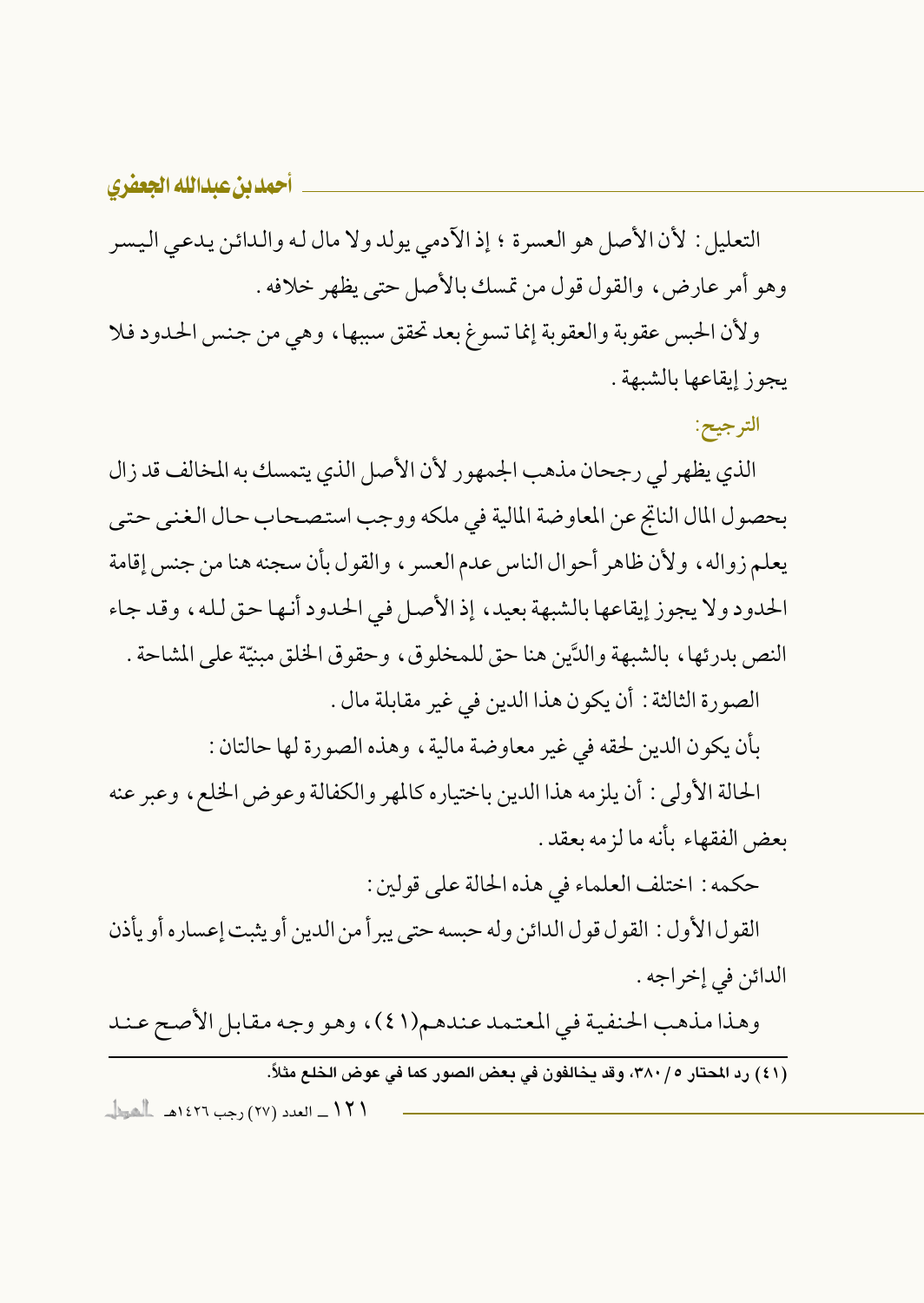الشافعية(٤٢)، مقابل الصحيح عند الحنابلة (٤٣).

التعليل : لأن التزامه بذلك دليل القدرة على الأداء ؛ إذ العاقل لا يلتزم ما لا قدرة له عليه . القول الثاني : القول قول المدين بيمينه ، فإذا حلف أنه معسر أخلى سبيله ولم يحبس إلا أن يثبت الدائن أنه مو سر .

وهو رواية عند الحنفية(٤٤) ، ووجه هو الأصح عند الشافعية(٤٥)، والصحيح عند الحنابلة(٤٦) ، واختاره ابن القيم (٤٧).

التعليل : لأن الأصل هو العسرة والدائن يدعى اليسر وهو أمر عارض والقول قول من تمسك بالأصل حتى يظهر خلافه .

الترجيح:

الذي يظهر لي قول القول الأول وأن الغالب في هذه الحالة – وهو أن العاقل لا يلتزم ما لا قدرة له عليه – مقدم على الأصل – وهو العسرة وعدم الملك – ولأن في هذا حفظاً لحقوق الناس من الضياع والمماطلة خاصة في هذا الزمن .

الحالة الثانيـة: أن يلزمه هذا الدين بغير اختياره كقيمة متلف وأرش جناية خطأ ونفقة قريب وزوجة، وهو ما يعبر عنه بعض الحنفية بأنه ما لزمه بغير عقد. حكمه: اختلف العلماء في هذه الحالة على قولين :

(٤٢) مغني المحتاج ١٥٥/٢. (٤٣) الإنصاف ١٣–/ ٢٤٣ علماً بأن الحنابلة لم يفرقوا بين هذه الصورة والصورة التي تليها وهي فيما لو لزمه الدين بغير اختياره. (٤٤) شرح فتح القدير ٣٧٧/٦. (٤٥) مغنى المحتاج ١٥٥/٢. (٤٦) الإنصاف ٢٤٢/١٣، واشترط الشافعية والحنابلة ألا يكون قد أقر بالملاءة قبل ذلك. (٤٧) الطرق الحكمية ص ٧٢.  $\|YY - \mathbf{1}\|$ هودل العدد (٢٧) رجب ١٤٢٦هـ ـــ ١٤٣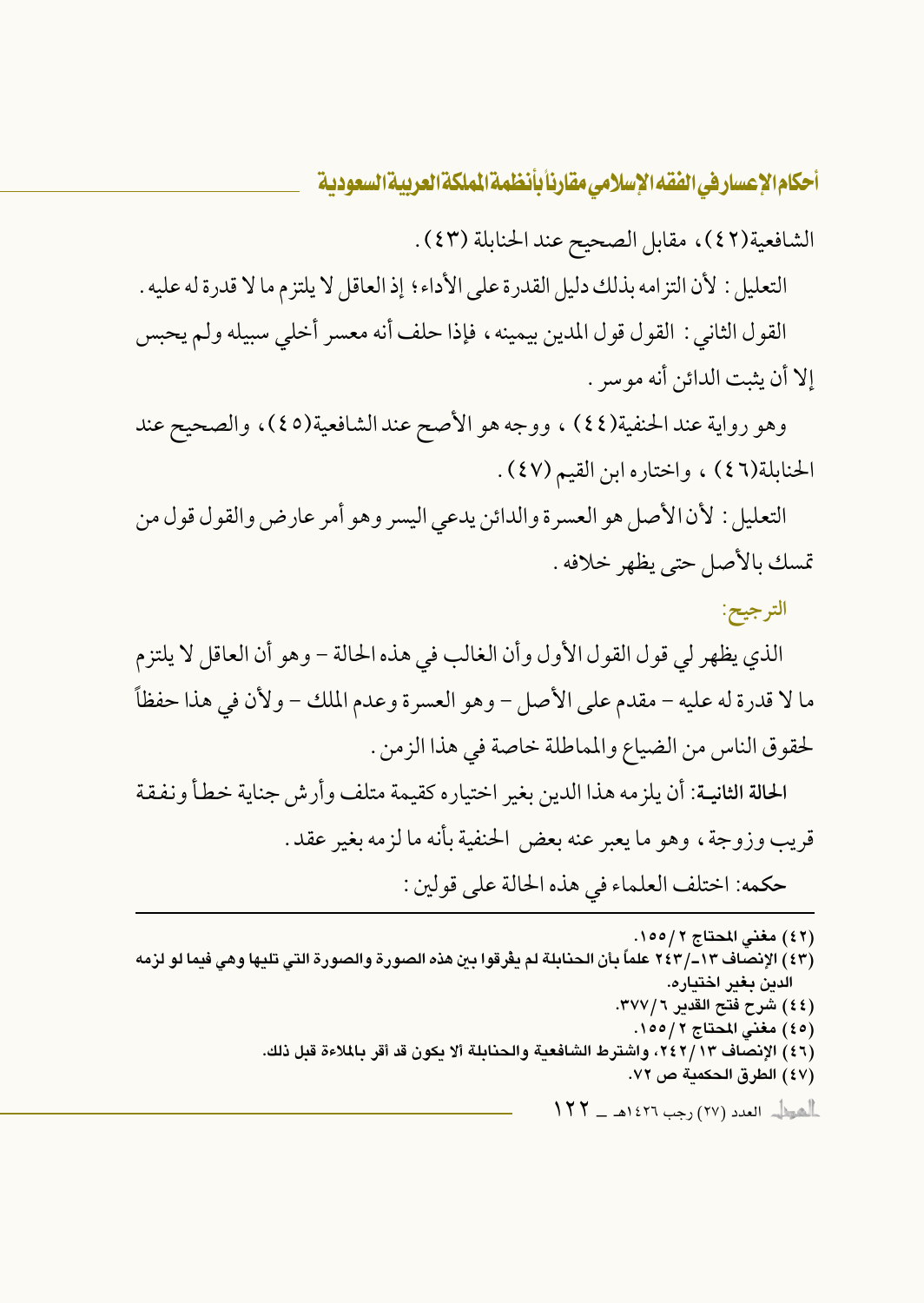أحمدين عبدالله الجعفري القول الأول : القول قول المدين بيمينه فإذا حلف أنه معسر أخلى سبيله ولم يحبس إلا إذا أثبت الغريم عسره . وهذا هو الصحيح عندالحنفية(٤٨) ، والحنابلة(٤٩)، والأصح عندالشافعية (٥٠) . التعليل : أن الأصل العسر ، ولا نعلم ما ينقل عن هذا الأصل . القول الثاني : القول قول الدائن ، وله حبس المدين إلى أن يبر أ من الدين أو يثبت إعساره أو يأذن الدائن في إخراجه . وهذا وجه ضعيف عن الشافعية(٥١)، والحنابلة (٥٢). التعليل : لأن الظاهر أن الحر يملك شيئاً، فيقدم الظاهر هنا على الأصل . الترجيح: الذي يظهر لي قوة القول الأول؛ لأن المدين في هذه الصورة باق على أصل العسر إذ لم يعرف له سابق مال ولا ما يدل عليه ، ولأن الحبس عقوبة ولا ذنب له ليعاقب وللدائن أن يثبت يسره . القسم الثالث: أن يدعى الإعسار ولا يعرف الدائن حاله. إذ ادعى المدين الإعسار وقرر الدائن أنه لا يعلم حقيقة حال المدين هل هو معسر أم لا؟ وهذا لا يتصور فيمن علمت ملاءته . الحكم: اتفقوا – في الجملة – على أن المدين إن ادعى علم الدائن بحاله وطلب تحليفه أنه لا (٤٨) رد المحتار ٢٨٤/٥، إلا أن للحنفية خلافاً وتفصيلاً في الحبس للإعسار بنفقة القريب والزوجة، انظر رد المحتار ٣٨٣/٥، شرح فتح القدير ٣٨١/٦. (٤٩) الإنصاف ٢٤٢/١٣ بشرطهم السابق ذكره. (٥٠)،(٥١) مغني المحتاج ١٥٥/٢ (٥٢) الإنصاف ١٣/ ٢٤٣.

١٢٣ \_ العدد (٢٧) رحب ١٤٢٦هـ الحطا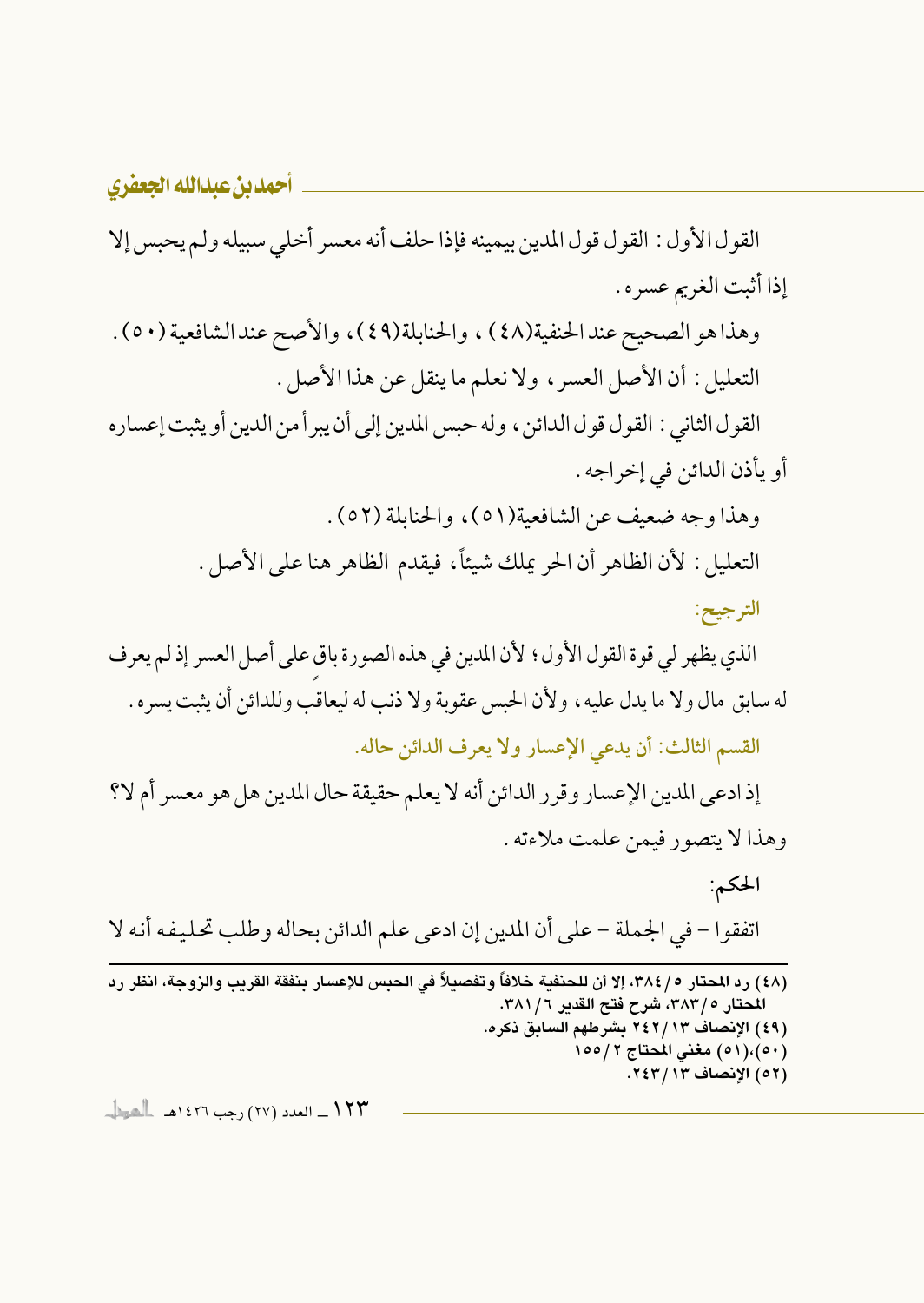يعلم عسره أو تلف ماله أجيب إلى ذلك، فإن حلف الدائن بأنه لا يعلم عسر المدين أو تلف ماله حبس المدين حتى يبرأ من الدين أو يثبت إعساره، فإن نكل الدائن عن هذه اليمين ردت على مدعى الإعسار فإن حلف لم يحبس وإن نكل حبس (٥٣) .

لكن نقل عن ابن عرفة المالكي قوله : كان بعض قضاة بلدنا لا يحكم بهذه اليمين ، وهو حسن فيما لا يظن به علم حال المدين لبعده عنه (٥٤).

ولم أعرف وجه عدم الحكم بهذه اليمين حال بعد المدين وظن عدم علم حاله؛ لأن الدائن سيحلف على عدم علمه بحال المدين لا على علمه بعدم الإعسار .

أما إذا قرر الدائن أنه لا يعلم إعسار المدين أو عدمه، ولـم يدع المدين عـلـم الـدائن بإعساره، فلم أجد للفقهاء نصاً صريحاً في هذه الصورة، والذي يظهر أن الحكم فيها كالحكم فيما لو أنكر الدائن إعساره، وهذا يمكن تخريجه على بعض ما جاء من النصوص الفقهية.

قد جاء في رد المحتار قوله : «يحبسه بما يرى إنما هو حيث كان حاله مشكلاً»(٥٥) . وجاء في التاج والإكليل «حبس لثبوت عسره إن جهل حاله» (٥٦) . والمدين في هذا القسم يصدق عليه أنه مجهول الحال، وكذاك سبق أن نقلت اتفاق الفقهاء على أن المدين لو طلب إحلاف غريمه أنه لا يعلم عسره فله ذلك، وهذا يبين أن مردِّ الأمر هو على عدم علم الإعسار لا على العلم باليسر ، والدائن في هذا القسم يصدق

(٥٣) انظر الشرح الكبير للدردير ٢/ ٢٨٠، مغنى المحتاج ٢/١٥٥، كشاف القناع ١٦٥٢/٥، العـنــايــة شــرح الهداية ٦ / ٣٧٩، وجاء فيه: أن الدائن إن نكل عن اليمن أطلق القاضي الدعيّ ولم ينصوا على تحليفه. (٥٤) التاج والإكليل ١٤٨/٥. (٥٥) رد المحتار ٤٨٥/٥. (٥٦) التاج والإكليل ٢٧/٥).  $\frac{1}{2}$ الصيطل العدد (٢٧) رجب ١٤٢٦هـ ــ ١٤٢٤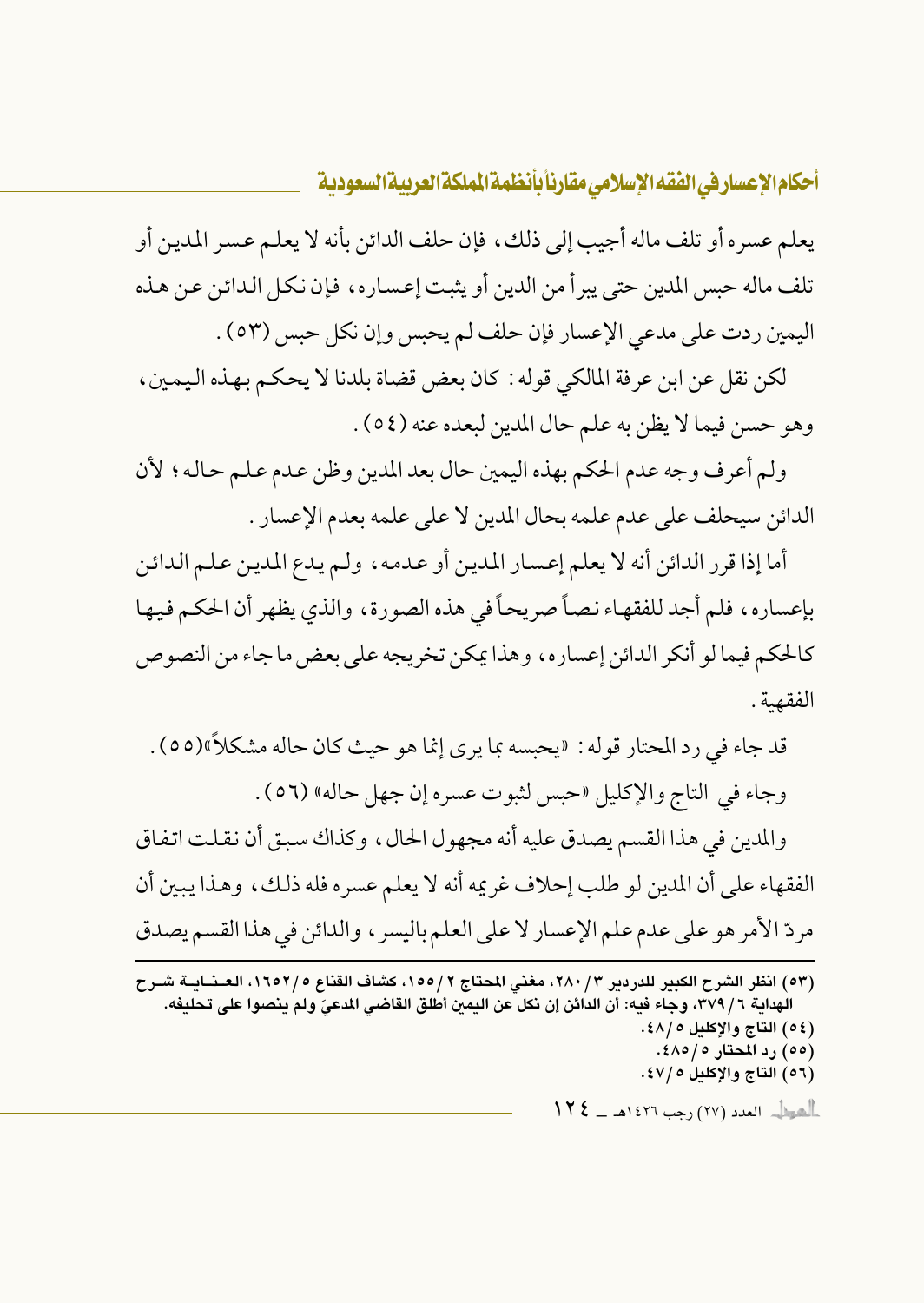عليه أنه لا يعلم عسره، ثم إن واقع الناس اليوم من انتشار المماطلة وتضييع الحقوق واستسهال اليمين الفاجرة يقوى هذا القول ، وهو أن للقاضي حبس المدين في هذه الصورة استظهاراً لحاله، ولكن ينبغي أن يبحث القاضي ويتحرى عن حال المدين ومدى إعساره أو عدمه، وسيأتي مزيد بحث لهذه المسألة في المطلب التالي .

الموازنة بالنظام:

لم يتطرق نظام المرافعات الشرعية السعودي ولوائحه التنفيذية أو التعاميم الوزارية المتعلقة بالإعسار لهذا الموضوع، ومرد ذلك أن اختصاص هذا النظام والتعاميم يتعلق بالنواحي الإجرائية دون غيرها .

أما نظام المحكمة التجارية السعودي فقد تناولت المواد ١٠٤ - ١٠٧ منه بيان أنواع الإفلاس وحالات المفلسين وأنها ثلاث: أولها: المفلس الحقيقي وهو الذي اشتغل في التجارة بر أس مال معلوم كاف عرفاً لما اشتغل فيه ، وله دفاتر منظمة ولم يبذر في مصرفه ووقع على أمواله حرقٌ أو غرق أو خسارات ظاهرة .

والحالة الثانية : المفلس المقصر وهو التاجر المبذر في مصاريفه ولم يبين عجزه في وقته واستمر حتى نفد رأس ماله وإن وجدت له دفاتر منظمة .

والحالة الثالثة : المفلس الاحتيالي وهو من استعمل ضروب الحيل والدسائس في رأس ماله أو قيد في دفاتره ديوناً بصورة كاذبة أو أفرغ أمواله وعقاره للغير أو أخفى شيئاً من أمواله واشتغل في التجارة بطريق الاحتيال بأي صورة كانت سواء أكان مبذراً أم لا أو لم توجد له دفاتر أو وجدت غير منظمة .

10 1 / \_ العدد (٢٧) رجب ١٤٢٦هـ الحطاب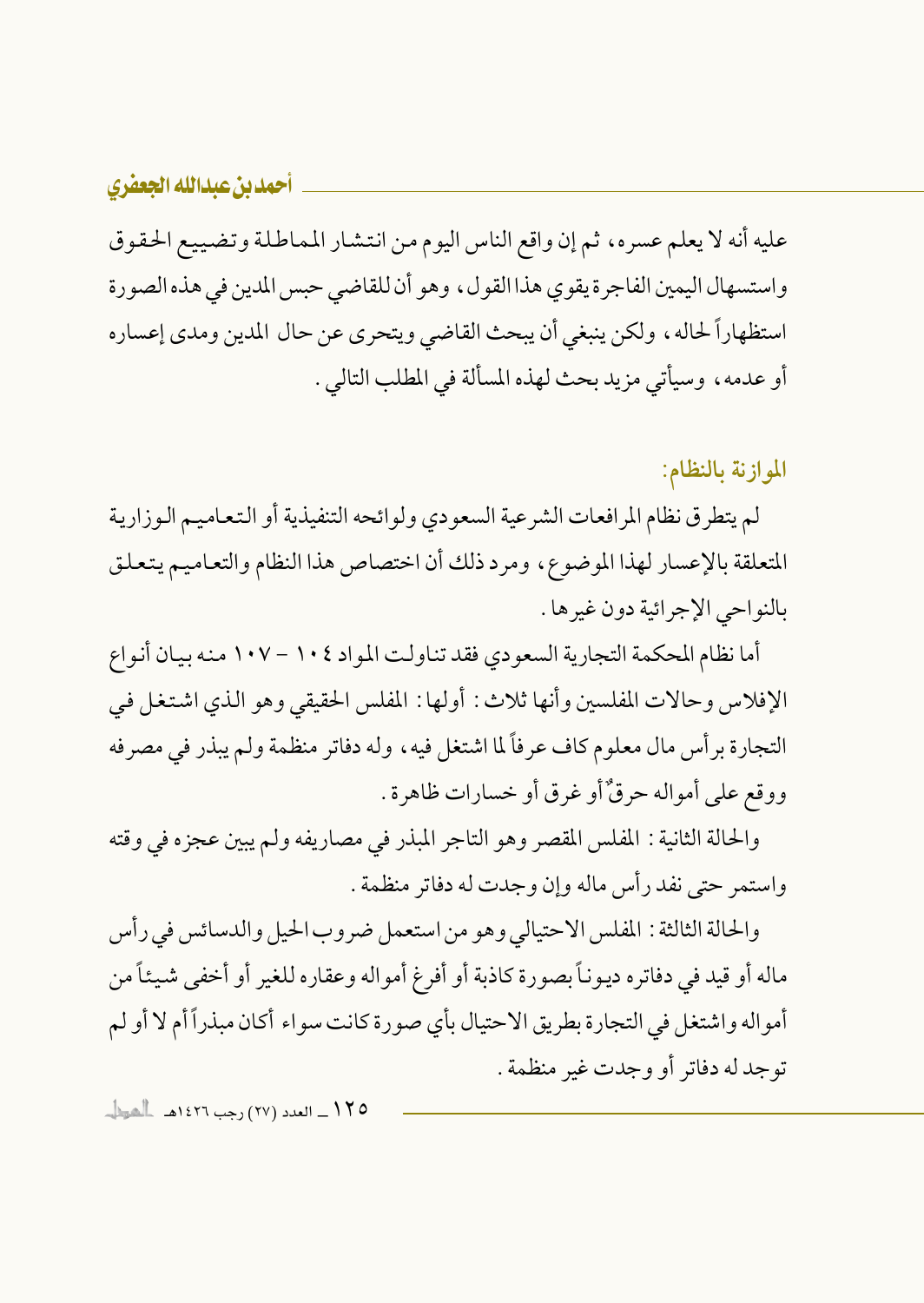ومما تجدر الإشارة إليه أن كلا النظامين – المرافعات والمحكمة التجارية – لم يتطرق لموضوع من يتحمل عبء الإثبات سواء للإعسار أو التفليس .

المطلب الثاني: التحري عن حال مدعى الإعسار:

الأصل أن الدائن هو المطالب ببيان ما للمدين من أمو ال إذا تو جه عـليه عـبء إثبـات الملاءة، وأن مدعى الإعسار هو المطالب بإثبات إعساره بالبينة إذا توجه عليه عبء الإثبات، ولكن هل هذا يعفي القاضي وغيره من الجهات المختصة من مهمة البحث والتحري عن حال المدين عسر أأو ملاءة .

بعد البحث القاصر في كتب الفقهاء المتقدمين لم أقف على من نص على أنه يجب على الحاكم – أياً كان – أن يبحث عن حال مدعى الإعسار ، بل لا تكاد تجد لهذه الجزئية ذكراً في كتب الفقهاء إلا النزر البسير .

فنص الحنفية على أن للقاضي أن يسأل – احتياطاً لا وجوباً – الثقات أو الجير ان عن حال مدعى الإعسار إذا سجن(٥٧) .

وجاءت إشارة إلى نوع من عملية البحث والتحري ذكر ها الدسوقي المالكي في حاشيته على الشرح الكبير بقوله : «إن سأل الطالب الحاكم تفتيش دار المدين لعله أن يجد فيها شيئاً من متاعه يباع له ، ففي إجابته لذلك وعدم إجابته تردد»(٥٨) .

وفي كشاف القناع «وإن ادعى من عليه الدين الإعسار وأنه لا شيء معه يؤديه في الدين فقال المدعى للحاكم : المال معه ، وسأل تفتيشه وجب على الحاكم إجابته إلى

> (٥٧) انظر رد المحتار ٣٨٥/، ٣٨٦، العناية شرح الهداية ٣٧٩/٦. (٥٨) الشرح الكبير للدردير ٢٨٠/٣. أأهوال العدد (٢٧) رجب ١٤٢٦هـ \_ ١٢٦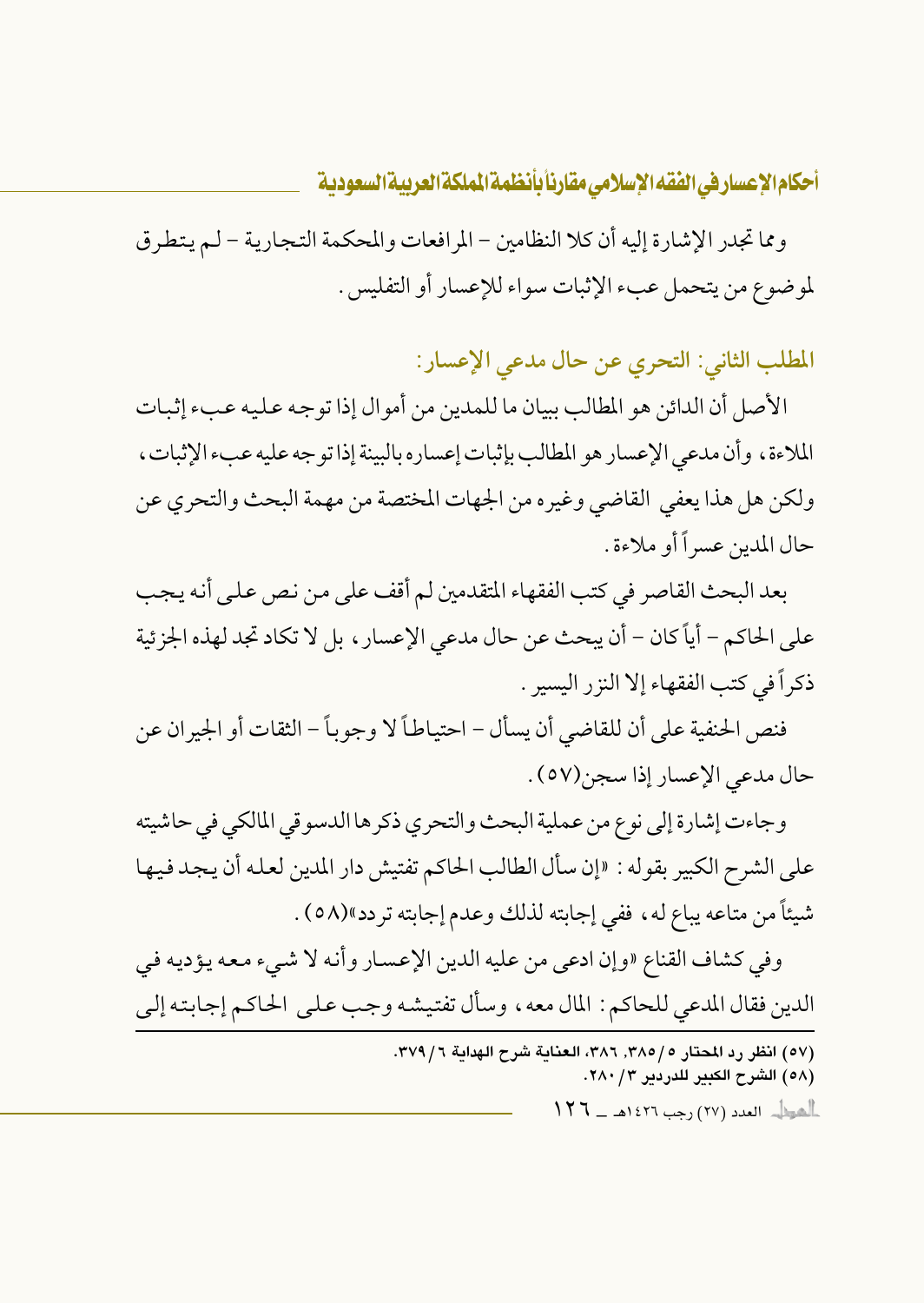ذلك)(٥٩).

ولعل مردّ عدم ذكر الفقهاء لدور الحاكم في البحث والتحري عن حال مدعى الإعسار هو بساطة الحياة في وقتهم وسهولة الكشف عن الأموال من جهة ، ولعدم تمر س الناس في التحايل والمماطلة من جهة أخرى .

أما في وقتنا الحاضر فقد توسعت البلاد وكثر العباد وتنوعت وسائل الدخل ومصادر الثروة بين عقارات ومساهمات ومؤسسات وأنشطة تجارية أخرى متنوعة ، وهذا مما يصعب معه على الفرد العادي إثبات ما بيد مدينه من أمو ال ، وبالتالي فإن عدم تنظيم عملية البحث والتحري عن أموال مدعى الإعسار والإهمال في ذلك يؤدي إلى أحد أمرين : إما أن يضيع حق الدائن لعدم قدرته على إثبات ما لمدينه من أموال، أو بقاء المدين في السجن إذا كان القول قول الدائن ولم يستطع المدين إثبات عسره .

ونظراً لأن الشريعة جاءت لحفظ مصالح العباد ولأن القاضي مكلف بإحقاق الحق ونصرة المظلوم، وإعطاء كل ذي حق حقه، ولأن هذا الواجب في هذا العصر لا يتم على وجهه الصحيح إلا بالبحث والتحري الدقيق عن حال مدعى الإعسار ولأن القاعدة الشرعية أن «ما لا يتم الواجب إلا به فهو واجب» .

فالذي يظهر أنه يجب على القاضي أن يبحث ويتحرى عن أموال المدين بكل وسيلة ممكنة تكفل حفظ الحق لا سيما فيمن عرف لدده ومماطلته أو فيمن جهل حاله وظن عسره . الموازنة بالنظام:

نصت المادة ٢٣١/ ١٢ من اللائحة التنفيذية لنظام المرافعات الشرعية السعودي على

(٥٩) كشاف القناع ٢/٢٥٢.

١٢٧ \_ العدد (٢٧) رجب ١٤٢٦هـ الحطاب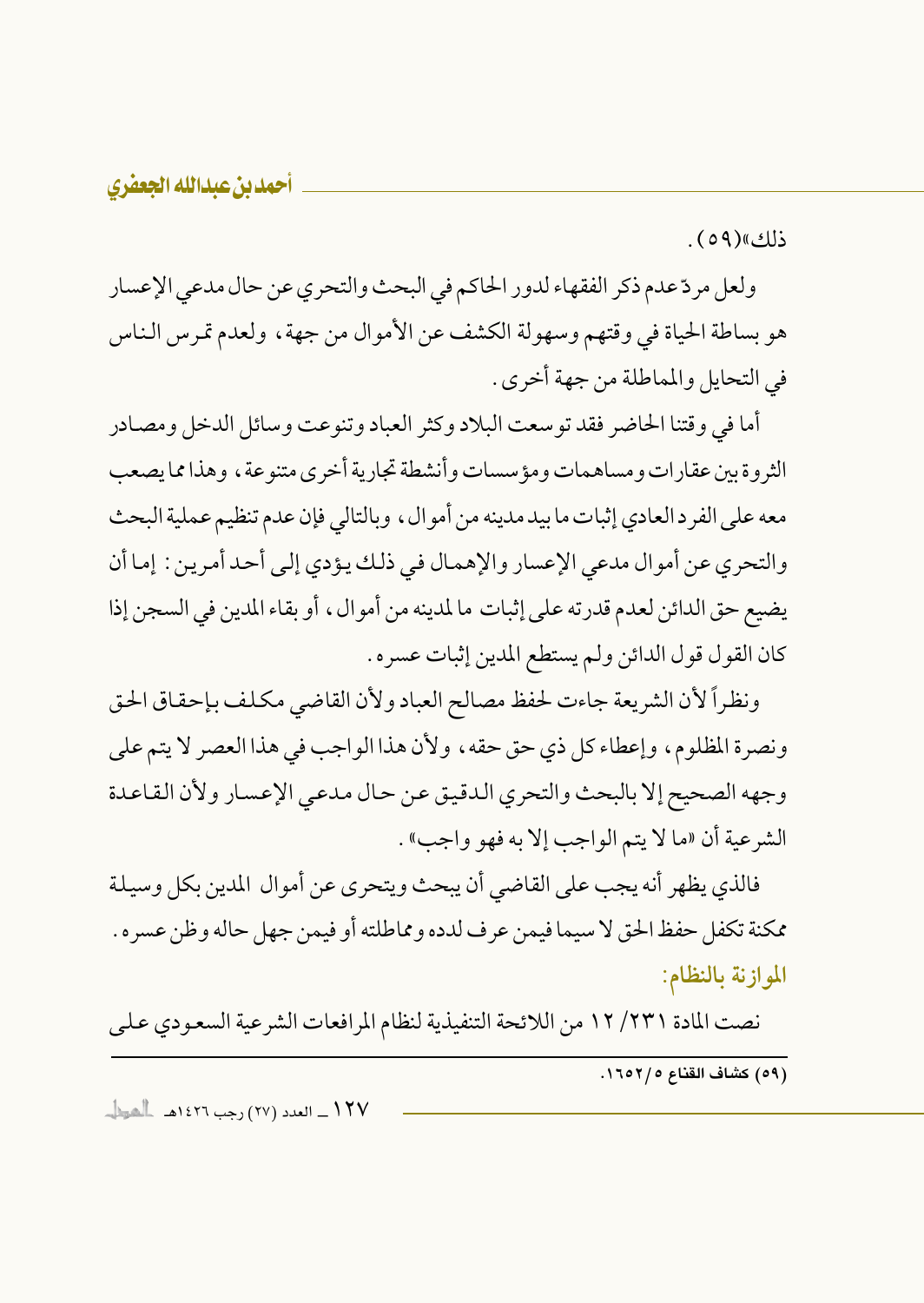أن تقوم الجهات الإدارية المعنية بالتحري عن أموال المدين قبل النظر في دعوى الإعسار . في حين ناط نظام المحكمة التجارية السعودي مهمة التحقق من حال المفلس بالمحكمة

عن طريق الإعلان عن التفليس في الأماكن العامة والصحف كما في المادة ١١١ من النظام .

ومن هنا يظهر أن هناك قصوراً في بيان آلية البحث والتحري عن حال مدعى الإعسار ، وما الإجراءات التي تتخذ لذلك والجهة المختصة؟ وباستقراء الواقع نجد أن هذه الإجراءات تختلف من حيث الدقة والشمول من منطقة لأخرى، كما نلاحظ وجود ثغرات كبيرة في عملية البحث عن حال مدعى الإعسار ، فعلى سبيل المثال عندما يتم التحري عن أرصدة المدين في البنوك تتم الإفادة عن أرصدته الحالية فقط دون بيان لحركة حساباته لمدة سابقة كافية، ومن البدهي أن مدعى الإعسار لن يجعل في حسابه شيئاً يذكر ! كما أن البحث لا يشمل ما يملكه مدعى الإعسار من عقارات(٦٠) أو أسهم، وفي أحيان كثيرة لا يتم الكشف عما لديه من مؤسسات وأيد عاملة وسيارات وغير ذلك، ولئن عَذَرْنا الفقهاء المتقدمين في عدم الاهتمام بهذا الجانب فلا أجد عذراً للجهات المختصة الآن في عدم وضع آلية دقيقة ومنظمة وموحدة للبحث والتحري عن أموال المدين تضمن عدم التحايل من جهة وعدم تطويل الإجراءات من جهة أخرى .

(٦٠) نص تعميم وزير الداخلية السعودي ذو الرقم ٣١٢٨٥/١٧ في ١٤١٦/٤/١٣هـ المبنى على توصـيــات لجنة مشكلة من وزارات العدل والداخلية والمالية على الآتــي: أولاً: يكلف الدائن بالإرشاد عن أموال مدينه سواء أكانت منقولة أم غير منقولة وتحديد مكانها.

ثانياً: لا يتم الاستفسار من وزارة الـعدل عن أموال المدين الذي يدعى الإعسار إلا في الـحالات الآتية: ١ – إذا كانت الديون حقوقاً للدولة.

٢ – إذا أرشد الدائن إلى أموال مدينه وحدد مكان العقار وموقعه بالمدينة.

٣ – إذا ظهر للجهات واضعة اليد على القضية أن للمديــن أمــوالاً عقارية وتم تحديد مكانها، انظر التصنــيـف الموضوعي لتعاميم وزارة العدل ٢ / ٤٥٠.

 $\|\mathbf{Y}\mathsf{A}\|$ اهوا $\|\cdot\|$  العدد (٢٧) رجب ١٤٢٦هـ ــ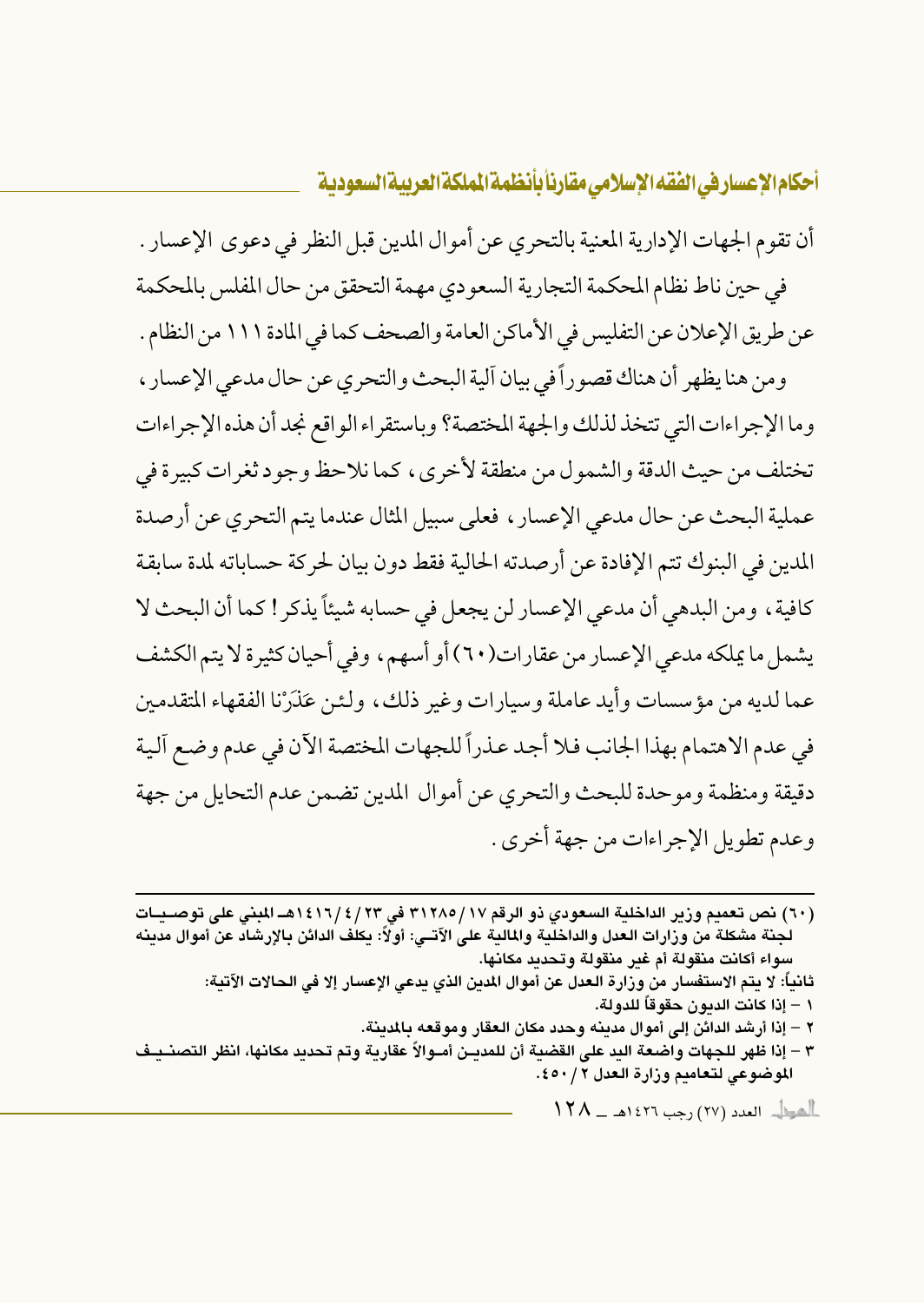المبحث الثاني البينة على الإعسار

المطلب الأول: عدد الشهود:

اختلف العلماء في العدد المشترط في الشهادة على الإعسار ، وهل يقبل في الإعسار شهادة النساء والشاهد واليمين؟ على أقوال :

القول الأول: لا بد من ثلاثة ذكور :

وهو وجه عند الشافعية(٦١)، ورواية عند الحنابلة(٦٢)، وهو اختيار مفتى الديار السعودية ورئيس قضاتها الأسبق الشيخ محمد بن إبراهيم أل الشيخ(٦٣) رحمه الله .

الدليل : قول النبي صلى الله عليه وسلم لقبيصة بن المخارق : «لا تحل المسألة إلا لأحد ثلاثة : رجل أصابته فاقة حتى يقول ثلاثة من ذوى الحجي من قومه : لقد أصابت فلاناً فاقة . . » . الحديث (٢٤) .

القول الثاني : لا بد من شاهدين ذكرين : وهو مذهب المالكية(٦٥)، والشافعية في الأصح(٦٦)، والصحيح عند الحنابلة (٦٧).

(٦١) أدب القاضي لابن أبي الدم ص ٤٢٧، لكن قال عنه النووي في روضة الطالبين: إنه شاذ ٣٧٣/٣.

(٦٢) الإنصاف ١٣/ ٢٤٢.

- (٦٣) فتاواه ٨/١٠.
- (٦٤) رواه مسلم في باب من تحل له المسألة من كتاب الزكاة ٢ /٧٢٢، وأبو داود في باب ما تجوز فيه المسألة من كتاب الزكاة ٢٨١/١، والنسائي في باب الصدقة لمن تحمل بحمالة من كتاب الزكــاة المحـتـبــي ٦٧/٥، والدارمي في باب من تحل له الصدقة من كتاب الزكاة ٢٩٦/٢١، وأحمد في مسنده ٤٧٧/٣, ٢٠/٥. (٦٥) الشرح الكبير للدردير ٢٧٩/٣.
	- (٦٦) أدب القاضي لابن أبي الدم ص ٤٣٩ ومعنى المحتاج ١٥٦/٢.
		- (٦٧) الإنصاف ١٢٤١/١٤١.

١٢٩ ـ العدد (٢٧) رجب ١٤٢٦هـ الحوال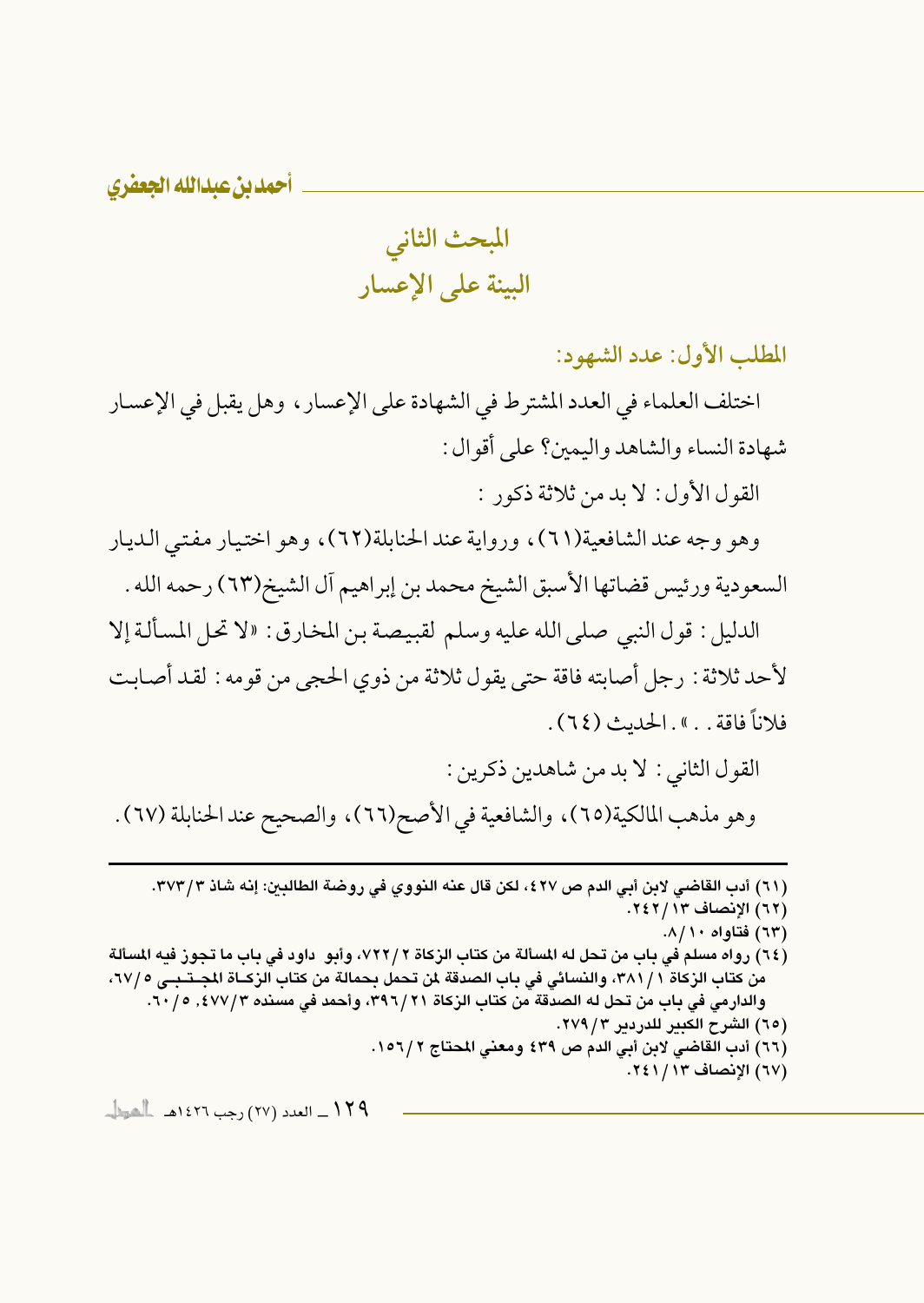الدليل : لعـموم الـنصوص الـدالـة عـلـى أن الـشـهـادة تـكـون بـاثـنين كـقـولـه تـعـالـى : ﴿واستشهدوا شهيدين من رجالكم﴾(٦٨) .

وقوله صلى الله عليه وسلم: «شاهداك أو يمينه» متفق عليه .

واشترط الذكورة، لأن الأصل شهادة الرجال، واستثنى قبول شهادة المرأة في الأموال لكثرة وقوع أسبابها، فيلحق الحرج بطلب رجلين في كل حادثة، والعادة أن يوسع فيما يكثر وقوعه، والإعسار مما لا يكثر وقوعه وهو مما لا يطلع عليه إلا الرجال غالباً، فلم تقبل شهادة النساء فيه .

القول الثالث : يكفي رجل وامر أتان :

وهو مذهب الحنفية(٦٩)، ووجه مقابل الأصح عند الشافعية(٧٠)، ويتخرج رواية عند الحنايلة (٧١).

الدليل : عموم قوله تعالى : ﴿واستشهدوا شهيدين من رجالكم فإن لم يكونا رجلين فرجل وامرأتان ممن ترضون من الشهداء﴾ .

> القول الرابع : يثبت بشاهد ويمين المدعى : وهو وجه عند الشافعية (٧٢).

> > (٦٨) البقرة ٢٨٢.

(٦٩) لأنهم نصوا على قبول شهادة الرجل والمرأتين فيما سوى الحدود والقصاص، انظر الهداية للمرغيناني ٩/ (٧٠) أدب القاضي لابن أبي الدم ص ٤٣٩. (٧١) جاء في المغنى «يخرج من هذا أن النكاح وحقوقه من الرجعة وشبهها لا تقبل فيه شهادة النساء. روايةً واحدةً وما عداه يخرج على روايتين» ١٤/١٢٧. (٧٢) أدب القاضي لابن أبي الدم ص ٤٤٠. أأهول العدد (٢٧) رجب ١٤٢٦هـ - ١٣٠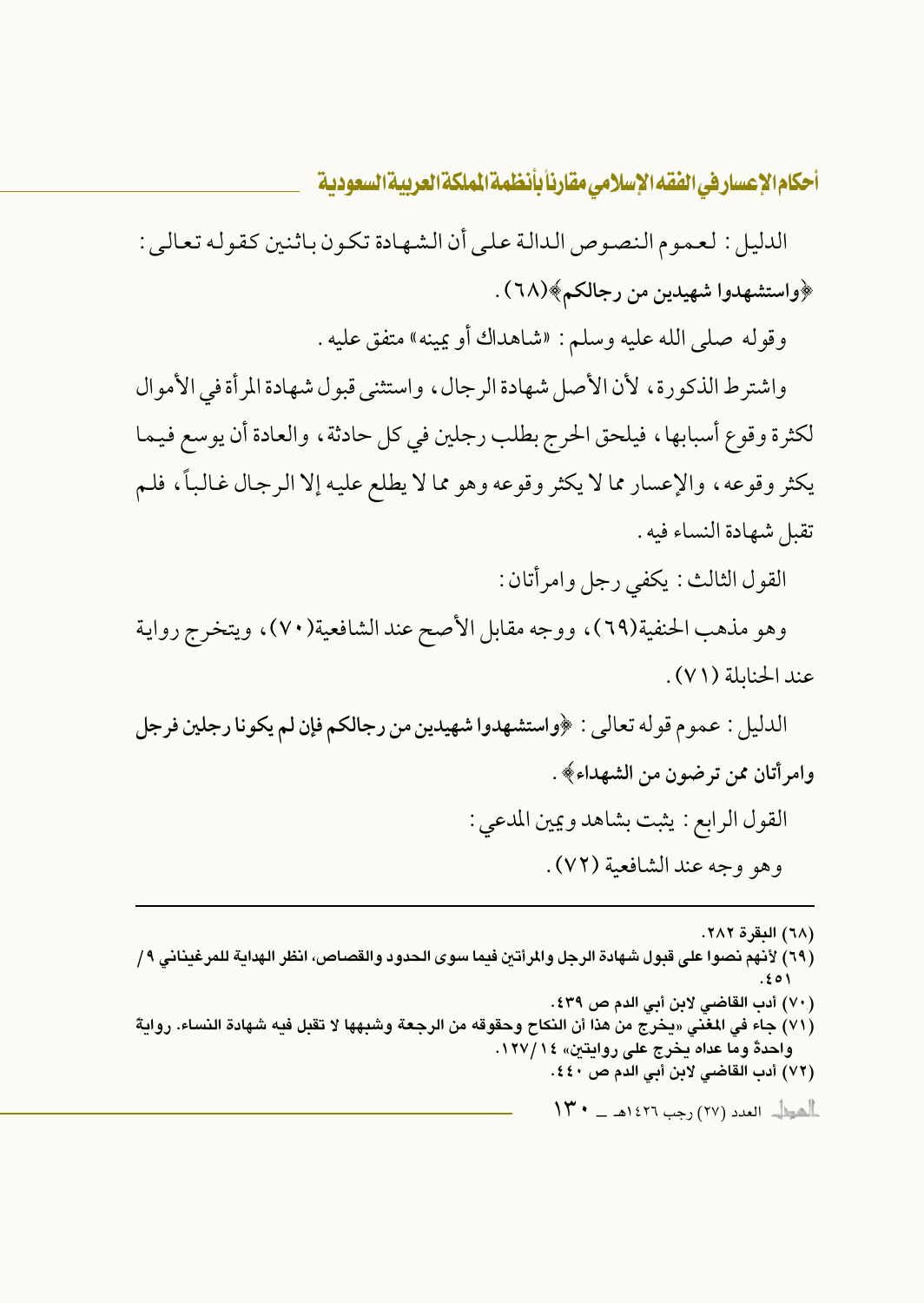التعليل : لأن الأموال وحقوقها تثبت بشاهد ويمين لحديث أبي هريرة رضي الله عنه قال : «قضى رسول الله صلى الله عليه وسلم باليمين مع الشاهد الواحد (٧٣) . الترجيح:

البينة هي ما أبان الحق وأظهره، ولهذا على القاضي أن يحكم بمو جب البينة التي تظهر له الحق وتبين معالمه ، والغالب من حال البينة أن تكون شبهادة العدلين لقو له تعالى : ﴿وأشهدوا ذوي عدل منكم﴾ وقوله صلى الله عليه وسلم «شاهداك أو يمينه» ولكن ليس معنى هذا أنه لا يجزئ في الشهادة على الإعسار إلا شهادة الرجلين، فقد تستدعى بعض الظروف قبول شهادة رجل وامر أتين كما لو كان مدعى الإعسار امر أة مثلاً ، ولا يوجد من الرجال العدول العاملين بباطن حالها من يشهد لها، مع أنه ليس في النصوص الشرعية ما يمنع شهادة النساء في الحقوق المالية ، والمر أة من أهل الشهادة فيها بنص الآية ﴿فإِن لم يكونا رجلين فرجل وامرأتان﴾ وقد يضطر القاضي إلى الحكم بشهادة رجل ويمين المدعى كما لـو كان المدعى غريباً ولا يعرف حاله في البلد إلا هذا الشاهد، فيكتفي به مع يمينه، وقد ثبت أن النبي صلى الله عليه وسلم قضي بالشاهد مع اليمين ، وقد يرى القاضي زيادة الاستيثاق بطلب ثلاثة شهود إذا كانت دعوى الإعسار مثلاً مبنية على سبب ظاهر ينبغي أن يكون مشتهراً كحريق أو آفة مثلاً، أو كانت مبالغ الدين كبيرة أو لم يكن الشهود على أكمل درجة من العدالة ، ويستأنس في هذا بحديث قبيصة بن المخارق السابق ، والمقصود أن يترك تحديد البينة الموصلة لاجتهاد القاضي حسبما يراه محققاً العدالة .

<sup>(</sup>٧٣) أخرجه أبو داود في باب القضاء باليمين والشاهد من كتاب الأقضية ٢ /٢٧٧ والترمذي في باب ما جاء في اليمين مع الشاهد من أبواب الأحكام عارضة الأحوذي ٦ / ٨٩، وابن ماجه في القضاء بالشاهد واليمــين ٢ /  $.89$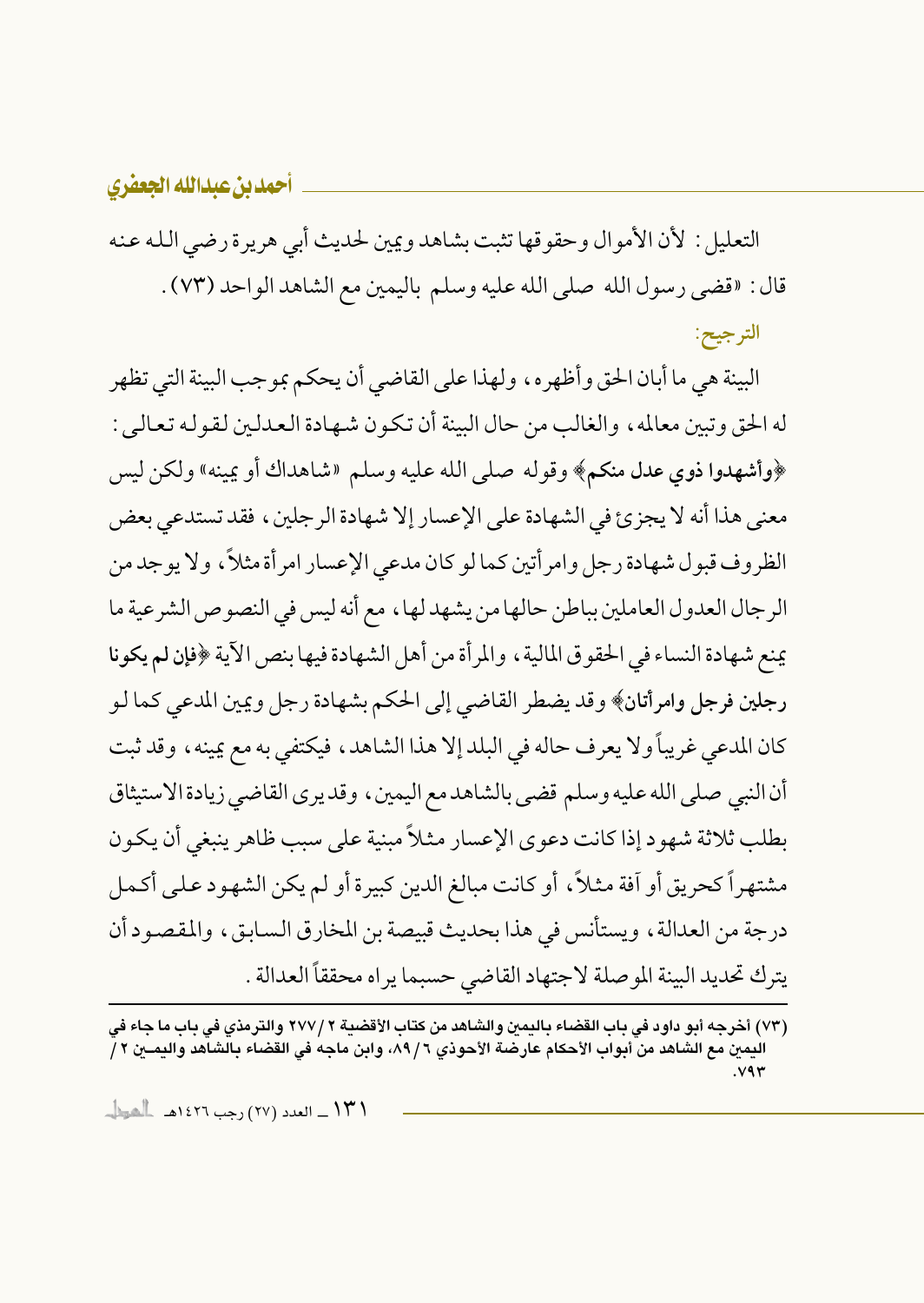المطلب الثاني: هل من شرط شاهد الإعسار الخبرة الباطنة؟

هل يشتر ط فيمن يشهد بإعسار شخص أو تلف ما بيده من مال أن تكو ن له خبر ة بياطن حال المشهود له؟ – علـمـاً بأن هذه الخبرة الباطنة لا تحصل إلا بطول مجاورة أو مخالطة مالية وغيرها – أم يكفي العلم بظاهر حال المشهود له؟

نقول: إن الشهادة إما أن تكون على الإعسار أو على تلف المال أو على كليهما .

فالحالة الأولى – أي الشهادة على الإعسار – يشترط في الشاهد أن يكون ذا خبرة باطنة بحال المشهود له، وهذا – فيما أعلم – محل اتفاق بين الفقهاء (٧٤) .

الدليل : قول النبي صلى الله عليه وسلم «على مثل الشمس فاشهد . . »(٧٥) .

ولأنها شهادة على نفي قبلت للحاجة فاشترط لها الخبرة الباطنة ، ولأن المال قد يخفي فلا يجوز الاعتماد على ظاهر الحال .

أما الحالة الثانية : وهي أن تكون الشهادة على تلف المال فقط فقد نص الشافعية(٧٦) والحنابلة(٧٧) على أنه لا تشترط الخبرة الباطنة في ذلك، لأن التلف يطلع عليه كل أحد من أهل الخبرة أو غيرهم.

لكن هذا يحمل – والله أعلم – على إذا لم يكن لمدعى الإعسار إلا عين واحدة فشهد الشهود على تلف هذه العين، وفي هذه الحال لا بد من إثبات أن مدعى الإعسار لا يملك

(٧٤) نص على ذلك صراحة الشافعية مغنى المحتاج ١٥٦/٢، والحنابلة، انظر الإنصاف ١٣٧/١٣، وهذا يفهم من نص المالكية على أنه لا بد أن ينص الشاهد على أنه لا يعرف له مالاً ظاهراً ولا باطناً. انظر الشرح الكبير للدردير ٢٧٩/٣، ونص الحنفية على أن الشهادة تتضمن «وقد اختبرنا أمره فى السر والعلانية» كما فـى العناية شرح الهداية ٦ / ٣٧٩. (٧٥) رواه الحاكم والبيهقي والطبراني وأورده العجلوني في كشف الخفا ٧٢/٢. (٧٦) مغنى المحتاج ٢/ ١٥٦. (٧٧) الشرح الكبير لابن قدامة ٢٣٨/١٣. الشيط العدد (٢٧) رجب ١٤٢٦هـ - ١٣٢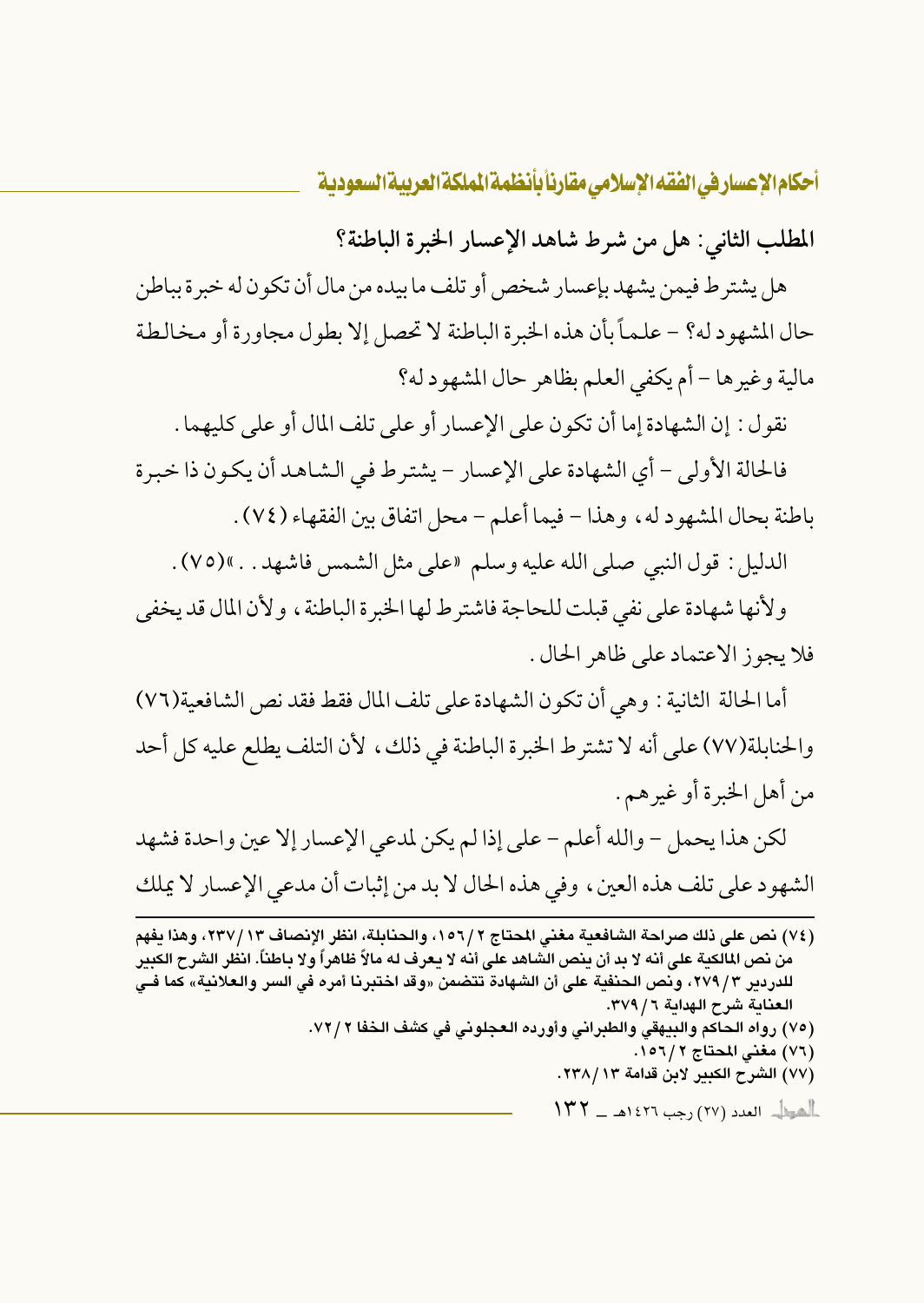إلا هذه العين، وهذا لا يمكن أن يشهد به إلا من له خبرة باطنة .

أما الحالة الثالثة : فترجع إلى الحالة الأولى، لأن جزءاً من الشهادة منصبٌ على إثبات الإعسار .

وعليه الذي يظهر أنه لا تقبل الشهادة على الإعسار إلا ممن كانت له خبرة باطنة بحال المشهود له .

فإن لم يعلم القاضي أن الشاهد بهذه الصفة فقد نص بعض الفقهاء على أنه إن كان الشاهد فقيهاً يغلب على الظن أنه لا يشهد إلا بعد تقدم خبرة فله أن يستفسره أو لا يستفسره، أما إن استجهله وإرتاب فلا بد من سؤاله وإستفصاله، وله اعتماد قول الشاهد أنه ذو خبرة باطنة بحال المشهود له، وهذا يتجه بشرط أن يوضح القاضي للشاهد معنى الخبرة الباطنة.

المطلب الثالث: صيغة الشهادة على الإعسار:

اختلف الفقهاء في الصيغة التي تكون بها الشهادة على الإعسار ، وأنا أذكر هنا أهم الصيغ التي أوردها الفقهاء في كتبهم . عند الحنفية : ورد في كتب الحنفية التي وقفت عليها صيغتان للشهادة على الاعسار (٧٨). الأولى : نشهد أنه فقير لا نعلم له مالاً ولا عرضاً من العروض يخرج بذلك عن حالة

الفقر .

۱۳۳ \_ العدد (۲۷) رجب ۱٤۲٦هـ \_ الشيطا\_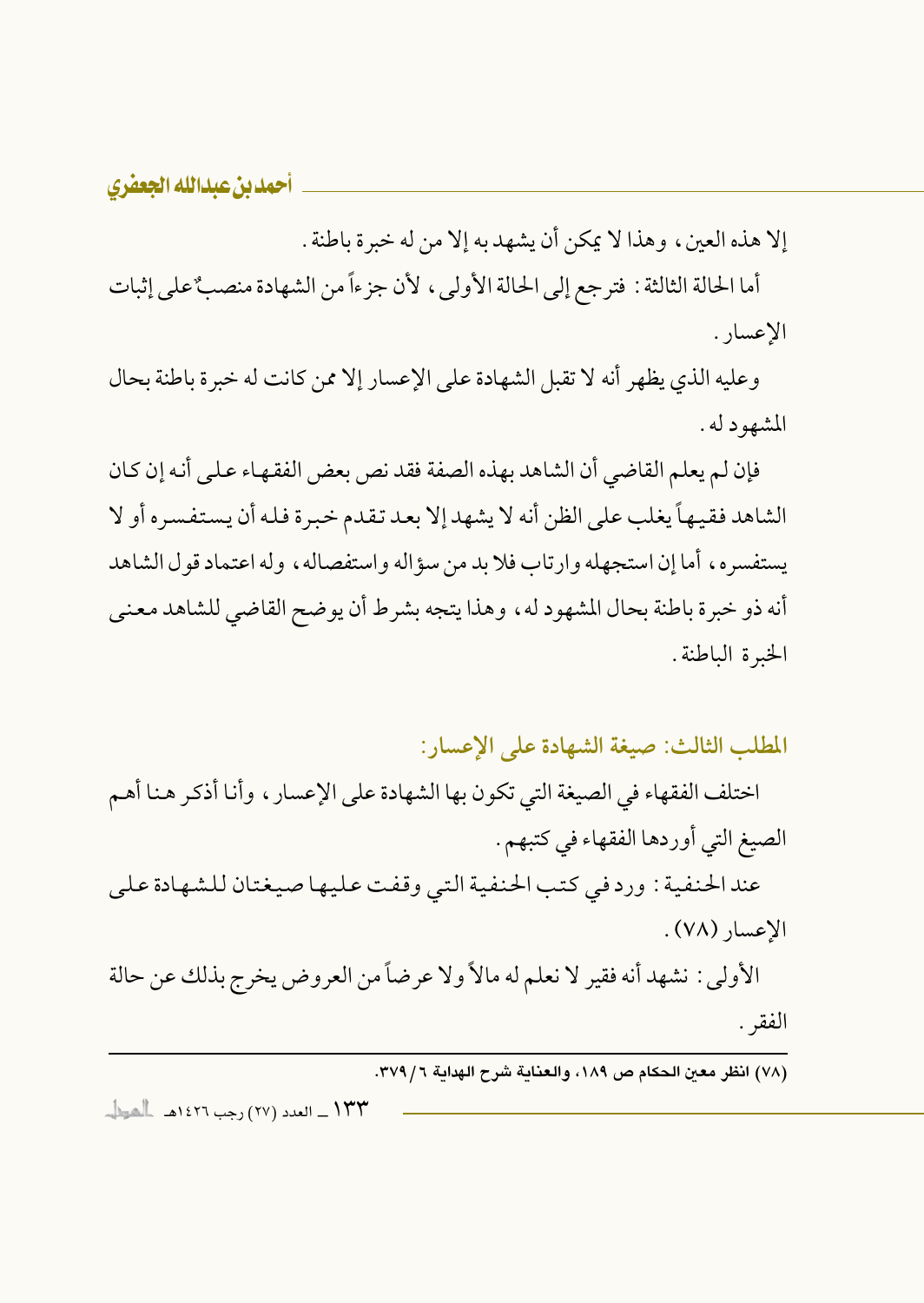الثانية : نشهد أنه مفلس معدم لا نعلم له مالاً سوى كسوته التي عليه وثياب ليله ، وقد اختبرنا أمره في السر والعلانية .

> عند المالكية : وقفت على صيغتين متقاربتين للشهادة عندهم : الأولى : أننا لا نعرف له مالاً ظاهراً ولا باطناً (٧٩) .

الثانية : نشهد أنا نعرف فلان بن فلان معرفة صحيحة وأنه من أهل الفقر والعدم، وما علمنا أن له مالاً حاضراً ولا غائباً ولا ريعاً ولا عرضاً ولا شيئاً يُعدى عليه فيه (٨٠) .

لكنهم قالوا : إن كان مدعى الإعسار معلوم الملاء أو أقر بقدرته على دفع الحق وملائه قبل ذلك فلا بد أن تشهد البينة مع ذلك على ذهاب ما بيده (٨١) .

عند الشافعية : ورد في كتب الشافعية – التي وقفت عليها – عدة صيغ للشهادة على الاعسار (٨٢).

الأولى : أشهد أنه معسر لا يملك إلا قوت يومه وثياب بدنه . الثانية : أشهد أنه معدم أو مقتر أو معسرٍ ، وإن أضاف : أنه مستحق الصدقة جاز . الثالثة : أشهد أنه معسر عاجز العجز الشرعي عن وفاء شيء من هذا الدين .

وقال بعضهم : إن أضاف الشاهد : وأنا خبير بباطن حاله فحسن، خاصة إن ارتاب الحاكم فيه واستجهله .

عند الحنابلة : لم أقف على نص معين عندهم في صيغة الشهادة ، ولكن جاء في كشاف القناع : «يكفي في الحالين أي في حال شهادتها بالتلف وحال شهادتها بالإعسار أن تشهد

> (٧٩) انظر حاشية الدسوقي ٢٧٩/٣. (٨٠) تبصرة الحكام ٢٢١/١. (٨١) انظر حاشية الدسوقى٣/ ٢٧٩. (٨٢) انظر أدب القاضي لابن أبي الدم ص ٤٣٨، ومغنى المحتاج ١٥٦/٢.  $\frac{1}{2}$ اهوالی العدد (۲۷) رجب ۱٤۲٦هـ ـ  $\zeta$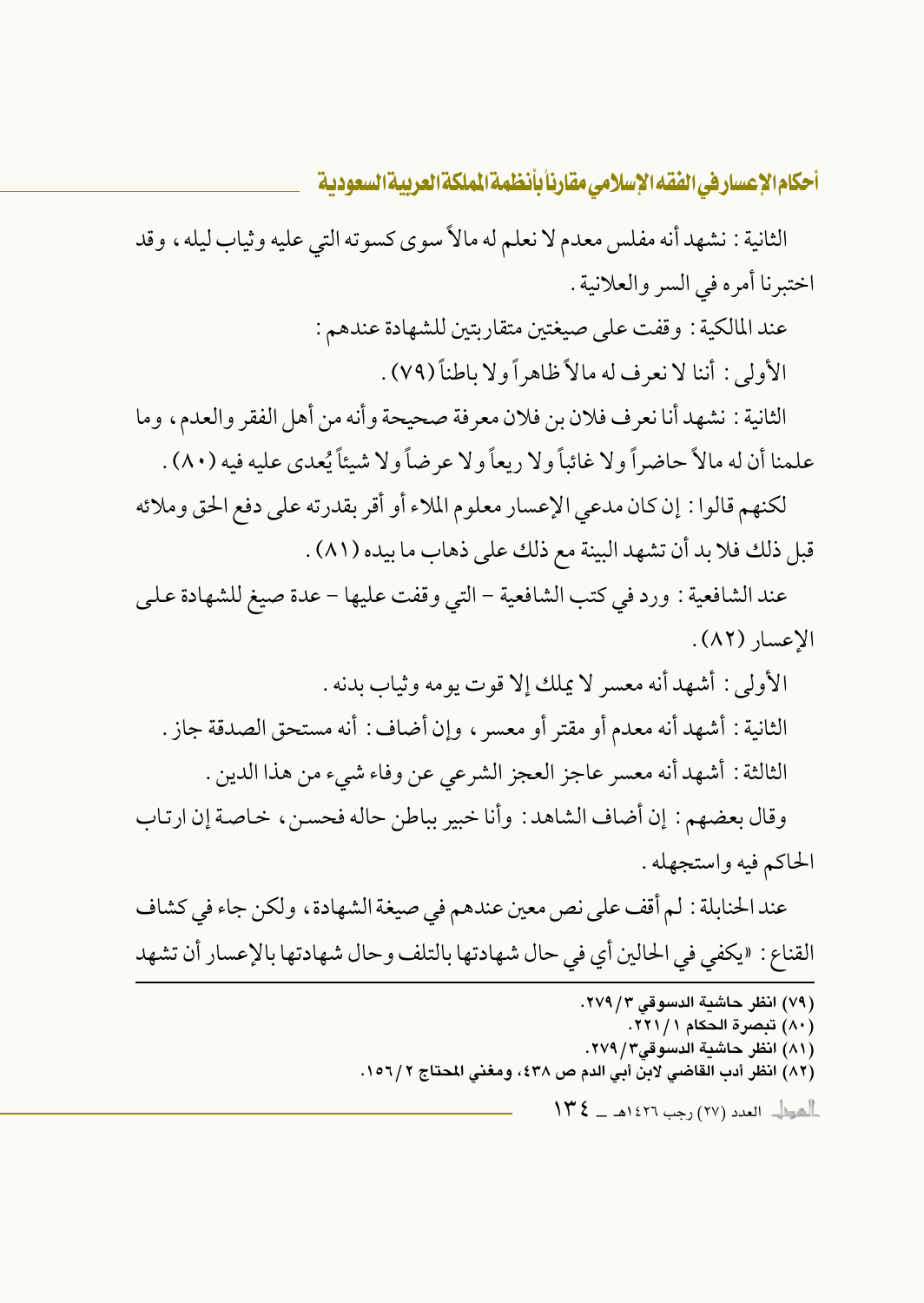بالتلف أو أن تشهد بالإعسار ، وفي التلخيص: لا يكتفي بالشهادة بالإعسار ، بل لا بد من الشهادة بالتلف والإعسار معاً، وفي الرعايتين(٨٣) والحاويين(٨٤) والفائق(٨٥) : تشهد بذهابه وإعساره لا أنه لا يملك شيئاً» (٨٦) .

والذي يظهر أنه متى علم الشهود معنى الإعسار الشرعي جاز أن يشهدوا بأي صيغة تدل عليه لعدم ورود نص بصيغة محددة، لكن يجب على القاضي الاستيثاق من معرفة الشهود لمعنى الإعسار .

المطلب الرابع: تحليف مدعى الإعسار مع البينة:

إذا أقام مدعى الإعسار بينة تشهد بإعساره هل للقاضي أن يحلفه مع هذه البينة بأنه ليس له مال ظاهر ولا باطن أو لا يشرع تحليفه؟ اختلف الفقهاء في هذه المسألة على ثلاثة أقوال :

القول الأول: يشرع للقاضي تحليفه مطلقاً.

وهذه اليمين تسمى عند بعضهم يمين القضاء أو الاستبراء، وهي من أداب القضاء، والمرجع فيها لرأى القاضي واجتهاده .

وهذا مذهب المالكية(٨٧)، ووجه مقابل الأصح عند الشافعية(٨٨)، ووجه ضعيف عند الحنابلة (٨٩).

(٨٣) الكبرى والصغرى، وكلاهما لأبي عبدالله أحمد بن محمد بن حمدان الحنبلي المتوفى سنة ٦٩٥هـ. (٨٤) الصغير والكبير، وكلاهما لعبدالرحمن البصري الضرير الحنبلي المتوفى سنة ٦٨٣هــ. (٨٥) الفائق في المذهب لابن قاضي الجبل الحنبلي المتوفي سنة ٧٧١هــ (٨٦) كشاف القناع ٥/ ١٦٥٣. (٨٧) تبصرة الحكام ص ٢٣٥، والشرح الكبير للدردير ٢/ ٢٧٩. (٨٨) روضة الطالبين ٣٧٤/٣٧. (٨٩) الإنصاف ١٣/ ٢٣٩.

١٣٥ \_ العدد (٢٧) رجب ١٤٢٦هـ - العطاء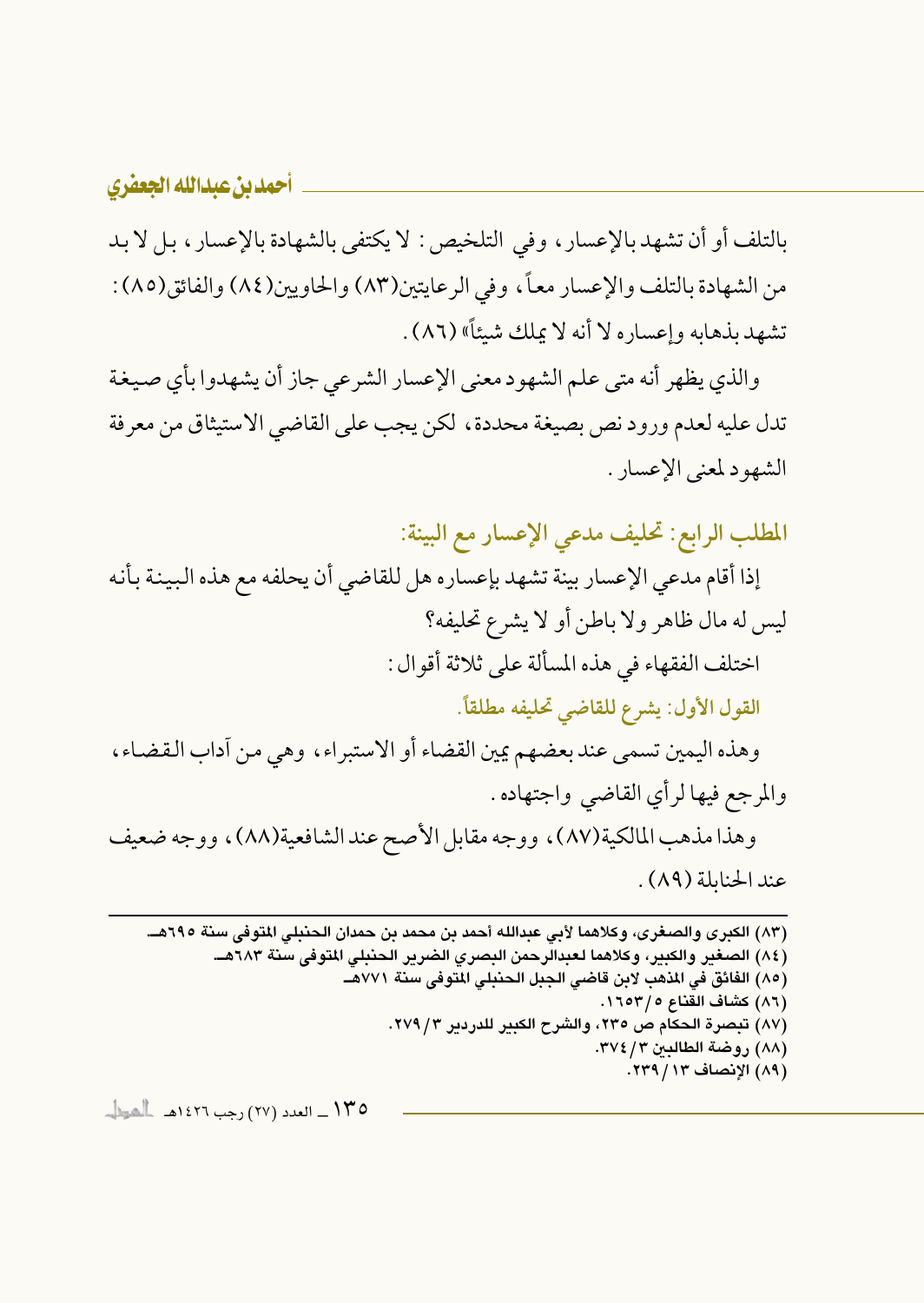التعليل : لأن البينة تشهد على العلم لا على القطع، ويحتمل أن يكون له مال في الباطن، ولأن القاعدة الفقهية تنص على أن كل بينة شهدت بظاهر فإنه يستظهر بيمين الطالب على باطن الأمر .

واختلفوا بعد ذلك هل هذه اليمين على البت أم على نفي العلم؟ وجه الأولى أنه يحلف على نفسه ووجه الثانية لاحتمال أن يكون له مال لا يعلم به كإرث أو وصية . القول الثاني: لا يشرع الحلف مع البينة ولو طلب المدعى ذلك.

وهذا مذهب الحنفية(٩٠)، وهو الصحيح عند الحنابلة إذا شهدت البينة بالإعسار لا بتلف المال أو نفاده (٩١).

التعليل : لأن في ذلك جمعاً بين البينة واليمين وذلك غير جائز ، ولأن في الحلف مع السنة تكذبياً لها .

القول الثالث: يجب تحليف مدعى الإعسار إذا طلب الخصم ذلك.

وهو الأصح عند الشافعية(٩٢)، وأضافوا : إنه لو كان الحق لمحجور عليه أو غائب أو جهة عامة لم يتوقف التحليف على الطلب . التعليل : لاحتمال أن يكون له مال باطن لا يعلمه الشهود. الترجيح: الذي يظهر لي قوة القول الأول احتياطاً لحقوق الناس ولاحتمال وجود مال

(٩٠) انظر رد المختار ٣٨٥,٥ وقد تتبعت عامة الكتب المعتمدة في المذهب فلم أجدهم بنصون على تحليف مدعى الإعسار مع البينة، علماً بأن علاء الدين الطرابلسي الحنفي نص على تحليف مدعى الإعسار مع البينة فـي كتابه معن الحكام ص ٩٣، وهذا وهم منه – عفا الله عنه – سببه أن ينقل في كتابه هذا كثيراً بل حرفياً من كتاب تبصرة الحكام لابن فرحون المالكى، ونص التحليف مع البينة مع ما قبله وبعده وجدته منقولاً حرفياً من تبصرة الحكام لابن فرحون ١ / ٢٣٥. (٩١) الانصاف ١٣٨/١٣. (٩٢) مغنى المحتاج ١٥٦/٢.  $\|T^*T - \lambda\|$ العدد (٢٧) رجب ١٤٢٦هـ ـــ ١٣٦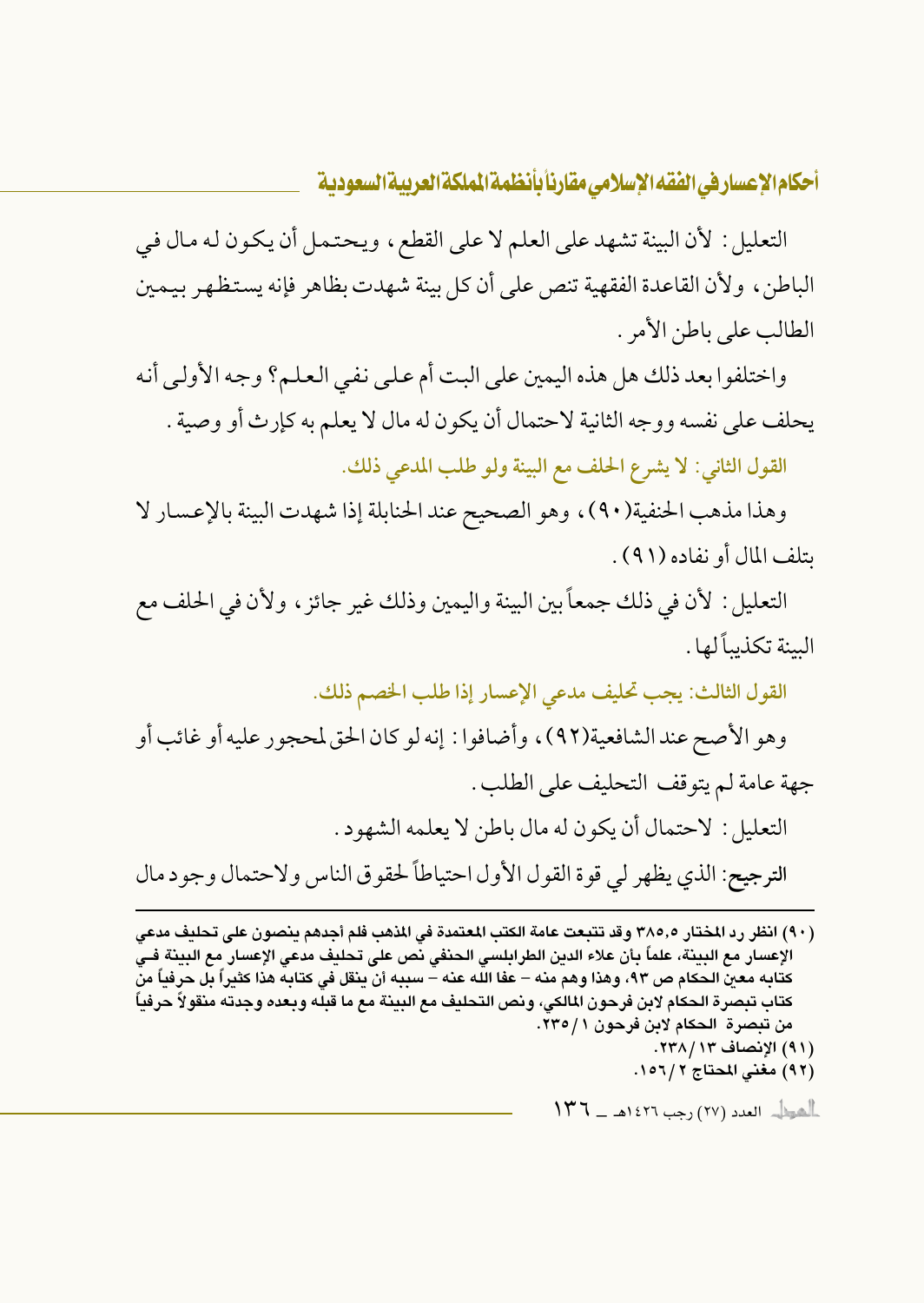لا تعلمه البينة ولأن الحالف يحلف على شيء هو أعلم الناس به .

ويمكن أن يجاب عما استدل به أصحاب القول الثاني والثالث بما يلي :

أن القول بأن في التحليف جمعاً بين البينة واليمين غير صحيح ، لأن شهادة البينة تنفي ما ظهر من المال واليمين تنفي ما خفي ، فصار المنفي بالبينة غير المنفي باليمين كما لو ادعى رجل على آخر مالاً وأقام بينة فادعى المشهود عليه بأنه أبر أه من الدين ، فإن المدعى يحلف مع البينة أنه لم يبرئه ، ولا يكون ذلك جمعاً بين البينة واليمين ، وأما قولهم : إن في الجمع بينهما تكذيباً للبينة فغير صحيح، ويجاب عنه بمثل الجواب المتقدم.

وأما القول الثالث فيجاب عنه بأن بعض الغرماء قد لا يعلم أن له حق تحليف خصمه فيترك طلب اليمين جهلاً، وهذا مما قد يضيع عليه حقه فوجب الاحتياط من القاضي لحقوق الناس.

فظهر بذلك قوة القول الأول، ولكن ينبغي التنبّه إلى أن التحليف وإن كان مرده لنظر القاضي واجتهاده إلا أنه يجب أن يُحلف مدعى الإعسار إن كان الحق لقاصر أو يتيم أو مجنون أو غائب أو جهة عامة أو وقف، أو ادعى رب الدين أن لمدعى الإعسار مالاً باطناً أو سمعت الدعوى في مقابلة بعض الغرماء لأن حفظ حقوقهم منوط بالقاضي .

المطلب الخامس: تعارض البينات:

إذا أحضر مدعى الإعسار بينة تشهد بإعساره وأحضر الدائن بينة تشهد بيسار المدين فأي البينتين يقدم؟

اجتهدت في ترتيب وتقريب أقوال الفقهاء في هذه المسألة فظهر أنها لا تخلو ١٣٧ \_ العدد (٢٧) رجب ١٤٢٦هـ [الصيل]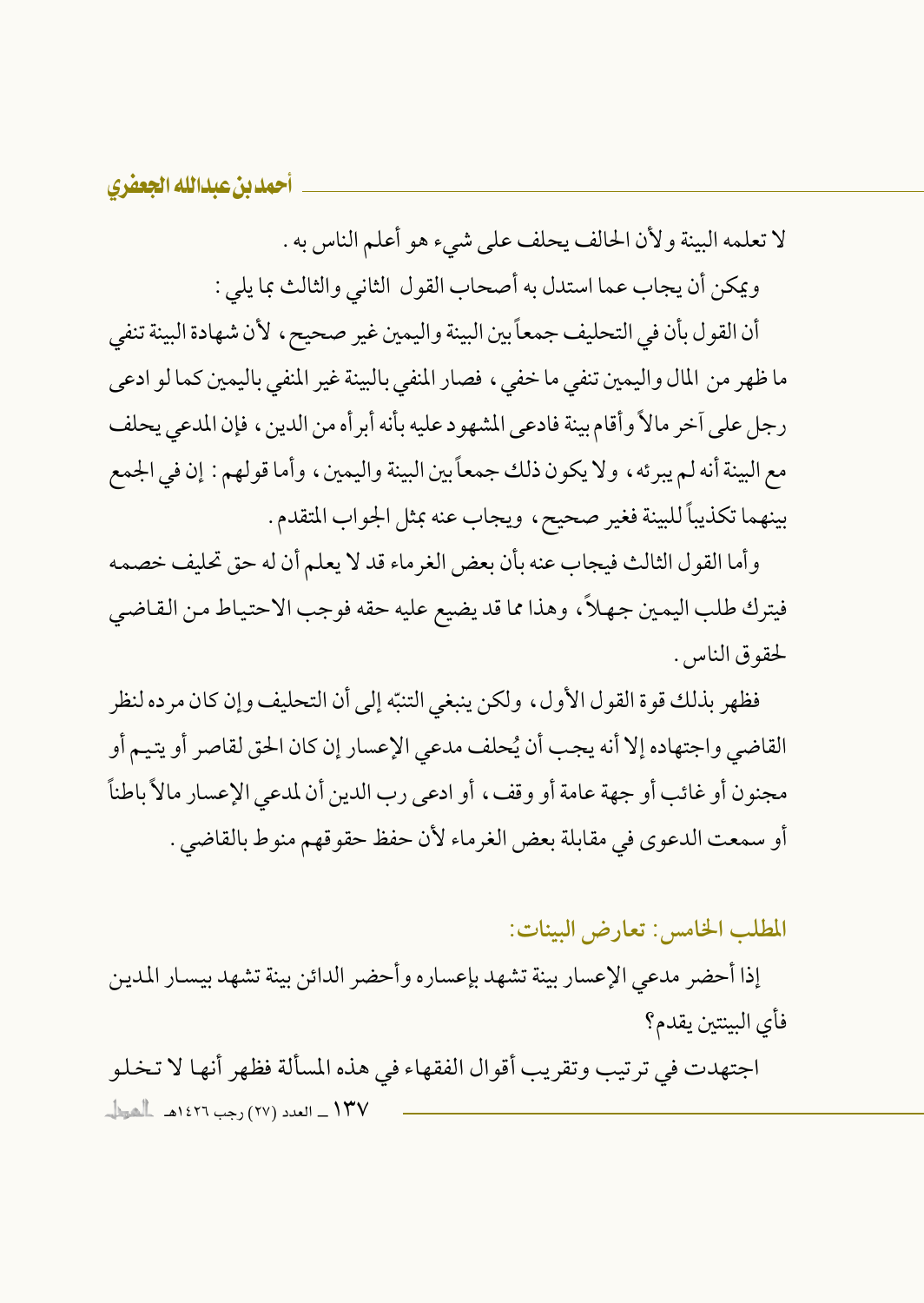من ثلاث حالات :

الحالة الأولى: ألا تبيِّن أيٌّ من البينتين سبباً لما تشهد به .

فلا تبين بينة اليسار نوع المال الذي يخرج به المدين عن حد الإعسار أو مقداره، ولا تبين بينة الإعسار السبب الذي صار به المدين معسراً. وقد اختلف العلماء في هذه الحالة على أربعة أقوال :

القول الأول: تقدم بينة اليسار:

وهو المذهب عند الحنفية(٩٣)، وقول عند المالكية ، ذكر الدسوقي أن العمل عليه(٩٤) . التعليل: لأن اليسار أمر عارض والبينات لإثبات خلاف الظاهر ، ولأن معها زيادة علم.

القول الثاني: تقدم بينة الإعسار.

وهو قول عند المالكية، ذكر الدسوقي أنه الراجح(٩٥)، ويمكن أن يخرج قولاً عند الشافعية بناء على ما نص عليه القفال في فتاويه من أنه «إذا شهد على مفلس بالغني فلا بد من بيان سببه ، لأن الإعدام لَّا لم يثبت إلا من أهل الخبرة ، كذلك الغني» (٩٦) .

التعليل: لأن بينة العدم ناقلة ويينة الملاء – اليسر – مستصحبة للظاهر ، والبينة الناقلة عن الأصل تقدم.

> القول الثالث: يعمل بالمتأخر منهما وإن تكرر إذا لم ينشأ من تكرارها ريبة: وهو قول لبعض الشافعية (٩٧).

> > (۹۳) رد المحتار ۲۸۹/۰. (٩٤)،(٩٥)حاشية الدسوقي ٢٨٠/٣. (٩٦)،(٩٧) مغنى المحتاج ٢/٦٥٦. العوار العدد (٢٧) رجب ١٤٢٦هـ - ١٣٨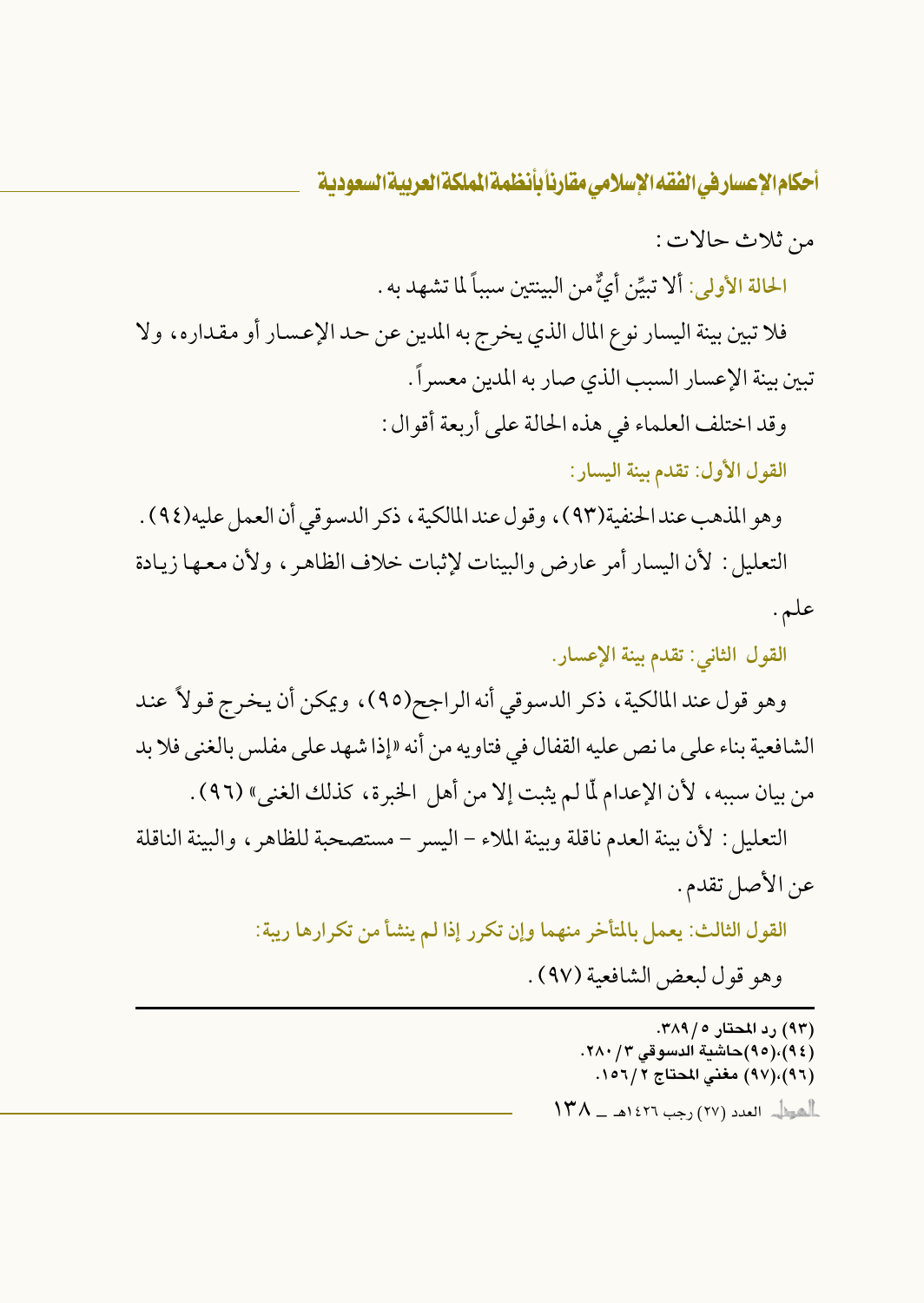القول الرابع: التفصيل:

فإن كان الدين ملتزماً بمقابلة مال أو بعقد فتقدم بينة الإعسار لإثباتها خلاف الظاهر هنا وهو اليسر ، أما إن كان الدين مستحقاً بغير عقد ولا مقابلة مال فتقدم بينة اليسار لإثباتها خلاف الظاهر هنا وهو العسر .

وهذا التفصيل نص عليه ابن عابدين من الحنفية(٩٨)، وهو تفصيل وجيه .

الحالة الثانية: أن تبين كل بينة سبب ما تشهد به ، فالذي يظهر أنه تر جح بينة اليسار لأن معها زيادة علم إلا إن ذكر ت بينة الإعسار سبباً يفيد أنه أعسر بعد يساره فتقدم؛ لأن معها علماً ىأمر حادث .

الحالة الثالثة: أن تبين إحداهما سبباً دون الأخرى ، فالذي يظهر أنه تقدم البينة التي بينت السبب لأن معها زيادة علم مالم يظهر للقاضي خلاف ذلك بعد النظر في القرائن وتفحص الأسياب.

المطلب السادس: هل تسمع البينة على الإعسار قبل الحبس:

هل يصح سماع بينة الإعسار قبل حبس المدين استظهاراً لحاله أو أثناء المدة التي قررها القاضي لحبسه؟

القول الأول: أنها لا تسمع:

وهو رواية عند الحنفية، قال الزيلعي : عليها عامة المشايخ(٩٩)، ونُسبَ هذا القول للمالكية (١٠٠).

(٩٨) رد المحتار على الدر المختار ٢٨٩/٥، وذكر أنه لم يسبق إلى هذا التفصيل. (۹۹) رد المحتار ۲۸۸/۰. (١٠٠) نسبه لهم العيني في البناية شرح الهداية ٣٧/٨، ولم أقف عليه فيما رجعت إليه من كتبهم. ۱۳۹ \_ العدد (۲۷) رجب ۱٤۲۲هـ العوال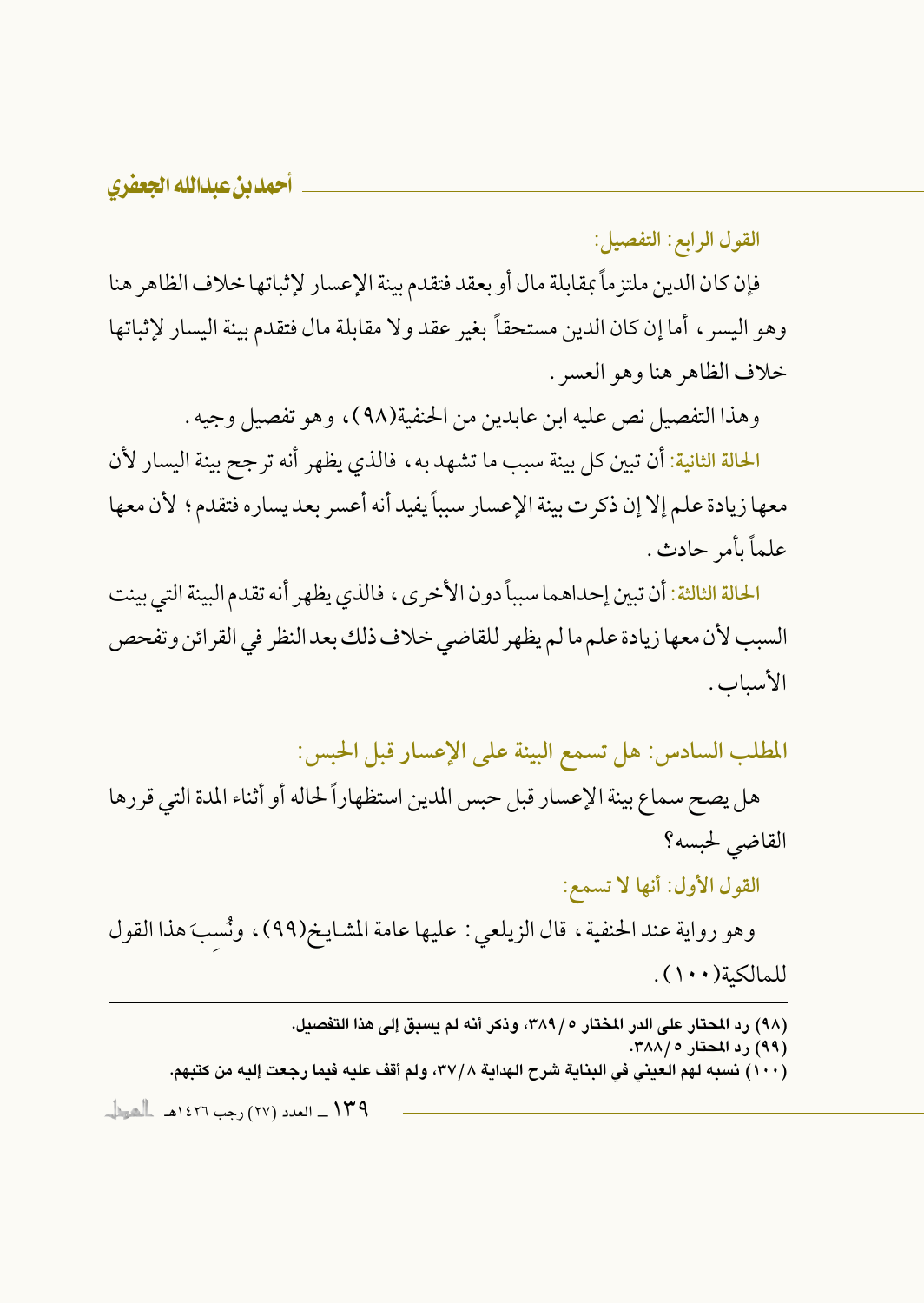التعليل : لأنها بينة على النفي فلا تقبل ما لم تتأيد بمؤيد وهو الحبس . القول الثاني: أنها تسمع: وهو رواية عند الحنفية(١٠١)، ومذهب الشافعية(١٠٢)، والحنايلة (١٠٣) . الترجيح : الذي يظهر لي أن الأمر مفوّض إلى رأي القاضي واجتهاده بعد النظر في حال المدين

وسبب الدين ومقداره وحال الزمان والله أعلم .

الموازنة بالنظام:

لم يتعرض نظام المرافعات السعودي ولوائحه التنفيذية ولا نظام المحكمة التجارية لما يتعلق بالبينة على الإعسار من حيث عدد الشهود أو صفتهم أو صيغة الشهادة أو تعارض البينات أو وقت سماع البينة ، ولكن تطرقت المادتان ١٠٩ – ١١٠ في نظام المحكمة التجارية إلى أن على المفلس أن يقدم دفاتره وسندات الديون وجدولاً يوضح رأس ماله من حين اشتغل بالتجارة إلى يوم إفلاسه للمحكمة لتقوم بتدقيق ذلك وتقرر ما تراه .

## المحث الثالث حبس مدعى الإعسار

سأتناول بين يدي هذا المبحث حكم الحبس في الدين مطلقاً باختصار شديد .

(١٠١) العناية شرح الهداية ٣٧٩/٦. (١٠٢) مغنى المحتاج ٢ /١٥٦. (١٠٣) الشرح الكبير لابن قدامة ٢٤١/١٣.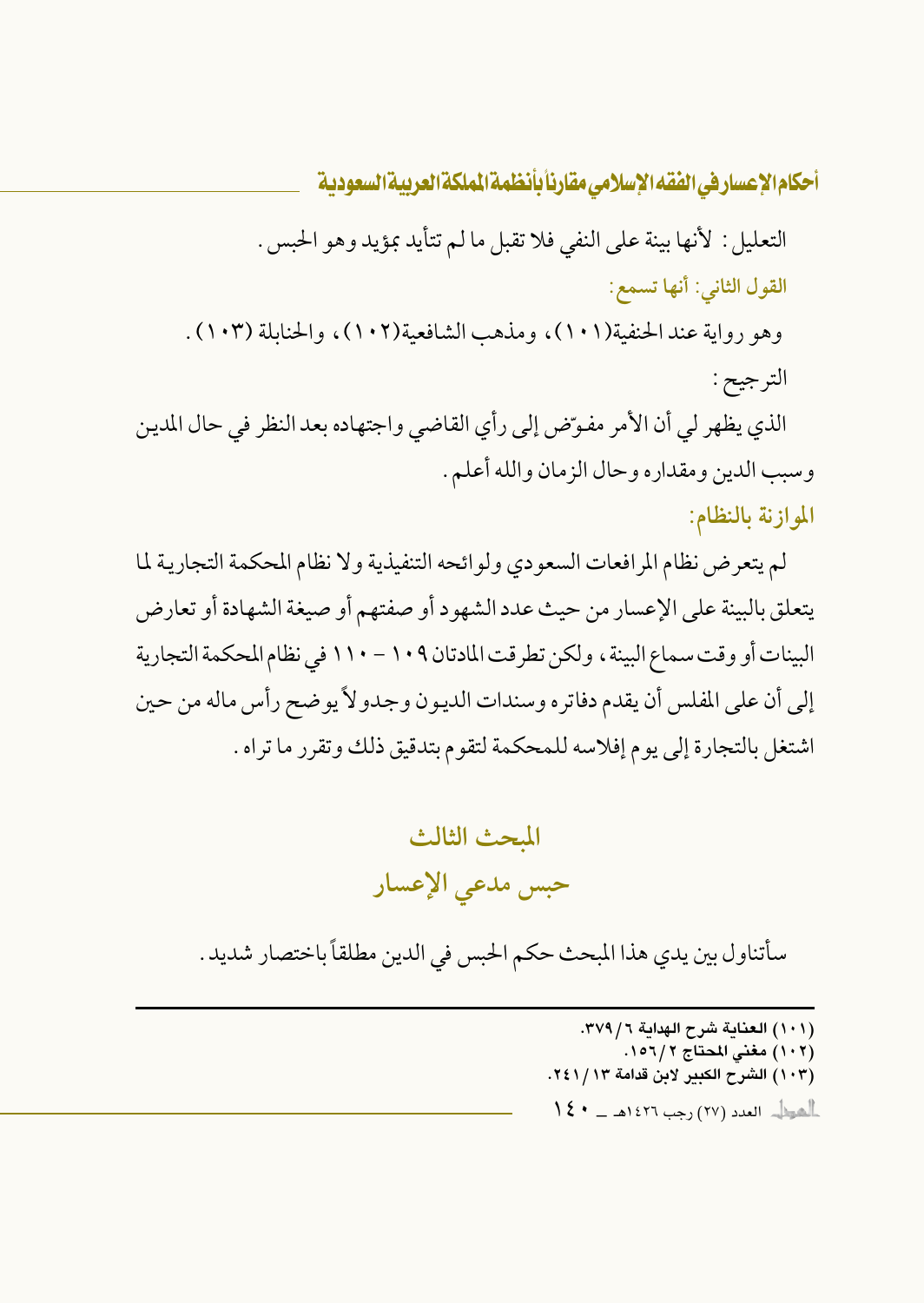اختلف العلماء في مشروعية الحبس في الدين على قولين :

القول الأول : مشروعية الحبس في الدين ، وأنه قد يجب في بعض الأحوال كما لو كان الامتناع بغير عذر الإعسار أو لكذب مدعى الإعسار في دعواه، وقد يجوز، أو يفوِّض الأمر للقاضي إن كان مجهول الحال حسب التفصيل الذي ذكر في المبحث الأول .

وإليه ذهب جماهير العلماء من الحنفية والمالكية والشافعية والحنابلة (١٠٤) . لقوله صلى الله عليه وسلم «لي الواجد يبيح عرضه وعقوبته»(١٠٥)، ولقوله صلى الله عليه وسلم «لصاحب الحق اليد واللسان» (١٠٦) .

القول الثاني : أنه لا يحبس أحد في دين ، وإنما يباع ماله في هذه الحالة ويُقضى منه دىنە .

وهذا مروى عن عمر بن عبدالعزيز والليث بن سعد (١٠٧) . وحجتهم في ذلك أن رسول الله صلى الله عليه وسلم ما حبس في دين قط . والذي يظهر رجحانه هو القول الأول لقوة أدلتهم، ويمكن أن يجاب عما استدلوا به بأن عدم حبس النبي في الدين لعدم ظهور مماطلة المدين أو لعلم النبي صلى الله عليه وسلم بعسرته وإلا فقد روى : « أن النبي صلى الله عليه وسلم حبس رجلاً في تصمة» (١٠٨).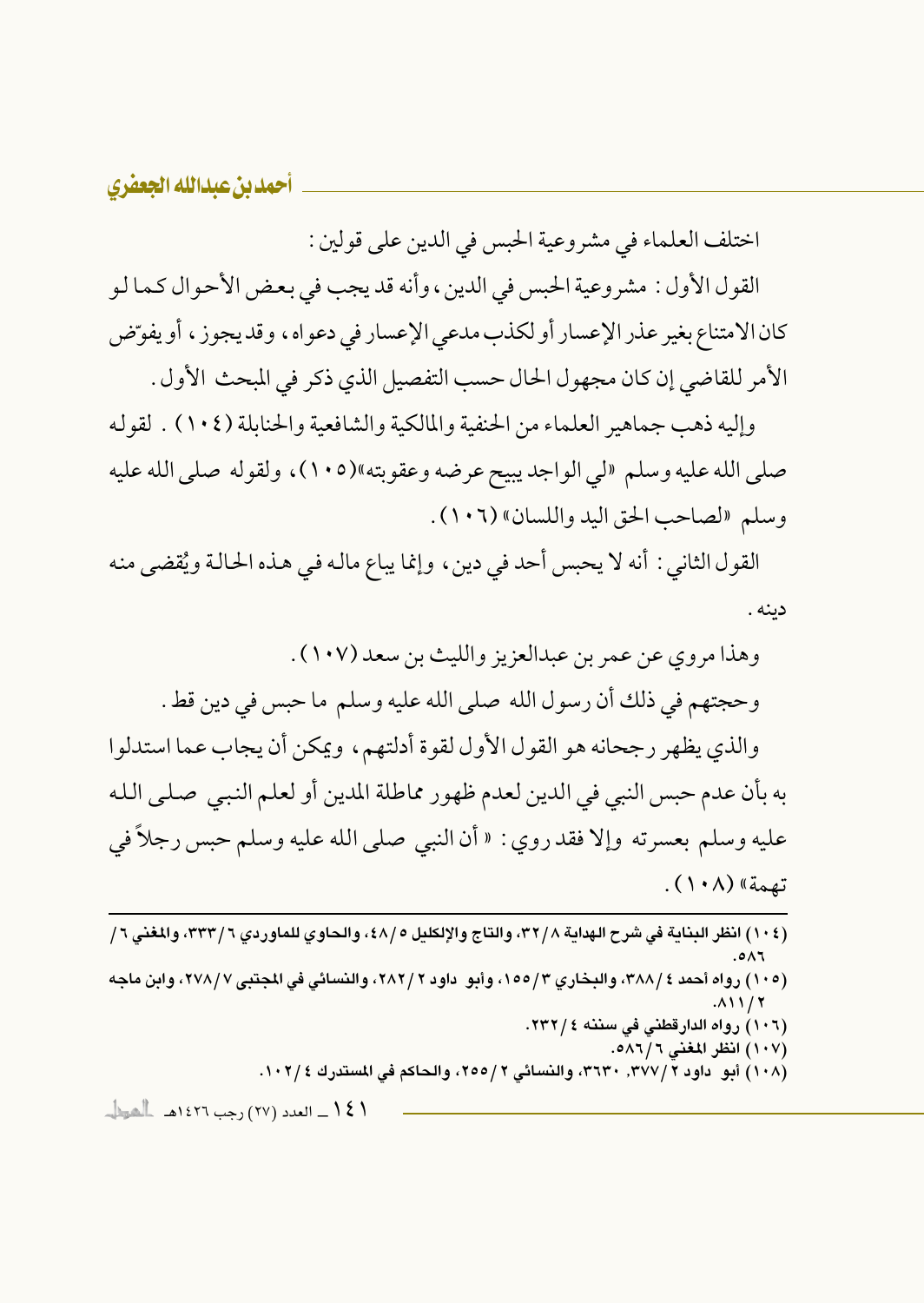المطلب الأول: مدة الحبس:

كم المدة التي يقضيها المدين مدعي الإعسار في السجن في الحالات التي وضحنا أن للقاضي حبسه فيها؟

> للجواب عن ذلك نقول: إن حبس مدعى الإعسار له سببان: الأول: أن يكون حبس عقوبة .

وذلك إذا ثبت أن مدعى الإعسار ملييء إما بالمشاهدة بأن تعلم له أموال ظاهرة أو شهادة الشهود.

ففي هذه الحالة يجب حبس المدين حتى يبرأ من الدين أو تشهد بينة بذهاب مالـه ولـو طال حبسه، وهذا محل اتفاق(١٠٩)، لقوله صلى الله عليه وسلم : «لي الواجد ظلم يحل عرضه وعقوبته»(١١٠)، قال وكيع – يرحمه الله – : «عرضه : شكواه وعقوبته :  $(111)$ 

الثاني : أن يكون حبس استظهار واختبار .

وذلك في حال جهل حال مدعى الإعسار ، لأن الحبس مدعاة إلى الضجر ، وتعطل المصالح، فيستعان بالحبس على استظهار حقيقة مدعى الإعسار إذ لو كان عنده مال لأخرجه وأظهره لينجو من الحبس . وفي هذه الحالة اختلف العلماء في مدة الحبس على قولين :

(١٠٩) نقل ابن تيمية ذلك عن أصحاب الإمام أحمد وغيرهم، وقال: لا أعلم فيه خلافاً، بل ذهب ابن تيمية وغيره إلى جواز تعزيره كما في كشاف القناع ١٦٥٠/٥ – ١٦٥٢. (۱۱۰) سبق تخریجه. (١١١) كشاف القناع ٥/ ١٦٥٠.  $\frac{1}{2}$ الصيطل - العدد (٢٧) رجب ١٤٢٦هـ ـــ ١٤٢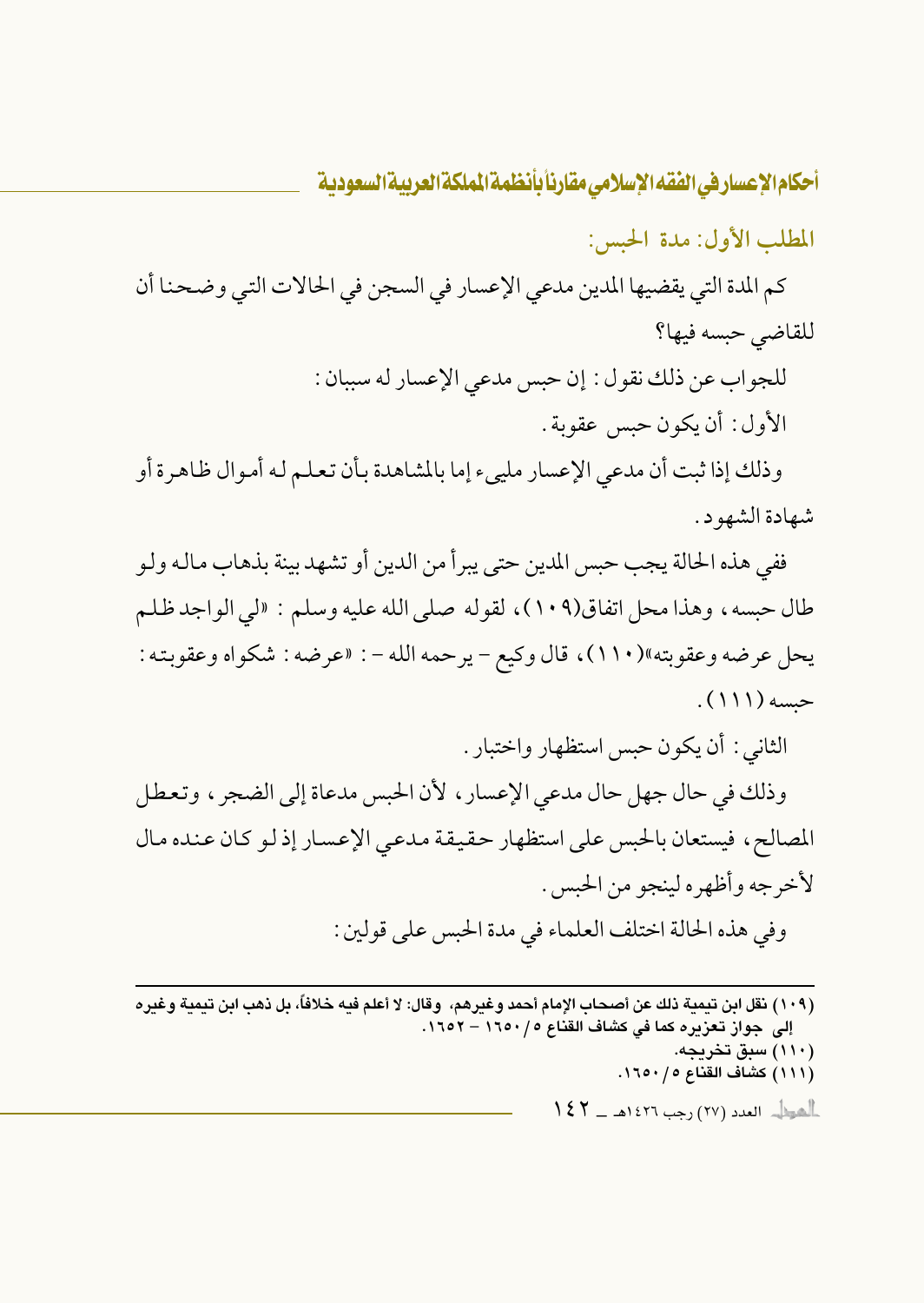القول الأول: تحديد مدة الحسس.

وهذا قول بعض الحنفية وبعض المالكية بناء على روايات عن الإمام أبي حنيفة وبعض أصحابه، فقيل: يحبس شهراً ،وقيل: اثنين، وقيل: ثلاثة، وقيل: ستة أشهر (١١٢).

ونقل عن ابن الماجشون – من فقهاء المالكية – أنه يحبس في الدريهمات اليسيرة قدر نصف شهر ، وفي الكثير من المال قدر أربعة أشهر ، وفي المتوسط منه شهرين (١١٣) . القول الثاني : أن تقدير مدة الحبس عائد لاجتهاد القاضي .

وهذا مذهب الجمهور، وهو الصحيح عند الحنفية (١١٤).

وهذا القول أظهر والله أعلم لعدم الدليل على التحديد ولأن تقدير مدة الحبس لا يتوقف على مقدار الدين فقط، بل لا يد من مراعاة أمور أخرى كسبب الدين وحال المدين صلاحاً وفساداً وحال الزمان وظروف المدين الاجتماعية والأسرية ونحو ذلك . الموازنة بالنظام:

نصت الأنظمة في المملكة العربية السعودية على جواز سجن المدين عند الاقتضاء لاستظهار حاله دون أن تحدد فترة محددة للسجن، وهي بذلك أخذت بر أي الجمهور، فقد نصت المادة ٢٣١/ ١١ من اللائحة التنفيذية لنظام المر افعات الشر عية على أن للقاضي الأمر بسجن المدين عند الاقتضاء استظهاراً لحاله ويحثاً عن أمواله .

ولا مانع – في نظري – من تقييد ولي الأمر لسلطة القاضي بجعل حد أعلى أو أدنبي لمدة السجن وضبط ذلك ببعض الضوابط ضماناً لتحقيق أكبر قدر من الانسجام في

- (١١٢) انظر البناية شرح الهداية ٣٦/٨.
	- (١١٣) التاج والإكليل ١٨/٥.
- (١١٤) انظر البنابة شرح الهدابة ٣٦/٨، التاج والإكليل ٤٨/٥، الحاوي للماوردي ٣٣٦/٦.

١٤٣ ــ العدد (٢٧) رجب ١٤٢٦هـ ـ الحياء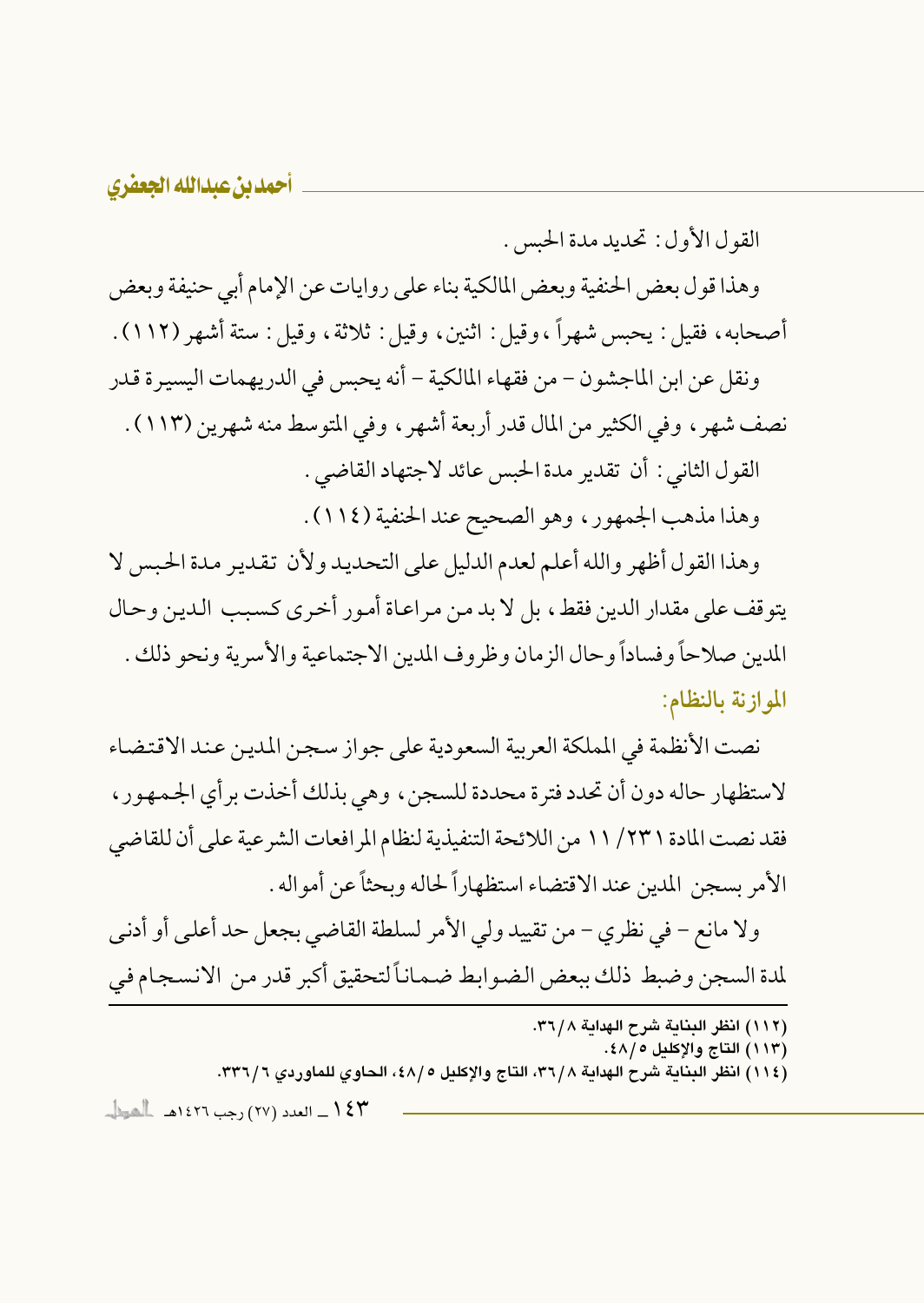الأحكام وتحقيق العدالة .

كما نص نظام المحكمة التجارية السعودي على عقوبات خاصة بالمفلس المحتال والمقصِّر ، فقد نصت المادة ١٣٦ على أن المفلس المحتال ومن ثبت أنه شريك في إخفاء أمواله وترتيب حيله يعاقب بالحبس ثلاث سنوات إلى خمس سنوات، كما نصت المادة ٣٧ على أن المفلس تقصير أيعاقب بالحبس ثلاثة أشهر إلى ٍ سنتين وكذا المفلس الحقيقي إذا امتنع عن تقديم ما لزمه بموجب المادة ١٠٩ .

المطلب الثاني: توقف الحبس على طلب الدائن:

(١١٥) انظر شرح أدب القاضي للخصاف ٢٥٤/٢، الحاوي ٣٣٣/٦، حاشية الروض المربع ١٦٧/٥. (١١٦) شرح أدب القاضي للخصاف ٣٥٣/٢. (١١٧) النساء ٥٨. أأهوال العدد (٢٧) رجب ١٤٢٦هـ \_ كالح ا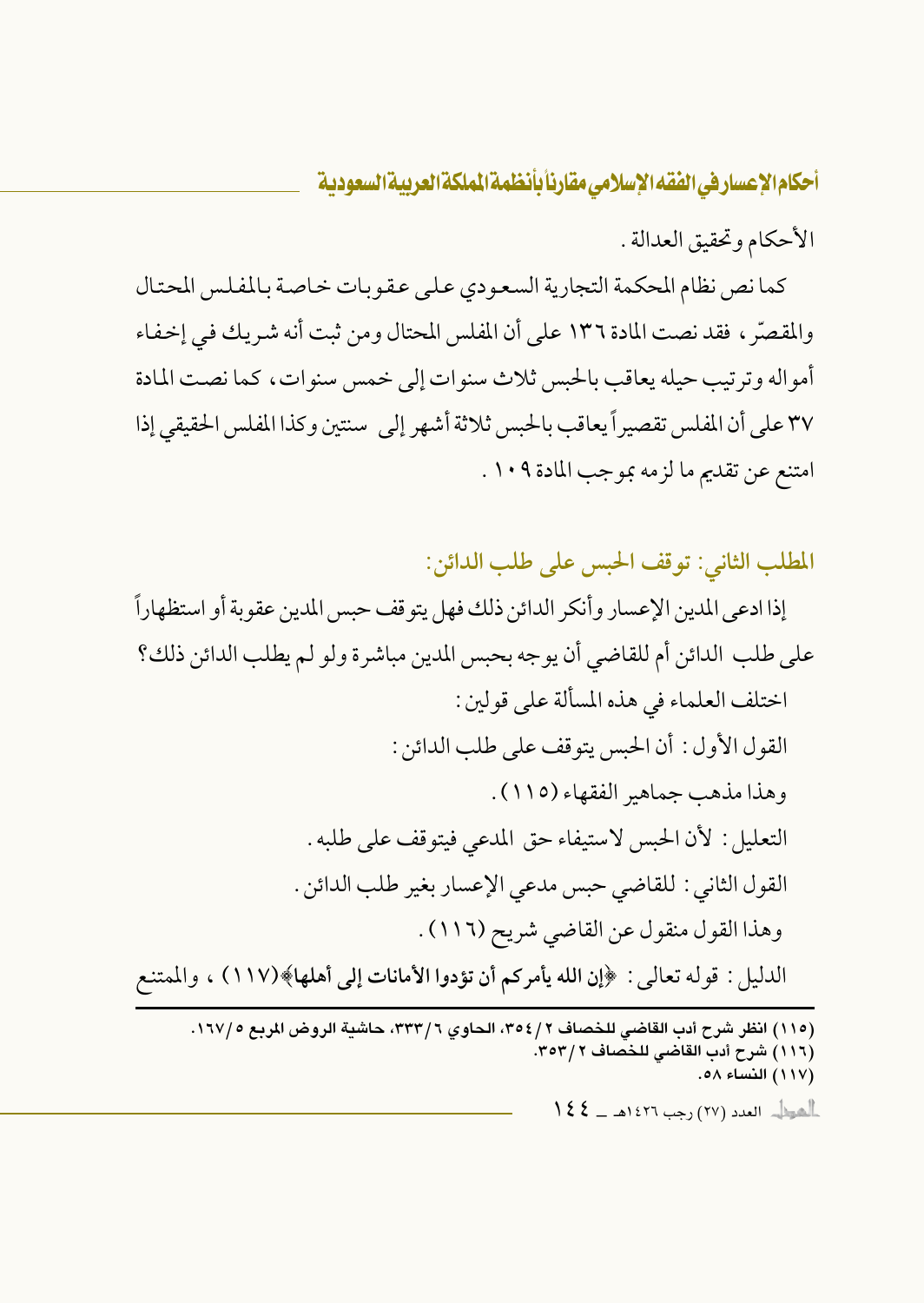من السداد مخالف لأمر الله هذا.

الترجيح:

والذي يظهر لي رجحانه هو القول الأول ؛ لأن الحق لصاحب الدين وقد لا يرغب في سجن مدعى الإعسار مراعاة لحاله أو لأن حبسه قد يمنعه من التكسب وسداد الدين(١١٨) وليس في الآية دليل على حبس مدعى الإعسار ابتداء .

المطلب الثالث: حبس الوالدين بدين الولد:

مرّ معنا أن الصحيح هو مشروعية الحبس في الدين حتى لا تضيع الحقوق ولكن هل يسري هذا الحكم على الوالدين أو أحدهما مع ولده؟ تحرير محل النزاع: ذهب جماهير الفقهاء إلى أنه لا يحسى الوالدان بدين لو لدهما (١١٩) . لأن الحبس نوع عقوبة فلا يستحقه الولد على والده كالحدود والقصاص، ولأن الله حرم التأفيف، والحبس أعظم من ذلك، ولقول النبي صلى الله عليه وسلم «أنت ومالك لأسك» (١٢٠).

واختلفوا في حبس الوالد إذا امتنع من الإنفاق على ولده على أقوال :

- (١١٨ ) ولهذا أرى أن يؤخذ رأي الدائن قبل التوجيه بحبس مدعى الإعسار، ويكون ذلك إما عن طريق القاضى أو عن طريق جهات التنفيذ عندما يراجعها لطلب تنفيذ الحكم، فيؤخذ إقراره أنه يرغب سجن المدعى عليــه إذا امتنع من السداد لعذر الإعسار أو غيره، وهذا أرفق وأيسر والله أعلم.
- (١١٩) انظر البناية شرح الهداية ٣٩/٨، التاج والإكليل ٤٨/٥، مغنى المحتاج ١٥٦/٢، وجاء فـي وجـه عـن الشافعية أنهما يحبسان. انظر، روضة الطالبين ٣٧٥/٣.
	- (۱۲۰) رواه أبو داود ۲/۹۹م، وابن ماجه ۲/۹۲۹، وأحمد ۱۷۹٬۲۰۶٬ ۲۰٤٬ ۲۱۶.

0 كم ( \_\_ العدد (٢٧ ) رجب ١٤٢٦هـ - الحوال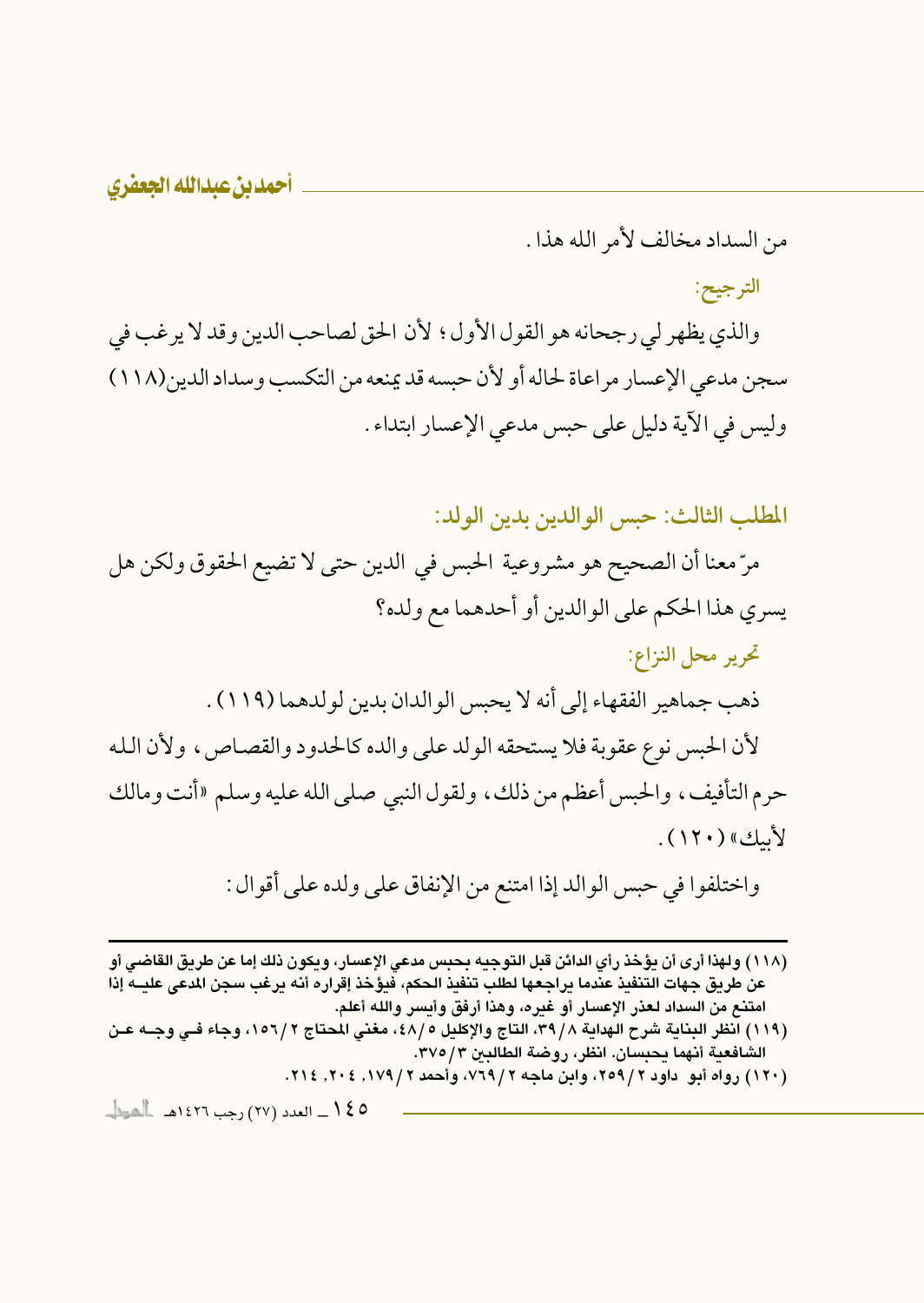القول الأول: لا يحبس، وهو الأصح عند الشافعية (١٢١). التعليل: لأنه لا فرق بين دين النفقة وغيرها .

القول الثاني : يحبس، وهو مذهب الحنفية(١٢٢) ،والمالكية(١٢٣)، ووجه مقابل الأصح عند الشافعية (١٢٤)،

التعليل : لأن في عدم الإنفاق عليه تعريضاً له للهلكة .

والذي يترجح لي : جواز حبس الوالد إذا امتنع من الإنفاق على ولده مع يسره ومقدرته ، لأن في عدم الإنفاق تعريضاً للولد للضرر وإلجاء له أو لأهل البيت للبحث عن مصدر للرزق بوسائل محرمة قد تجرهم أو المجتمع إلى ما لا تحمد عقباه .

المطلب الرابع: حبس المرأة: إذا ثبت الدين على المرأة وامتنعت من سداده مع يسرها أو كان القول لصاحب الدين فهل تحبس المرأة وأين تحبس؟ بتتبع أقوال الفقهاء في هذه المسألة نجد الآتي : نص الحنفية على أنه ينبغي أن «يجعل للنساء سجن على حدة نفياً للفتنة» (١٢٥) . وإلى قريب من هذا ذهب الموّاق من المالكية فقال : إن المرأة «تحبس بموضع لا رجال فيه» (١٢٦).

> (١٢١) روضة الطالبين ٣/٥/٣. (١٢٢) البناية شرح الهداية ٣٩/٨. (١٢٣) التاج والإكليل ٤٨/٥ وخصوه بالصغير. (١٢٤) روضة الطالبين ٣٧٥/٣. (١٢٥) رد المحتار ٢٧٩/٥. (١٢٦) التاج والإكليل ٥ /٤٨.  $\frac{1}{2}$ الصرية العدد (٢٧) رجب ١٤٢٦هـ ـــ ١٤٦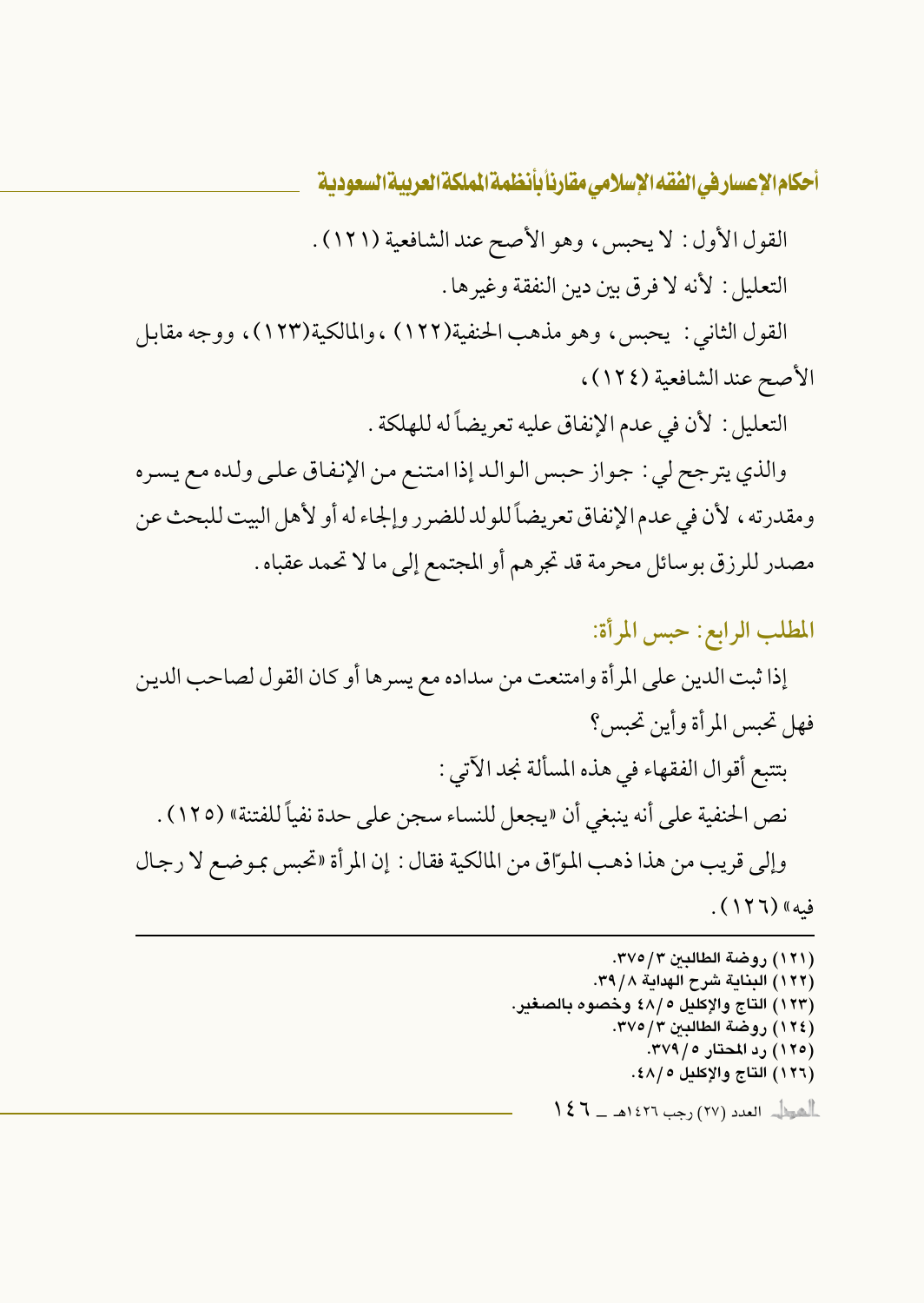وجاء في مختصر خليل المالكي وشروحه أن المرأة تحبس في الدين وغيره «عند أمينة منفردة من الرجال أو عند امرأة ذات رجل أمين معروف بالخير والصلاح» (١٢٧) .

وأما عند الشافعية فقد جاء في مغنى المحتاج «لا يحبس المريض، ولا المخدرة وابن السبيل بل يوكل بهم، ولا الصبي والمجنون وأبو الطفل والوكيل والقيّم في دين لم يجب بمعاملتهم»(١٢٨) فنصهم على عدم حبس المخدرة يفهم منه أن البرزة التي تخرج للأسواق وتخالط الرجال تحبس، وفي الحاوي «وإذا وجب الحبس على امرأة حبست عند نساء ثقات أو عند ذي محرم» (١٢٩) .

والذي يظهر لي أنه لا مانع من حبس المرأة في الدين إذا ظهر للقاضي مماطلتها، على أن يكون ذلك في سجن مأمون خاص بالنساء لعموم قوله صلى الله عليه وسلـم: «لي الواجد ظلم يحل عرضه وعقوبته»(١٣٠) على أن يكون هذا الإجراء بعد استيفاء كـافـة الوسائل الممكنة لحملها على السداد.



المطلب الأول: آثار ثبوت الإعسار:

إذا ثبت عسر المدين عند القاضي ترتب على ذلك عدة أمور :

(١٢٧) الشرح الكبير للدردير على مختصر خليل ٢٨٠/٣. (١٢٨) مغنى المحتاج ١٥٧/٢. (١٢٩) الحاوي ٦/٥/٦. (۱۳۰)سبق تخریجه.

**/ \$ \ \_\_ العدد (٢٧) رجب ١٤٢٦هـ - العطا**ب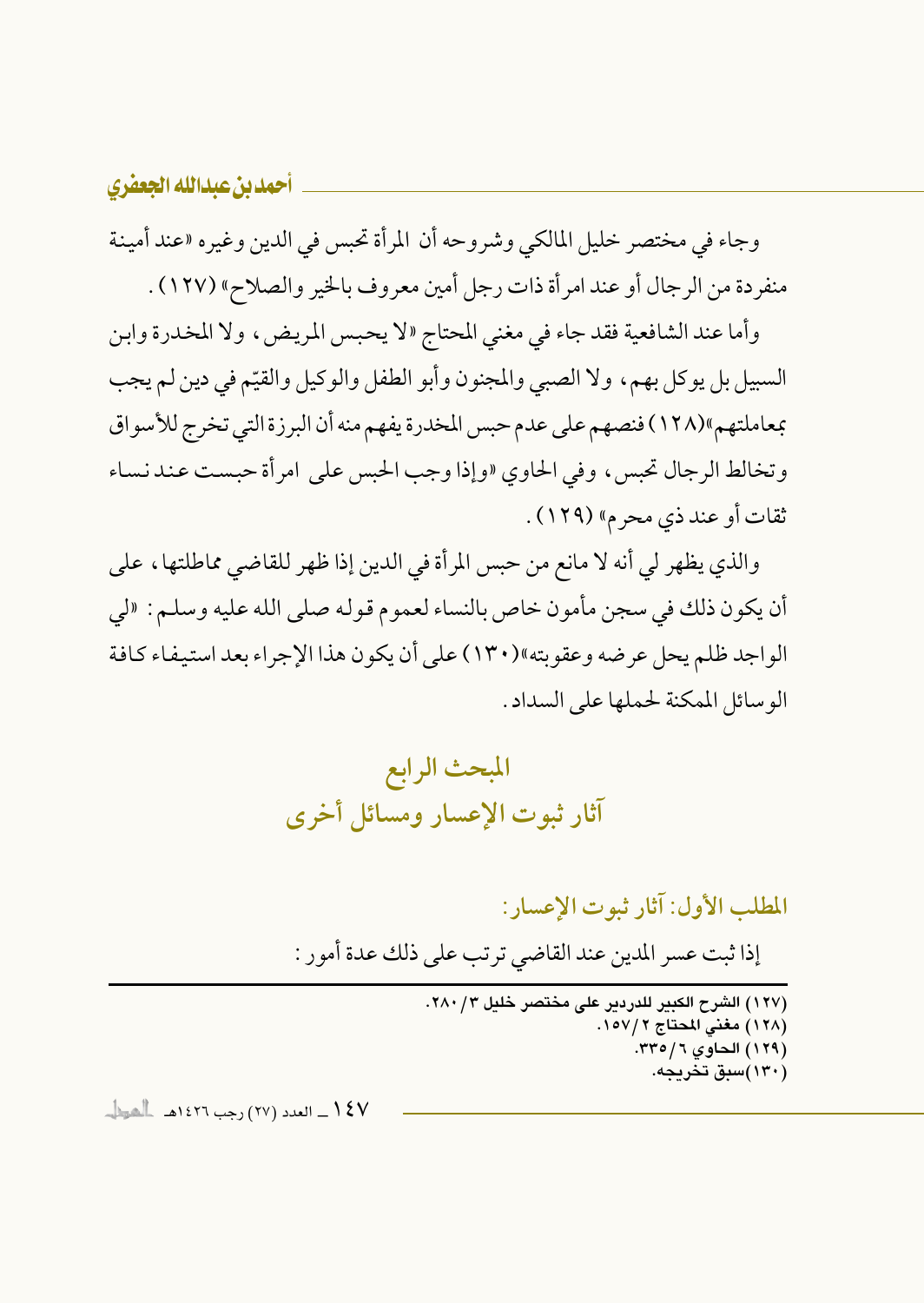أولاً: إخراجه من السجن إن كان مسجوناً.

فلا يجوز حبسه مع ثبوت عسره عند المذاهب الأربعة (١٣١) .

لقوله تعالى : ﴿وإِن كان ذو عسرة فنظرة إلى ميـسـرة﴾ (١٣٢)، فحبسه مع استحقاق النظرة للميسرة ظلم وهو محرم شرعاً .

وجهة نظر :

أقو ل : ما ذهب إليه فقهاؤ نا و جيه سديد صيانة لكر امة الإنسان و حفظاً لذاته من العقوبة بلا سبب شرعي، وهذا الحكم وجيه فيمن أعسر بغير تفريط بيّن أو تعد ظاهر ، أما من أعسر بأموال الناس تبذيراً منه أو بصر فها على ملذاته وشهواته أو قصد إضاعة حقوق الناس وأكل أموالهم أو فرط في حفظها فلا أرى مانعاً من سجنه ، بل هو المتوجب عقوبة له ؛ لأن تضييع أمو ال الناس حر ام لقو له : صلى الله عليه وسلم : «كل المسلم على المسلم حرام دمه وماله وعرضه»(١٣٣)، ولنهى النبي صلى الله عليه وسلم عن إضاعة المال لا سيما إن كان مع إضاعتها تغرير بالناس، والله أعلم.

ثانياً: عدم ملازمته أو التضييق عليه:

فقد ذهب جمهور الفقهاء من المالكية(١٣٤)، والشافعية(١٣٥)، والحنابلة(١٣٦)، إلى : أنه ليس للدائن ملازمة مدينه إن ثبت عسره فيرافقه في ذهابه ومجيئه ليتأكد من أنه

(١٣١) انظر البناية شرح الهداية ٢٧/٨، حاشية الدسوقي ٢/ ٢٨٠، الحاوي ٦/ ٣٣٥، الشرح الكبير ٢/ ٢٤٤. (١٣٢) البقرة ٢٨٠. (١٣٣) جزء من حديث رواه الترمذي وحسنه. (١٣٤) حاشية الدسوقي ٢٨٠/٢. (١٣٥) الحاوي ٦/ ٣٣٥. (١٣٦) المقنع ١٣/ ٢٤٤.  $\Lambda$ الصطلى العدد (٢٧) رجب ١٤٢٦هـ ــ  $\Lambda$  \$ \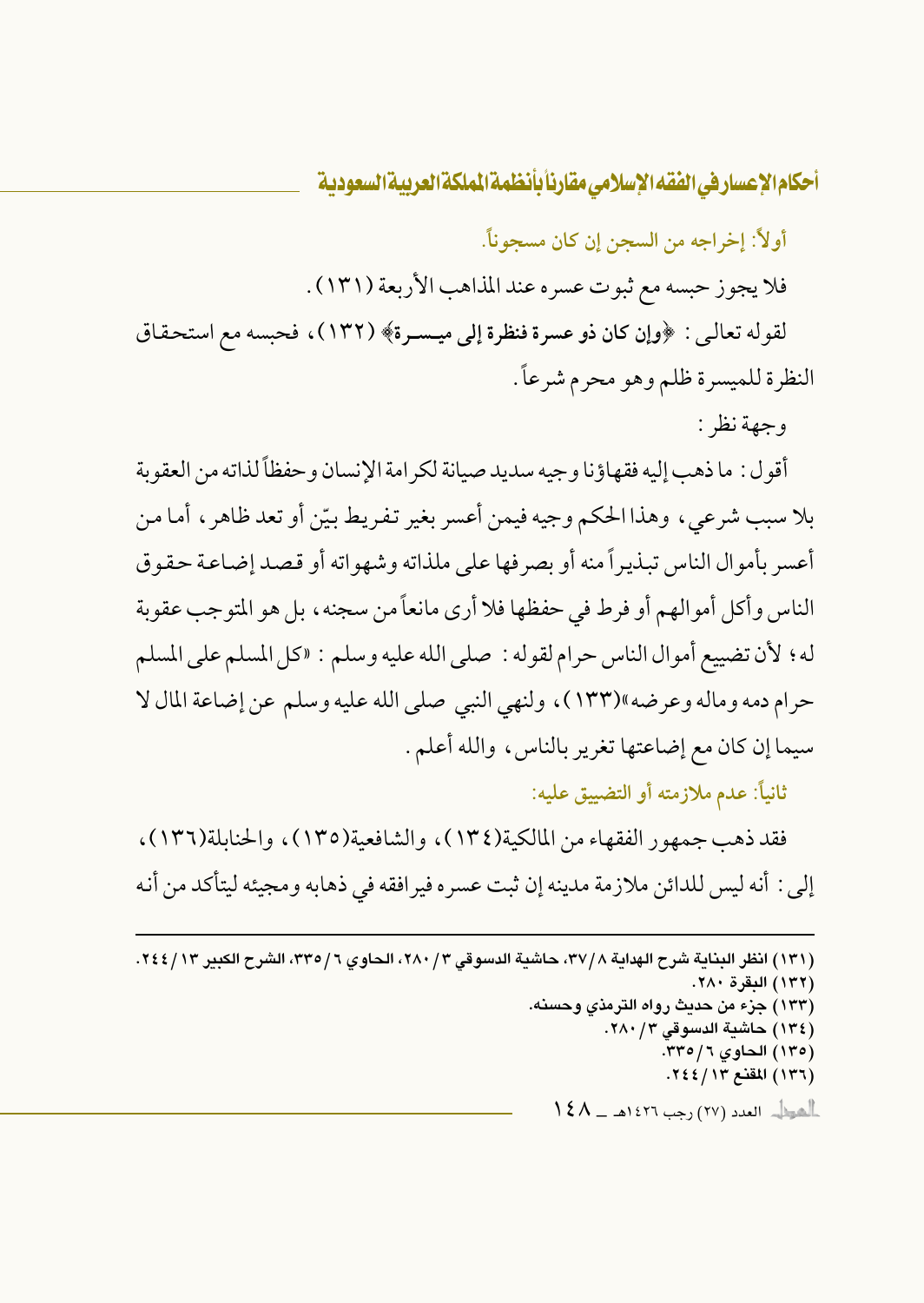لم يحصل في يده شيء .

لقوله تعالىي : ﴿وإِن كان ذو عسرة فنظرة إلى ميسرة﴾ والملازمة تمنع من إنظاره، ولقول النبي صلى الله عليه وسلم لغرماء الذي أصيب في ثمار ابتاعها فكثر دينه : «خذوا ما وجدتم، ليس لكم إلا ذلك»(١٣٧)، بل الواجب إمهاله حتى يوسر .

في حين ذهب الحنفية إلى أن لرب الدين ملازمة المدين المعسر في مقامه وقعوده وخروجه من منزله نهاراً، وله أن يلازمه بنفسه وإخوانه وولده (١٣٨) .

لقوله صلى الله عليه وسلم : «لصاحب الحق اليد واللسان»(١٣٩) ولإمكان أن يحصل للمدين مال فيخفيه فيلازمه كي لا يخفي ماله .

الترجيح:

الذي يظهر لي : أن مذهب الجمهور أقرب للصواب؛ لأن مقتضى إنظار المعسر هو إمهاله، والحديث الذي احتج به الحنفية محمول على المدين الموسر بدليل قول النبي صلى الله عليه وسلم لغرماء الذي أصيب في ثمار ابتاعها « : خذوا ما وجدتم، ليس لكم إلا ذلك»(١٤٠)، ثم إن في القول بالملازمة انتهاكاً لخصوصية المدين وإضجاراً له من قبل شخص قد لا يحسن الأدب معه .

ولكن مع هذا لا مانع من أن تقوم الجهات المختصة بمتابعة أوضاع المدينين المعسرين والتحري عن نشاطاتهم وإفادة الجهات القضائية بذلك لأنه قد يوسر المدين ويخفى ذلك .

> (۱۳۷) سبق تخریحه. (۱۳۸) رد المحتار ۲۸۷/۰. (۱۳۹) سبق تخریجه. (١٤٠) سىق تخرىجە قرىباً.

**۹ ٤ ١ \_ العدد (٢٧) رجب ١٤٢٦هـ العينا ــ**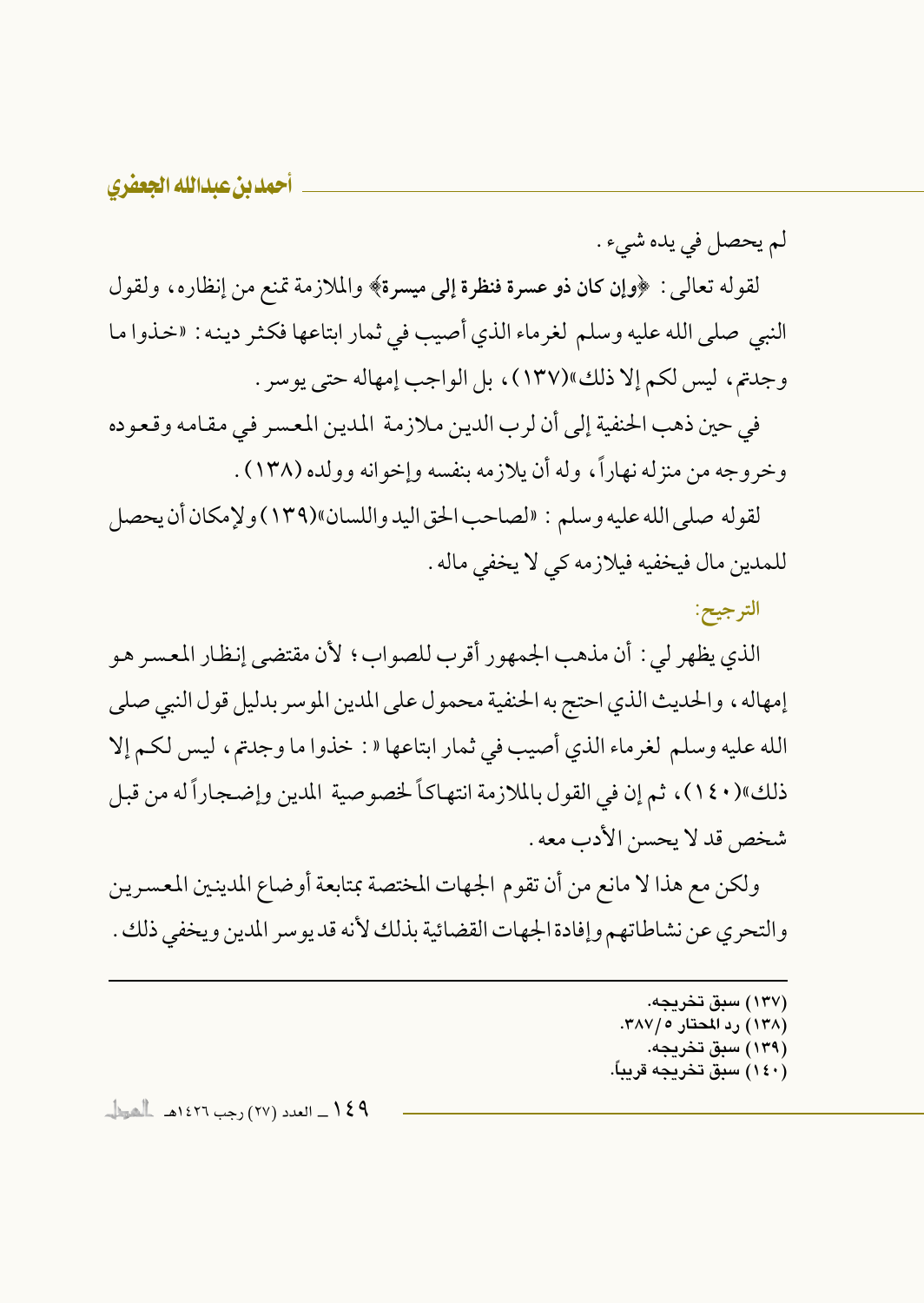ثالثاً: عدم مطالبة المدين بالسداد إلا إذا علم يُسره:

فالمعسر لا يطالب بسداد ما عليه إلا إذا علم رب الدين يسره للآية الكريمة ، فإن طالبه وادعى أنه موسر وصادقه المدين وجب إلزامه بدفع ما في ذمته، وإن أنكر المدين أنه صار موسراً فعلى رب الدين إثبات يسره ببينة ، فإن لـم تثبت البينة يساره فالقول قول المدين مع يمينه أنه معسر ، فإن نكل حلف رب الدين .

و مما تجدر الإشارة إليه أنه لا يترتب على ثبوت الإعسار تأخير استحقاق الدين ، فالدين يظل مستحق الأداء في ذمة المدين، فمتى أيسر به أو ببعضه وجب عليه ديانة أداؤه ولو لم يحكم بذلك قضاء .

ومتى ثبت للدائن قدرة المدين على الوفاء جاز أن يطالبه بذلك .

المطلب الثاني: تحديد مدة الإعسار بأجل:

هل يجوز للقاضي إذا أثبت الإعسار أن يحدد أجلاً محدداً تنتهي آثار ثبوت الإعسار بىلوغە؟

بعد تتبعى لمدونات الفقهاء لـم أجد من تطرق لمثل هذا الرأي، ويتفق الجميع عـلـي أن إنظار المعسر يكون إلى الميسرة للآية الكريمة .

والذي يظهر لي : أنه لا مانع من تحديد الإعسار بأجل ينتهي إليه ، بل هو الواجب إن خشى القاضي ضياع حق الدائن لظهور أمارات سوء النية من المدين أو غلب على ظنه قدرة المدين على الوفاء في أجل معين .

وهذا الرأي وإن لم أقف على قائل به من أهل العلم المتقدمين إلا أن له ما يسوغه الصطل العدد (٢٧) رجب ١٤٢٦هـ - ١٥٠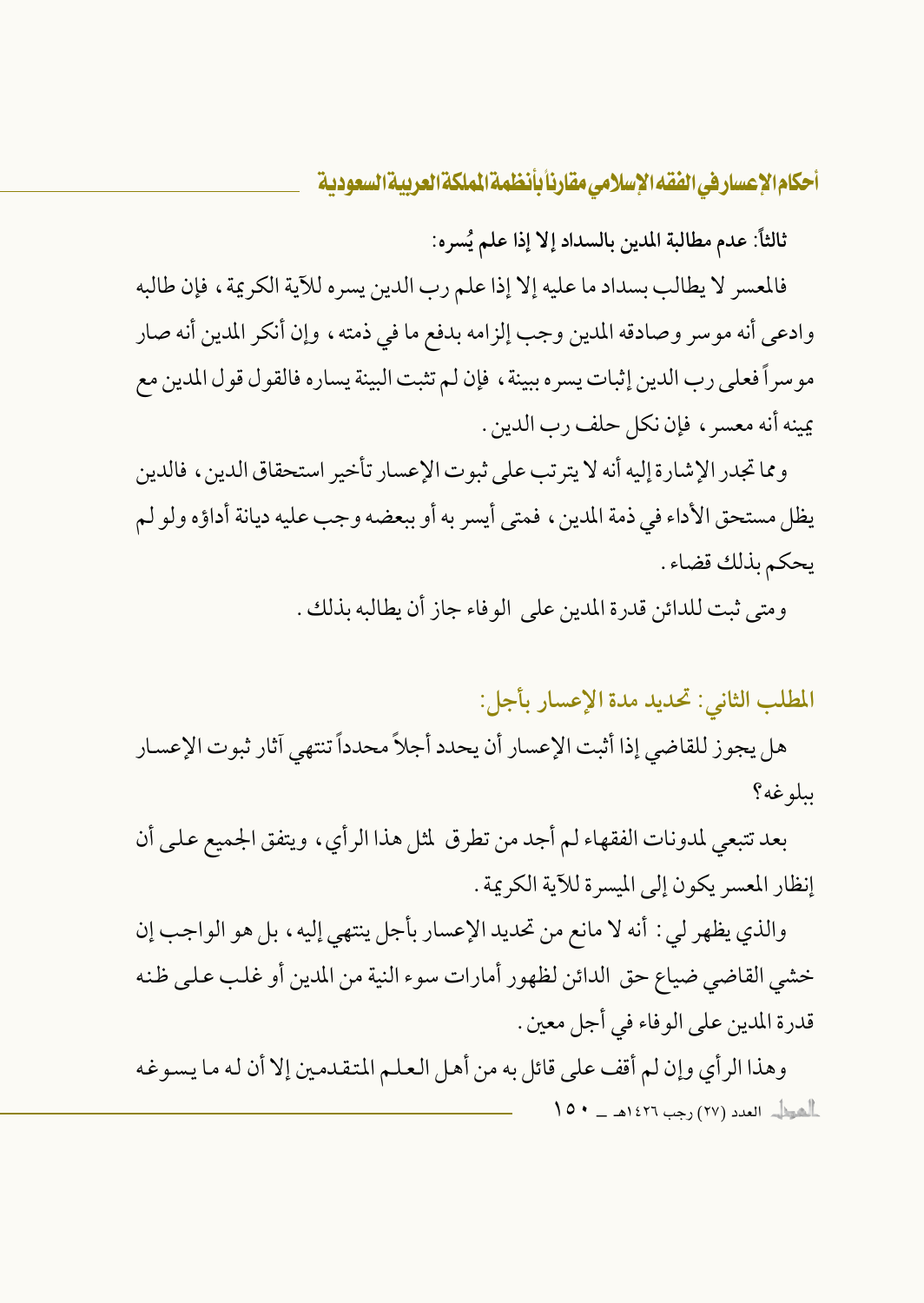ويقويه وهو الآتي:

أولاً : أن تحديد أجل لنظرة الميسرة لا يتعارض مع الآية الكريمة ، إذ معنى الآية أنه يجب إنظار المعسر إلى الوقت الذي يمكنه أن يوفي الدين فيه وهو حالة اليسر ، وهذه الحالة يمكن للقاضي أن يستشرفها ويغلب على ظنه بلوغها في أجل معين فيحدده ، إذ المراد بالإنظار الإمهال، والأصل فيه أن يكون لأجل ليس بالبعيد، ولعل في التعبير القرآني بكلمة ﴿نظرة﴾ بدل إنظار ما يدل على ذلك .

ثانياً: أن سبب نزول هذه الآية يشهد لهذا الفهم، فقد أورد الواحدي في سبب نزول هذه الآية : « أنه لما نزلت آية تحريم الربا قالت بنو عمر بن عمير لبني المغيرة : هاتوا رؤوس أموالنا ولكم الربا ندعه لكم، فقالت بنو المغيرة : نحن اليوم أهل عسرة فأخرونا إلى أن تدرك الثمر ة فأبوا أن يؤخر وهم فأنزل الله ﴿وإن كان ذو عسرة فنظرة إلى ميسرة﴾»(١٤١) .

ثالثاً: أن القياس يشهد لهذا أيضاً، فإن سبب منح نظرة المسرة للمدين المعسر هو الرفق وعدم الإضرار به، وإذا كان الأمر كذلك فإن الرفق بالدائن، وهو صاحب الحق أولى ؛ لأن في عدم تحديد أجل للسداد إضراراً بالدائن ، ولا يقال هذا قياس في مقابلة النص، بل هو يتمشى مع النص كما بينا .

رابعاً: القواعد الفقهية تشهد لهذا أيضاً، فإذا كان في إنظار المدين المعسر رفع للضرر عنه فإن في عدم تحديد أجل محدد للوفاء إضر اراً بالمدين صاحب الحق، والقاعدة الفقهية تنص على أن «الضرر لا يزال بالضرر» (١٤٢) .

- (١٤١) أسباب النزول للواحدي ص٧٨.
- (١٤٢) الأشباه والنظائر للسيوطي ٨٦/١.

\ 0 \ \_ العدد (٢٧) رجب ١٤٢٦هـ أأهوال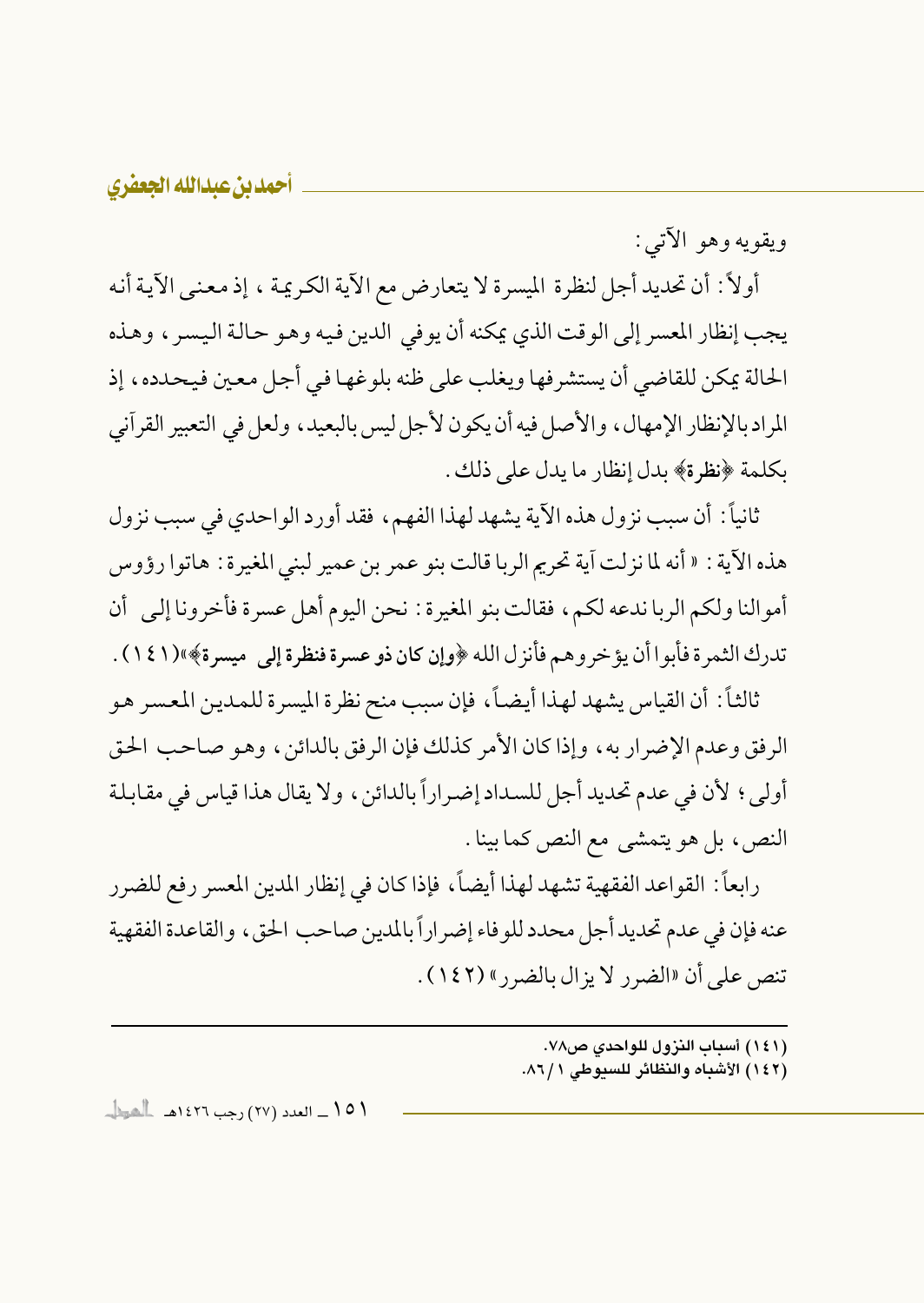فكان الصواب هو الإنظار إلى أجل محدد معقول يرفع الضرر عن المدين المعسر ولا يضر كثيراً بالدائن صاحب الحق .

خامساً : أن من مقاصد الشريعة حفظ الضرورات الخمس ومنها المال ، وفي عدم تحديد أجل لإنظار المعسر تعريض لهذا الحق للإهدار أو المماطلة .

سادساً: أن مراعاة أحوال الناس وفساد أهل الزمان وصلاحهم معتبر شرعاً، ولهذا تغيرت فتاوى العلماء في بعض الأمور تبعاً لتغير أحوال الناس وفساد ذممهم كما في مسألة تضمين الصناع وإيقاع طلاق الثلاث، ونحو ذلك، ولا يخفى حال أهل هذا الزمان من رقة الدين وفساد الذم والمماطلة في أداء الحقوق، وفي عدم تحديد أجل لنظرة الميسرة إعانة للناس على مثل هذا .

سابعاً: أن في تحديد أجل لإنظار المعسر حثاً له على بذل الجهد واستفراغ الوسع في تحصيل ما يقضي به الدين قبل انتهاء الأجل، وفي عدم إلزام المدين بوقت محدد للسداد مع علمه بأنه ليس لغريمه مطالبته أو حبسه تشجيعاً له على التكاسل وعدم الحرص على السداد وإغراء لغيره من ضعفاء النفوس في الحذو حذوه، وقد قيل: من أمن العقوبة أساء الأدب .

ثامناً: أن عدم تحديد أجل معين لنظرة الميسرة مدعاة لتجدد الخصومة، إذ قد يدعى الدائن يسر المدين بعد مدة يسيرة، فإذا أنكر المدين ذلك فقد يعود الدائن لمثل هذا كلما عنّ له ذلك أو توقع حدوث مال بيد مدينه ، وهذا مما يحوج الناس للمشاكاة ويشغل الجهات المختصة، وفي التحديد بأجل قطع لذلك .

ومما تقدم من أدلة يظهر لي مشروعية تحديد أجل معين لإنظار المعسر ، بل هو الذي الصطل العدد (٢٧) رجب ١٤٢٦هـ \_ ١٥٢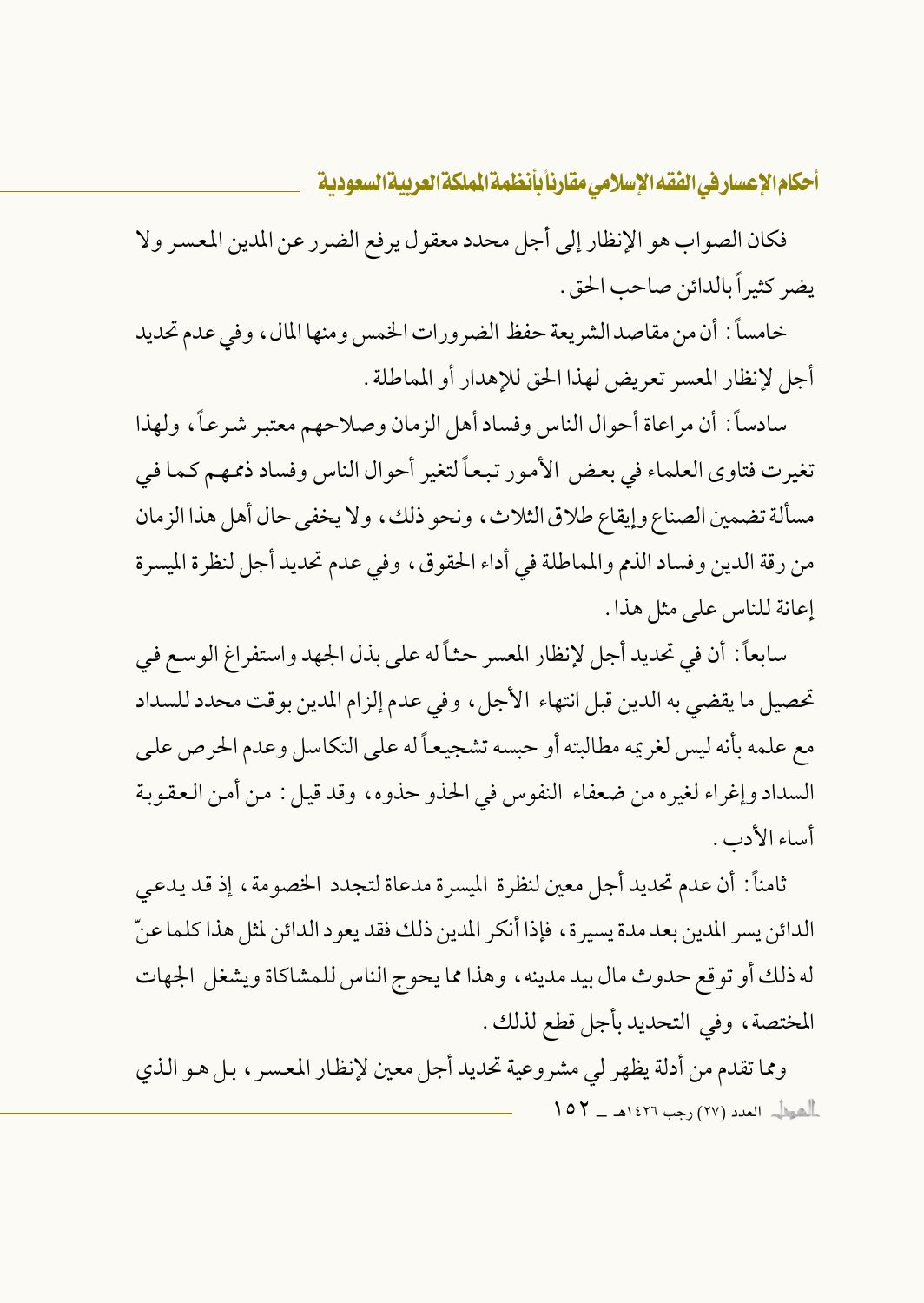ينبغي المصير إليه في بعض الحالات وأن على القاضي أن يفهم الخصوم بذلك حال الحكم به، فإن حل الأجل وثبت للقاضي استمرار عسر المدين بالطرق المعتبرة شرعاً منحه أجلاً أخر متى اقتنع القاضي بذلك عـمـلاً بعموم الآية الكريمة : ﴿وإن كان ذو عسرة فنظرة إلـي ميسرة﴾.

كيفية تحديد الأجل:

الذي يظهر لي بعد التأمل أنه يمكن تحديد ذلك بإحدى طريقتين : الأولى : باتفاق الطرفين على الأجل، وهذا هو الأولى .

الثانية : أن يحدد القاضي أجلاً معقوٍ لأ ، مراعياً في ذلك كل الجوانب المؤثرة كمعرفته لموارد المدين المالية الحالية والمتوقعة والظروف الاقتصادية المحيطة والأسباب التي أفضت لإعسار المدين وسبب استحقاق الدين كما ينبغي أن ير اعي في هذا الأجل ألا يضر بالدائن صاحب الحق ضرراً جسيماً .

المطلب الثالث: إجبار المدين مدعى الإعسار على العمل والاكتساب:

هل يلزم المدين المعسر إن كان ذا حرفة وقدرة على العمل أن يعمل ويكتسب ويؤاجر نفسه لرب الدين أو غيره ليسدد الدين ، وإن لم يفعل ذلك هل يعد آثماً شرعاً؟ وهل للقاضي أن يلزمه بذلك قضاء؟

اختلف الفقهاء في هذه المسألة على قولين :

القول الأول : أنه يلزمه الاكتساب شرعاً، ويجبر عليه قضاء في حدود ما يليق بمثله . ١٥٣ \_ العدد (٢٧) رجب ١٤٢٦هـ الشيطا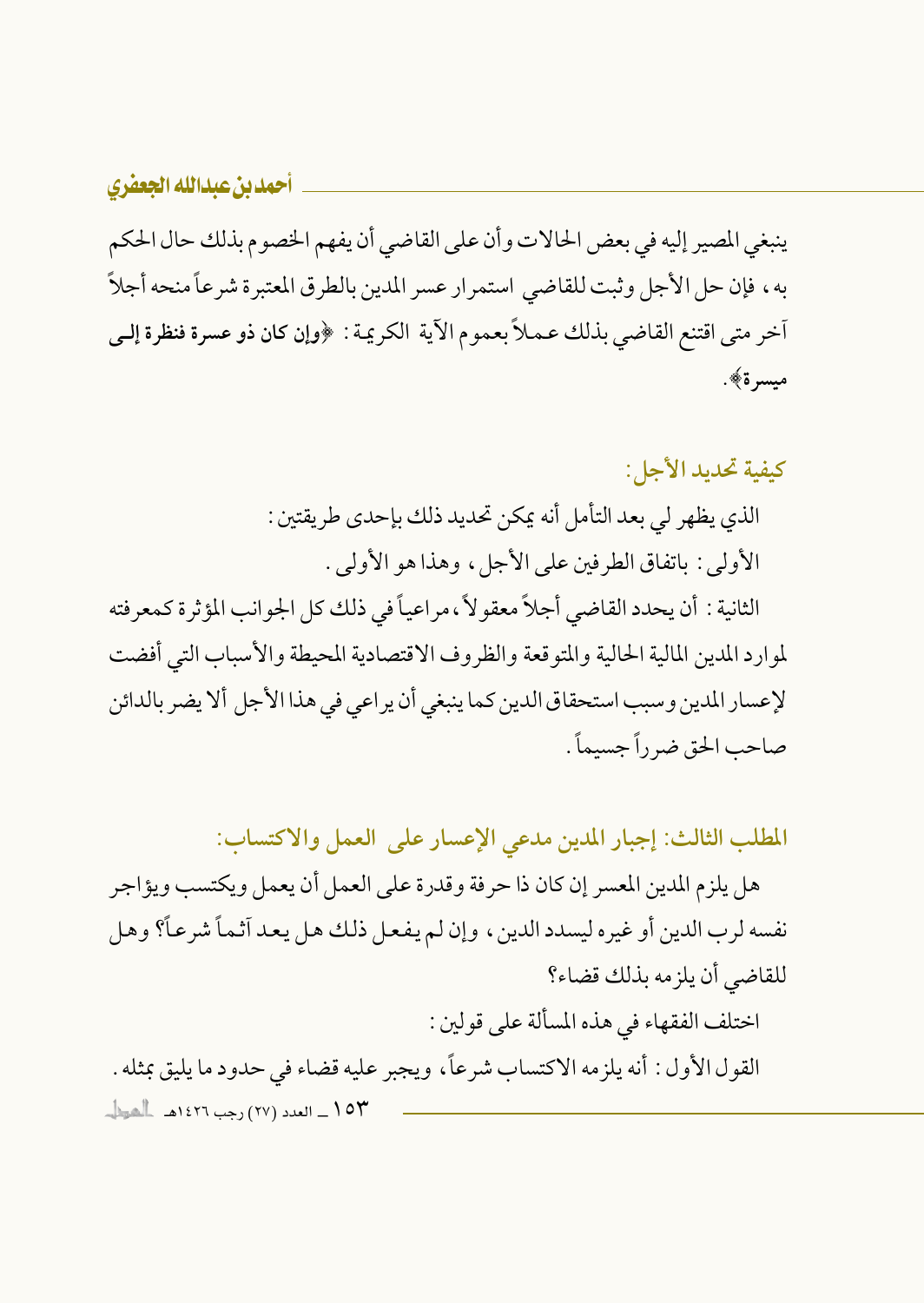وهذا مذهب الحنابلة(١٤٣)، وهو قول الليث بن سعد(١٤٤)، ونقله ابن عابدين عن بعض الحنفية(١٤٥) .

الدليل : قصة سُرِّقٍ وهو رجل دخل المدينة ، وذكر أن وراءه مالاً فداينه الناس وركبته ديون ولم يكن وراءه مال فسمى سرّقاً، وباعه النبي صلى الله عليه وسلم في دينه بخمسة أبعرة»(١٤٦) والحر لا يباع، فعلم أنه باع منافعه، ولأن الإجارة عقد معاوضة فأجبر عليها كبيع ماله ، وقياساً على إجباره على الاكتساب لنفقة نفسه وقريبه والدين أقوى من النفقة لأنها تسقط بمضى الزمان بخلافه .

القول الثاني : لا يلزمه ذلك شرعاً ولا يجبر عليه قضاء :

وهو مذهب الحنفية(١٤٧) والمالكية(١٤٨)، والشافعية(١٤٩)، لكن قال بعض الشافعية : إن كان سبب وجوب الدين معصية كإتلاف مال الغير عمداً وجب عليه الاكتساب . الأدلة:

قوله تعالىي : ﴿وإِن كان ذو عسرة فنظرة إلى ميـسـرة﴾(١٥٠) فأمر بإنظاره ولـم يأمر باكتسابه، ولقوله صلى الله عليه وسلم لغرماء معاذ – رضي الله عنه – حين كثر دينه :

- (١٤٤) نقله عنه الجصاص في أحكام القرآن ٢ /١٩٩، وقال: لم يوافقه عليه أحد إلا الزهري، وهذا سهو منه، عفا الله عنه.
- (١٤٥) رد المحتار ٢٨٤/٥، وأورده العيني في البناية شرح الهداية ٣٢/٨، ونسبه للإمام مالك وحكاه وجهـاً عند الشافعية قال: وعليه عمل القضاة لظهور الماطلة.

أأهول العدد (٢٧) رجب ١٤٢٦هـ \_ كم ١

<sup>(</sup>١٤٣) كشاف القناع ١٦٧٠/٠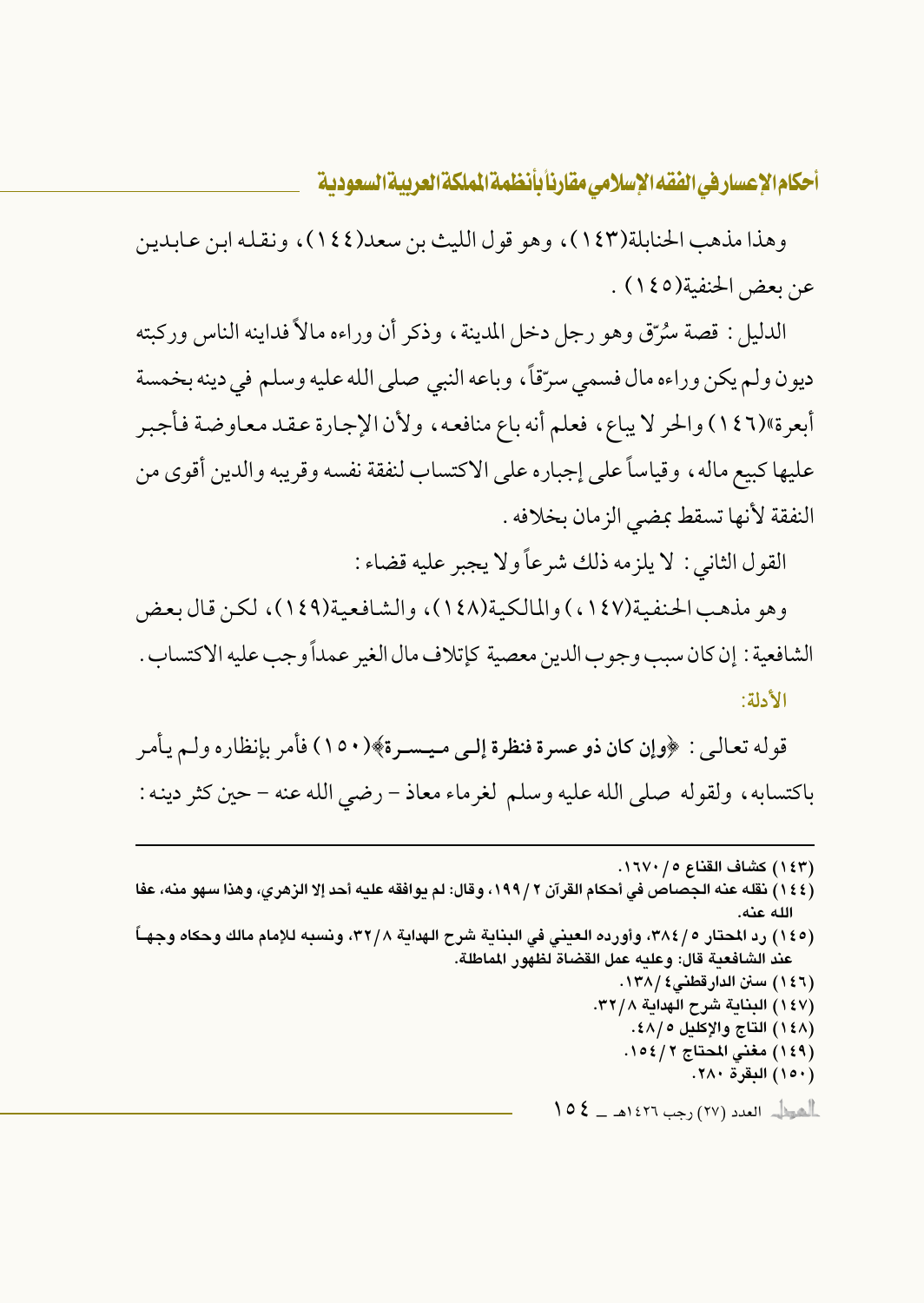«خذوا ما وجدتم، ليس لكم إلا ذلك»(١٥١)، ولم يأمره بالاكتساب أو تأجير نفسه؛ ولأن الدين إنما تعلق بذمته ولم يتعلق ببدنه .

وأجابواعن أدلة الفريق الأول بأن الحديث ضعيف، وعلى فرض صحته فالذي يظهر أن هذا الرجل كان عبداً، ولذلك أورده الدارقطني في كتاب المكاتب أو أن ذلك محمول على بدايات الإسلام جرياً على ما كانت عليه الجاهلية من بيع الرجل المعسر بالدين لرب الدين ثم نسخ ذلك .

وأما القياس على النفقة فلا يصح ؛ لأن قدر النفقة يسير والنفقة فيها إحياء بعضه فلزمه الاكتساب بخلاف الدين .

الترجيح:

الذي يظهر لي : بعد تأمل ما سبق من أقوال واستدلالات، وبالنظر للأصول الشرعية هو قوة القول الأول، لأنه لا يتعارض مع أية انتظار المعسر، بل يتماشى معها فبالله كيف يوسر الشخص إذالم يعمل ويكتسب، وليس في حديث معاذ ما يتعارض مع هذا القول، فقد يكون النبي صلى الله عليه وسلم قد علم من معاذ أنه لا حرفة له يكتسب بها ، ثم إنه ورد في بعض الروايات أنه بذل وسعى في السداد وجمعت له أموال لكنها لم تف بكل الدين .

ثم إنه لو فتح للناس هذا الباب لأقدم كل واحد على أخذ أموال الناس وقعد في بيته عالة على المجتمع ، « والنبي صلى الله عليه وسلم دخل المسجد يوماً فإذا برجل من الأنصار يقال له : أبو أمامة ، فقال : يا أبا أمامة ، ما لي أراك جالساً في المسجد في غير وقت صلاة؟

(١٥١) تقدم تخريجه.

00 \ \_ العدد (٢٧) رجب ١٤٢٦هـ العط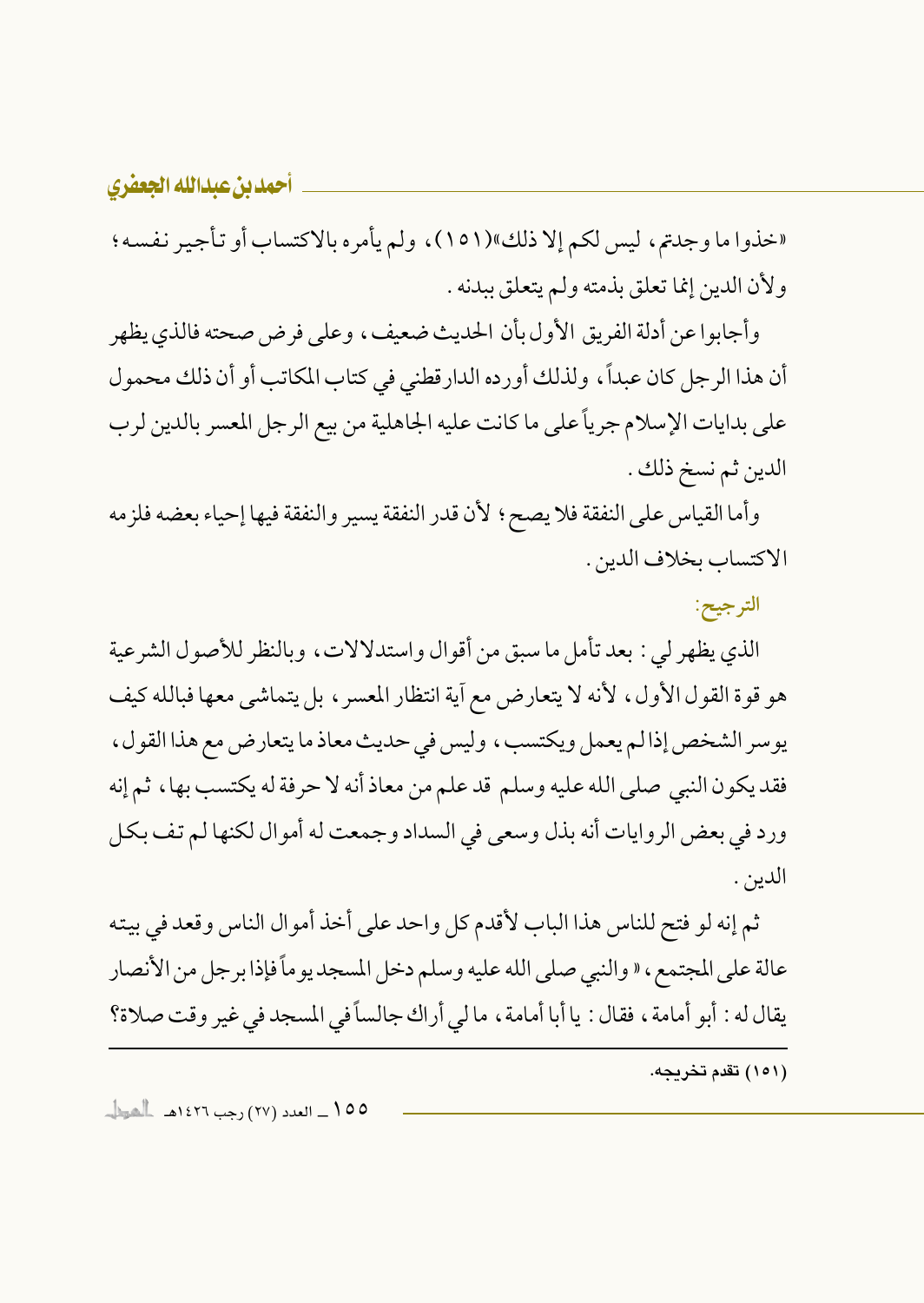فقال : هموم لزمتني وديون . قال : أفلا أعلمك كلاماً إذا قلته أذهب الله همّك وقضى عنك دينك، قال : بلي يا رسول الله، قال : قل إذا أصبحت وإذا أمسيت : اللهم إني أعوذ بك من الهم والحزن وأعوذ بك من العجز والكسل وأعوذ بك من الجبن والبخل وأعوذبك من غلبة الدين وقهر الرجال»(١٥٢)، فكيف يصح الأمر بالاستعاذة من العجز والكسل كل صباح وكل مساء مع جلوس المدين القادر على التكسب في بيته والله أعلم .

المطلب الرابع: ما جاء في فضل إنظار المعسر:

بعد هذا التطواف في الأحكام الفقهية المتعلقة بالإعسار نورد بعض الأحاديث النبوية الحاضَّة على إنظار المعسر ترقيقاً للقلوب وتذكيراً بما جاء في ذلك من الثواب :

– فعن أبي هريرة رضي الله عنه عن النبي صلى الله عليه وسلم أنه قال : «كان تـاجر يُداين الناس ، فإذا رأى معسراً قال لفتيانه : تجاوز و اعنه لعل الله يتجاوز عنا ، فتجاوز الله عنه» (۱۵۳).

– وعن حذيفة رضي الله عنه : « أن رجلاً أتى به الله عز وجل فقال : ماذا عملت في الدنيا؟ فقال الرجل : ما عملت مثقال ذرة من خير أرجوك بها ، فقالها ثلاثاً وقال في الثالثة : أي رب كنت أعطيتني فضلاً من المال في الدنيا فكنت أبايع الناس فكنت أتيسر على الموسر وأنظر المعسر ، فقال تبارك وتعالى : نحن أولى بذلك منك ، تجاوزا عن عبدي فغفر له» (١٥٤).

(١٥٢) الأذكار للإمام النووي ص ١٢٤ وعزاه لأبي داود في السنن. (١٥٣) رواه البخاري ومسلم والنسائي. (١٥٤) رواه أحمد ومسلم.  $107 - 121$  (YY)  $\sim$  (YY)  $\sim$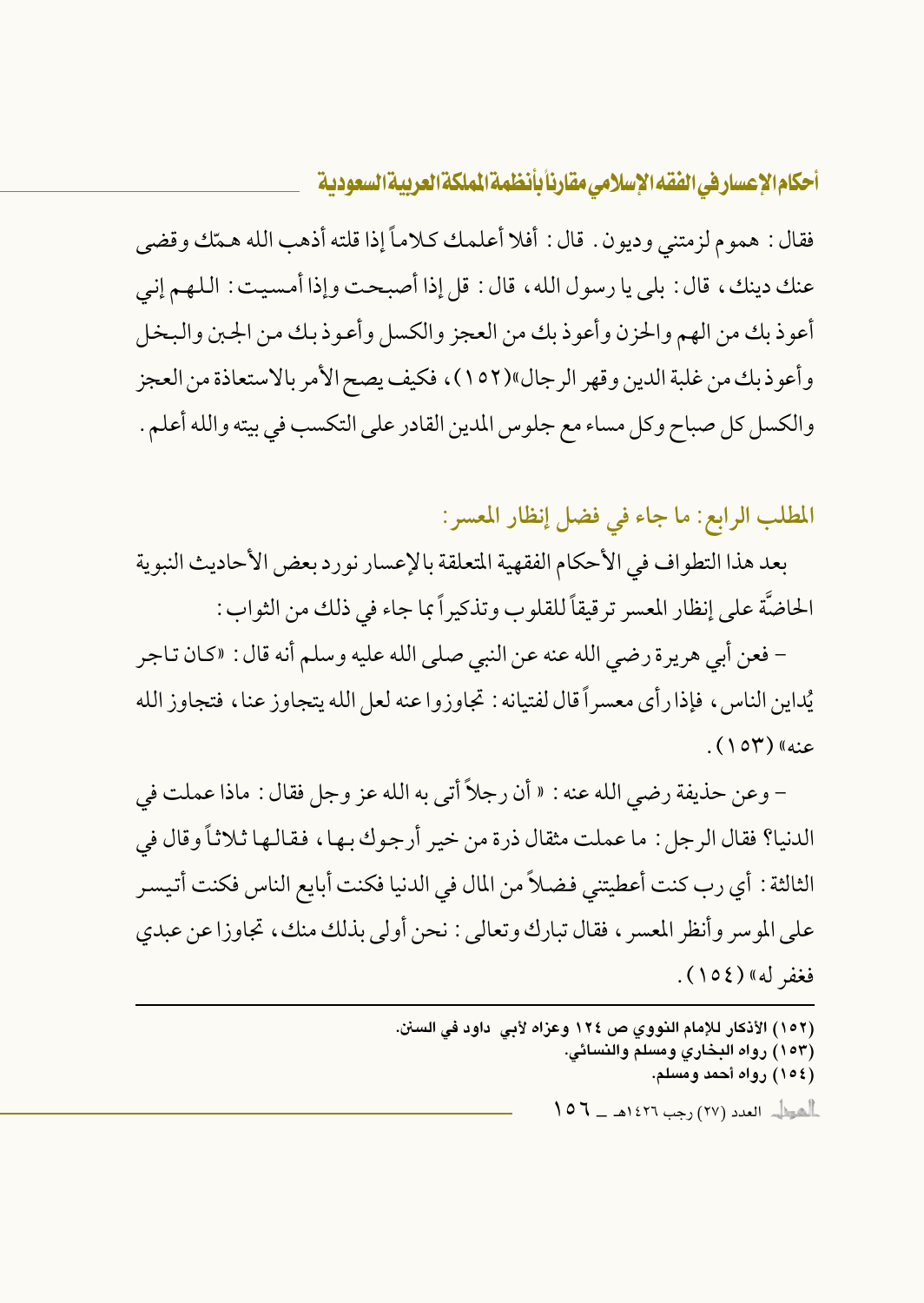– وعن أبي هريرة رضي الله عنه عن النبي صلى الله عليه وسلم قال : «من نفس عن مؤمن كربة من كرب الدنيا نفس الله عنه كربة من كرب يوم القيامة ، ومن يسرِّ على معسر في الدنيا يسرِّ الله عليه في الدنيا والآخرة، ومن ستر مسلماً في الدنيا ستره الله في الدنيا والآخرة، والله في عون العبد ما كان العبد في عون أخيه» (١٥٥) .

- وعنه قال : قال رسول الله صلى الله عليه وسلم : «من أنظر معسراً أو وضع له أظله الله يوم القيامة تحت ظل عرشه يوم لا ظل إلا ظله» (١٥٦) .

– وعن ابن عباس رضي الله عنهما قال : خرج رسول الله صلى الله عليه وسلم إلى المسجد وهو يقول هكذا، وأومأ أبو عبدالرحمن بيده إلى الأرض، من أنظر معسراً أو وضع له وقاه الله من فيح جهنم» (١٥٧).

– وعن بريدة رضي الله عنه قال : سمعت رسول الله صلى الله عليه وسلم يقول : من أنظر معسراً فله كل يوم مثله صدقة» ثم سمعته يقول: «من أنظر معسراً فله كل يوم صدقة»، فقلت يا رسول الله سمعتك تقول : «من أنظر معسر أفله كل يوم مثله صدقة» ثم سمعتك تقول : «من أنظر معسراً فله كل يوم مثليه صدقة» قال «له بكل يوم مثله صدقة قبل أن يحل الدين فإذا حل الدين ، فأنظر ه فله كل يو م مثليه صدقة» (١٥٨) .

وورد في ذلك أحاديث وآثار أخرى، لكن اقتصرت منها على ما يحقق الغرض والله أعلم.

- (١٥٦) رواه الترمذي وابن ماجه والحاكم وقال: صحيح على شرط مسلم.
	- (١٥٧) رواه أحمد بإسناد قال فيه الحافظ الدمياطي: رواته ثقات.
- (١٥٨) رواه أحمد بإسناد قال فيه الحافظ الدمياطي: رجاله رجال الصحيح.

107 \_ العدد (٢٧) رجب ١٤٢٦هـ \_ الشيط ...

<sup>(</sup>۱۵۵) رواه مسلم.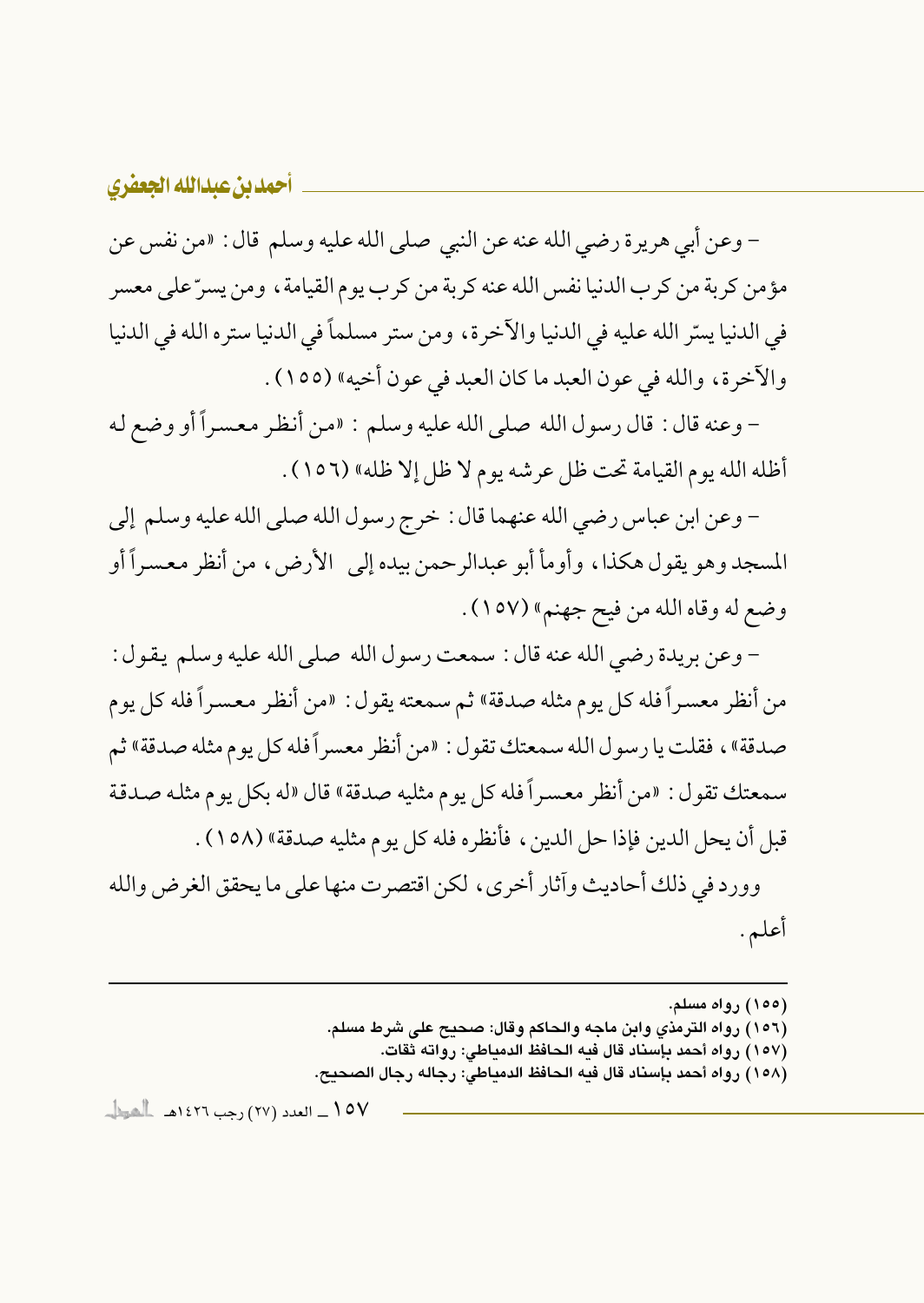خاتمة بأهم نتائج البحث

بعد هذه الدراسة للأحكام المتعلقة بالإعسار في الفقه الإسلامي وموازنة ذلك بالأنظمة المعمول بها في المملكة العربية السعودية خلصت إلى النتائج الآتية : ١ - أن المدين المعسر هو المدين الذي لا يملك فاضلاً عن حاجته . ٢ – أن المدين المفلس هو المدين الذي لا تفي أمواله بسداد ديونه الحالة . ٣ - أن المعسر عند رجال القانون هو المفلس في اصطلاح الفقهاء . ٤ – أن رجال القانون يقصرون مصطلح المفلس على التاجر المعسر قانونياً . ٥ – أن من ادعى الإعسار وصدقه الدائن على ذلك لم يجز حبسه ووجب إنظاره إلى ميسرة . ٦ – أن المدين المليء إذا ادعى الإعسار لم يلتفت لقوله ، وللقاضي أن يبيع من أمواله ما يفي بدينه أو يحبسه حتى يؤدي ما عليه .

٧ – أنه إذا جهل حال مدعى الإعسار وكان دينه عن معاوضة مالية أو لزمه باختياره فالقول قول الدائن في عدم الإعسار وله حبسه حتى يبرأ من الدين أو يثبت إعساره .

٨ – أنه إذا جهل حال مدعى الإعسار وقد لزمه الدين بغير اختيار منه فالقول قوله أنه معسر بيمينه وعلى الدائن إثبات أنه موسر .

٩ – أن للمدين تحليف الدائن أنه لا يعلم عسره، فإن حلف فله حبس المدين حتى يبرأ من الدين أو يثبت إعساره، وإن نكل ردت اليمين على مدعى الإعسار .

١٠ - أنه يجب على القاضي - بمساندة الجهات المختصة - استفراغ الوسع في التحري عن حال مدعى الإعسار بكل وسيلة ممكنة .

١١ - أن الإعسار يثبت بالبينة الدالة عليه ، والأصل في ذلك شهادة رجلين عدلين ، العراب العدد (٢٧) رجب ١٤٢٦هـ - ١٥٨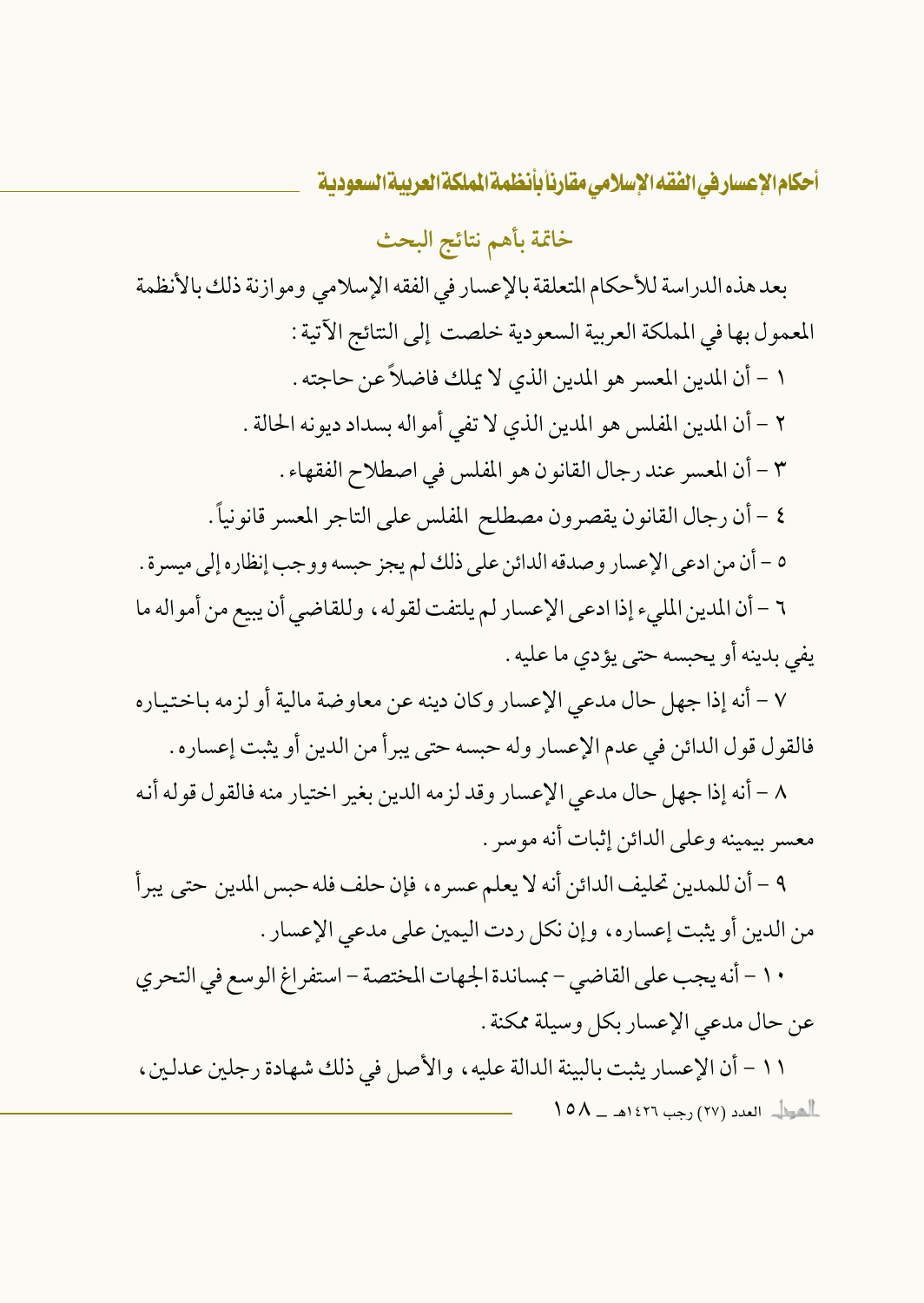وللقاضي عند الاقتضاء أن يثبته بشهادة ثلاثة عدول أو يكتفي برجل وامرأتين أو بشاهد ويين المدعى .

١٢ – أنه يشتر ط فيمن يشهد بالإعسار أن يكون مع العدالة ذا خبر ة باطنة بحال المشهو د له . ١٣ - أنه تصح الشهادة على الإعسار بكل صيغة تدل عليه بعد استيثاق القاضي من علم الشهود بحقيقة معنى الإعسار .

١٤ - أنه يشرع للقاضي أن يطلب يمين مدعى الإعسار مع البينة ، بل يجب ذلك في بعض الصور .

١٥ - أنه إذا تعارضت بينة الإعسار مع بينة اليسار قدمت البينة التي تبين السبب، فإن لم تبينا سبباً قدمت بينة من يقدم قوله في الإعسار أو عدمه، وإن بينتا جميعاً السبب قدمت بينة اليسار ما لم تشهد بينة الإعسار بعسر حادث بعده .

١٦ – أن وقت سماع البينة على الإعسار منو ط باجتهاد القاضبي سواء أكان قبل السجن أم أثناءه أم بعده .

١٧ – أن تقدير مدة حبس مدعى الإعسار استظهاراً لحاله منوط باجتهاد القاضي ، ولا مانع أن يقيد ولي الأمر سلطة القاضي في ذلك ببعض الضوابط والقيود ضماناً لانسجام الأحكام . ١٨ - أنه لا بد في حبس مدعى الإعسار من طلب الدائن .

١٩ - أن الوالد لا يحبس لولده إلا إذا امتنع عن الإنفاق على ولده الذي تلزمه نفقته مع القدرة عليها .

٢٠ - أنه يجوز حبس المرأة المماطلة في سداد الدين، على أن يكون ذلك في سجن خاص بالنساء متقيَّد فيه بالضو ابط الشرعية بعد استيفاء الو سائل المهكنة لحملها على السداد . 109 ـــ العدد (٢٧) رجب ١٤٢٦هــ الصطل